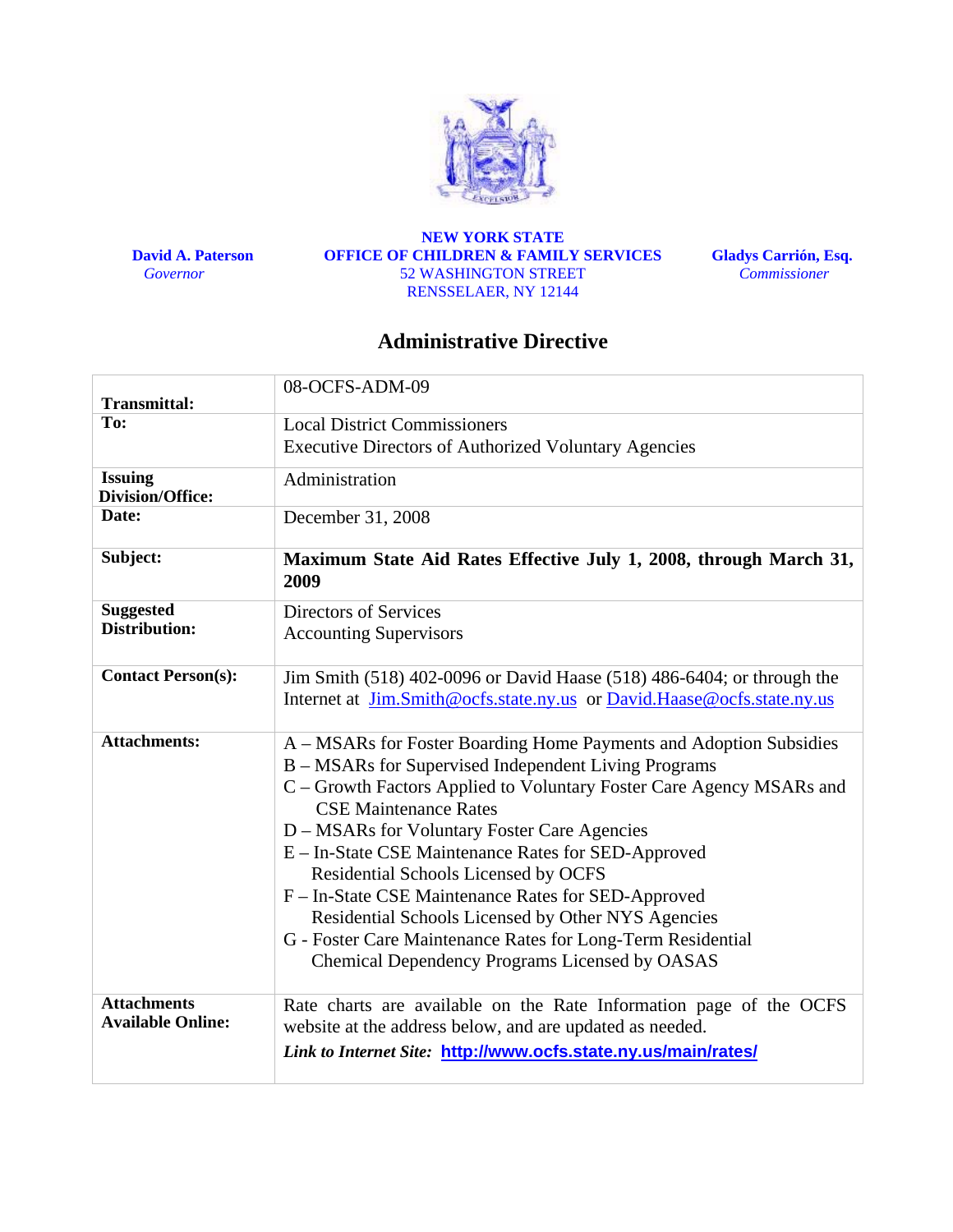### **Filing References**

| <b>Previous</b><br><b>ADMs/INFs</b> | <b>Releases</b><br><b>Canceled</b> | Dept. Regs.          | Soc. Serv.<br>Law & Other<br><b>Legal Ref.</b> | <b>Manual Ref.</b>                                                      | Misc.<br>Ref. |
|-------------------------------------|------------------------------------|----------------------|------------------------------------------------|-------------------------------------------------------------------------|---------------|
|                                     |                                    | 18 NYCRR<br>Part 427 | SSL 398-a<br>EL 4402<br>EL 4405                | Standards of Payment for Foster<br>Care of Children – Program<br>Manual |               |

## **I. Purpose**

The purpose of this Administrative Directive (ADM) is to issue Maximum State Aid Rates (MSARs) for Foster Care Programs, and In-State Committee on Special Education **(**CSE**)** Maintenance Rates for State Education Department (SED) approved Residential Schools, **effective July 1, 2008, through March 31, 2009**. This ADM also includes Foster Care Maintenance Rates currently in effect for Long-Term Residential Chemical Dependency Programs licensed and approved by the New York State Office of Alcoholism and Substance Abuse Services (OASAS).

**A subsequent ADM will be published to specify rates for the balance of the 2008-09 rate year, April 1, 2009, through June 30, 2009. At that time, local departments of social services (LDSSs) and voluntary agencies will be advised regarding rate changes and payment requirements for that period.** 

## **II. Background**

Annually, OCFS issues MSARs and CSE Maintenance Rates to LDSSs advising them of the annual rate methodology approved by the State's Division of the Budget.

MSARs define the reimbursement limits for LDSSs in negotiating contracts with authorized foster care providers, pursuant to Social Services Law §398-a and 18 New York State Codes, Rules and Regulations (NYCRR) Part 427. **Pursuant to Section 398-a (2-a) of the Social Services Law, LDSSs are required to pay no less than 100 percent of each OCFS-established congregate care rate as well as each administrative/services rate for a therapeutic, special needs, or emergency foster home program.** The details of such minimum payment requirements are specified in 05-OCFS-ADM-04.

**CSE Maintenance Rates must be paid, as published by OCFS**, for children placed by local school districts into SED-approved residential schools, pursuant to sections 4402 and 4405 of Education Law.

**Rates for Long-Term Residential Chemical Dependency (RCD) Programs licensed by OASAS must be used for foster children placed in such settings** pursuant to SSL  $\S 398(6)(g)(2)$ , based upon a foster care rate methodology agreed to in 1993 between OASAS and the New York State Department of Social Services (now OCFS). This ADM includes the most currently available Foster Care Maintenance Rates for these OASAS programs for youth. However, our understanding from OASAS is that RCD programs will be converting to a new Medicaid eligible service: Residential Rehabilitation Services for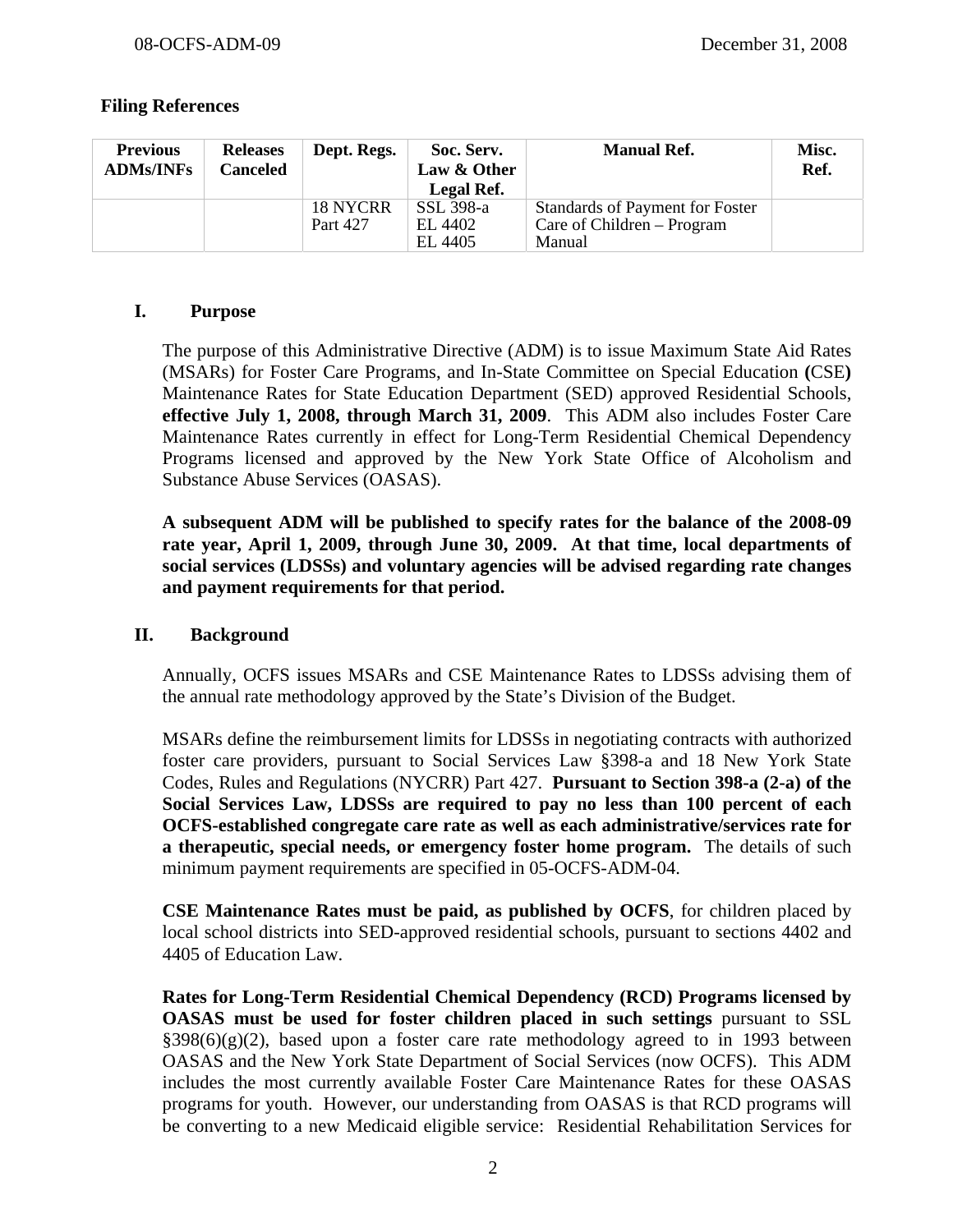Youth (RRSY). That means, upon conversion to this new service, the provider will bill the approved Medicaid rate directly to the Medicaid payment system (eMedNY), instead of billing a foster care rate to the placing social services district. Information about the conversion and the corresponding Medicaid rates is available at: **http://www.oasas.state.ny.us/admin/hcf/rrsy.cfm**. Our understanding from OASAS is that conversions of RCD to RRSY services will continue to be phased in, and that the provider's currently approved foster care rate for the RCD program will remain in effect until either the provider converts to the new RRSY service or until OASAS updates the provider's rate, whichever occurs first.

### **III. Program Implications (Rates effective July 1, 2008, through March 31, 2009)**

- A. **MSARs and In-State CSE Maintenance Rates for Group Care Programs:** The following policies are applicable to all such MSARs and In-State CSE Maintenance Rates, effective July 1, 2008:
	- 1. **MSARs for Group Care Programs:** The following aggregate growth factors were used in the calculation of group care MSARs:
		- a. Personal Service (PS): The calculation of trended costs includes one-year growth factors of 0.0 percent.
		- b. Other-Than-Personal Service (OTPS): The calculation of trended costs includes one-year growth factors of 0.0 percent.
		- 2. **In-State CSE Maintenance Rates:** The In-State CSE Maintenance Rates for Special Act School Districts and on-campus schools affiliated with Article 81 institutions are composed of the MSAR effective July 1, 2008, for the institution program, plus the 2007-08 Medical Per Diem established by the Department of Health (DOH). When the 2008-09 Medical Per Diems are approved by DOH, the In-State CSE Maintenance Rates will be revised to reflect those changes.

The LDSS where the child is a legal resident is responsible for the 10-month CSE Maintenance payment, in the first instance. Changes in the Education Law and SSL brought about by passage of Chapter 62 of the Laws of 2003 provide that the school district of residence must reimburse the LDSS for 20 percent of the maintenance costs for such children. Pursuant to the 2003 amendments, the local school district placing the child will be responsible for the 10-month CSE tuition payment and a portion of the 10-month CSE maintenance payment. The LDSS is not responsible for either the maintenance or tuition payments for CSE summer school placements.

03-OCFS-LCM-22 and 04-OCFS-LCM-13 specified information regarding the procedures for implementing these statutory amendments.

CSE Maintenance Rates for children placed by local school districts are not negotiable and must be paid as published.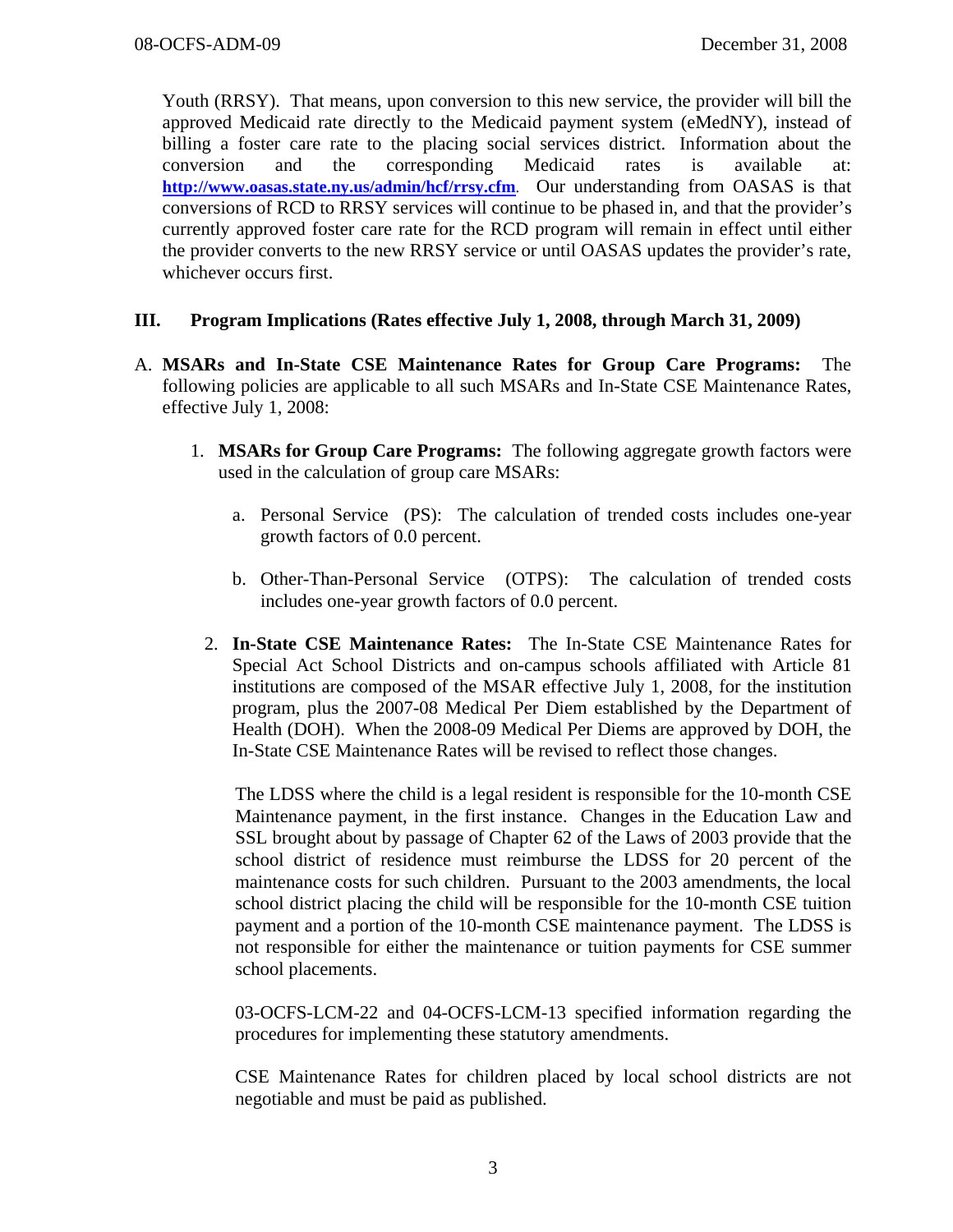**Pursuant to Chapters 53 and 496 of the Laws of 2008, the 10-month CSE maintenance reimbursement formula has been revised as follows:** 

- **For a child placed by a school district into a privately operated residential school or special act school district:** 
	- **State share is reduced to 39.20 percent, and local share is increased to 40.80 percent for claims that are ordinarily paid from April 1, 2008 through August 31, 2008. The 20 percent portion chargeable to the child's school district of residence for the 10-month CSE maintenance payment remains at 20 percent.**
	- **State share is reduced to 36.848 percent, and local share is increased to 43.152 percent for claims that are paid on or after September 1, 2008.**
- **For a child admitted to a State-operated school for the deaf or blind:** 
	- **State share is reduced to 49 percent, and local share is increased to 51 percent for claims that are ordinarily paid from April 1, 2008 through August 31, 2008.**
	- **State share is reduced to 46.06 percent, and local share is increased to 53.94 percent for claims that are paid on or after September 1, 2008.**
- 3. **Program Classification Reviews:** For all group care programs, OCFS is continuing its policy of allowing program rate classification self-surveys in response to requests from agencies that view their populations as having changed.
- 4. **Capital Projects for Congregate Care Facilities Operated by Voluntary Agencies:** OCFS is continuing its capital rate policies, which would allow OCFS to include in the MSAR an add-on rate to specifically fund an approved capital project for a voluntary agency. Two mechanisms are potentially available to support these policies:
	- a. The Dormitory Authority of the State of New York (DASNY) funding mechanism, which was authorized under Chapter 472 of the Laws of 2004 to finance capital projects in residential institutions operated by private agencies for which OCFS establishes a maintenance rate. To implement Chapter 472, OCFS issued 05-OCFS-LCM-18, which specified the details of that mechanism, which allowed for the submission of applications through January 31, 2006. **Currently, there are no new opportunities to apply under this mechanism.**

**Pursuant to Chapter 496 of the Laws of 2008, the reimbursement formula related to add-on rates that will be included prospectively in MSARs for foster children placed in DASNY-financed facilities has been revised as follows:** 

**State share is reduced to 46.06 percent, and local share is increased to**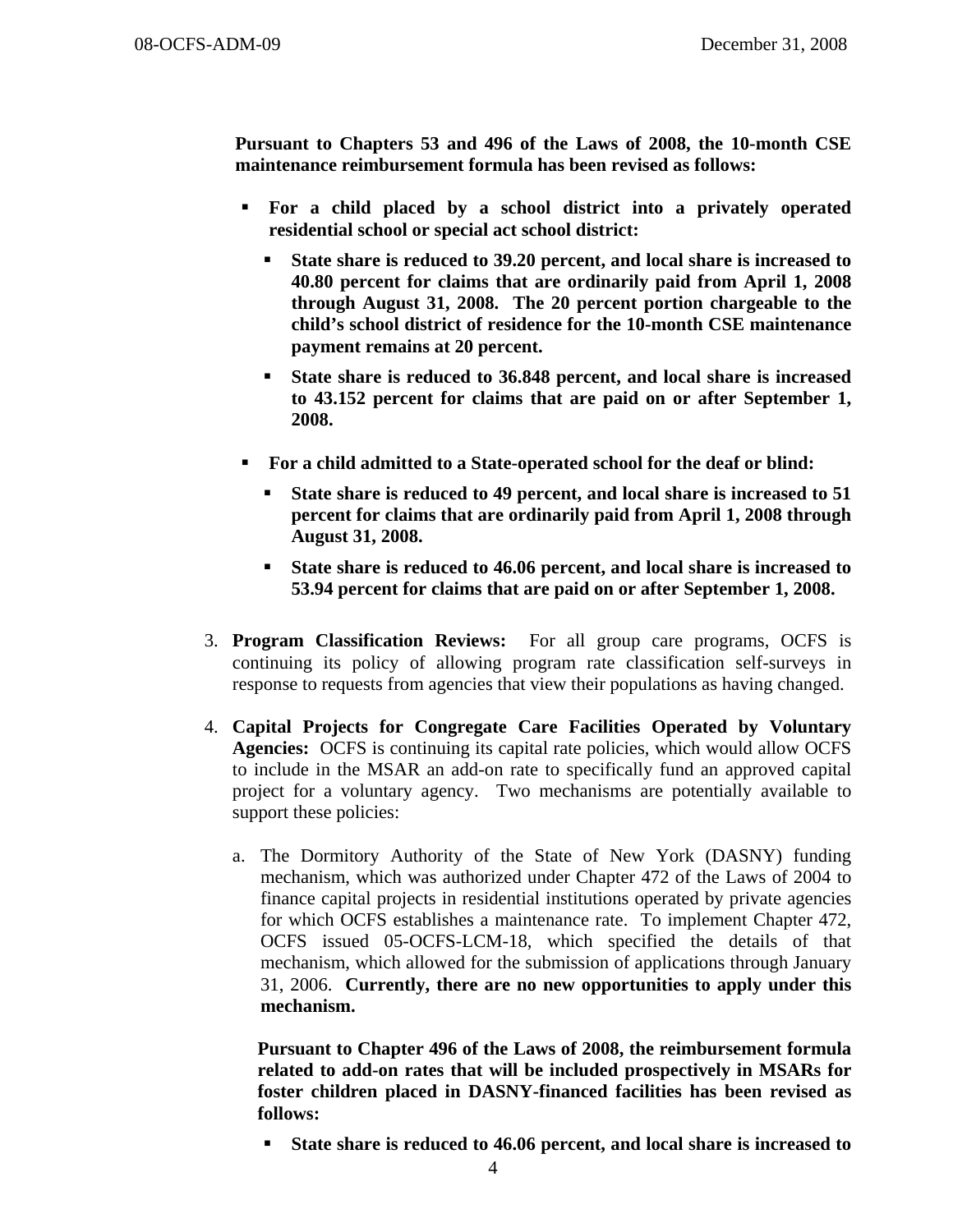**53.94 percent for claims that are paid on or after September 1, 2008.** 

**Regarding approved DASNY-financed projects, the LDSS is required to pay the add-on rate as part of the MSAR payment for each child placed in a program that has a DASNY add-on rate, and State reimbursement is available at the above percentages net of any available federal funding for those costs that exceed the LDSS' foster care block grant allocation. This additional reimbursement is made available to each LDSS for eligible payments at the end of each State Fiscal Year through the local district settlement process.** 

- b. The Property Parameter Waiver (PPW) funding mechanism, which was also implemented in 05-OCFS-LCM-18 to support the same objectives as the DASNY mechanism within the context of existing funding formulas for Foster Care or CSE maintenance. For PPW proposals, ongoing applications may be submitted.
- **c.** The instructions for capital project applications are available at the following Internet address in a separate section titled "Capital Project Applications…" at **http://www.ocfs.state.ny.us/main/rates/**
- B. **MSARs for Foster Boarding Home (FBH) Programs:** The following policies are applicable to all rates associated with FBH programs, effective July 1, 2008:
	- 1. **Administrative/Services Rates for Voluntary Agencies:** The following aggregate growth factors were used in the calculation of MSARs for the administrative/services rates for FBH programs:
		- a. PS: The calculation of trended costs includes one-year growth factors of 0.0 percent.
		- b. OTPS: The calculation of trended costs includes one-year growth factors of 0.0 percent.
		- c. **Property Cost Transfer Policy:** OCFS is continuing its policy of supporting an offset of an FBH program's property overage with available growth that is not being used in the program's administrative cost center. The offset is automatically calculated, which means the MSAR reflects the application of available administrative growth to an overage of property expenditures.
	- 2. **Payments to Foster Parents:** OCFS policies effective July 1, 2008, regarding MSARs for "pass-through" payments for the foster parent components of the FBH program (including adoption subsidy payments) are as follows:
		- a. **Basic Room and Board Payment to Foster or Adoptive Parents:** There are no changes to the MSARs for board and care payments to foster or adoptive parents effective July 1, 2008, through March 31, 2009.
		- b. **Clothing Allowance:** There are no changes to the MSARs for replacement clothing paid to foster or adoptive parents effective July 1, 2008, through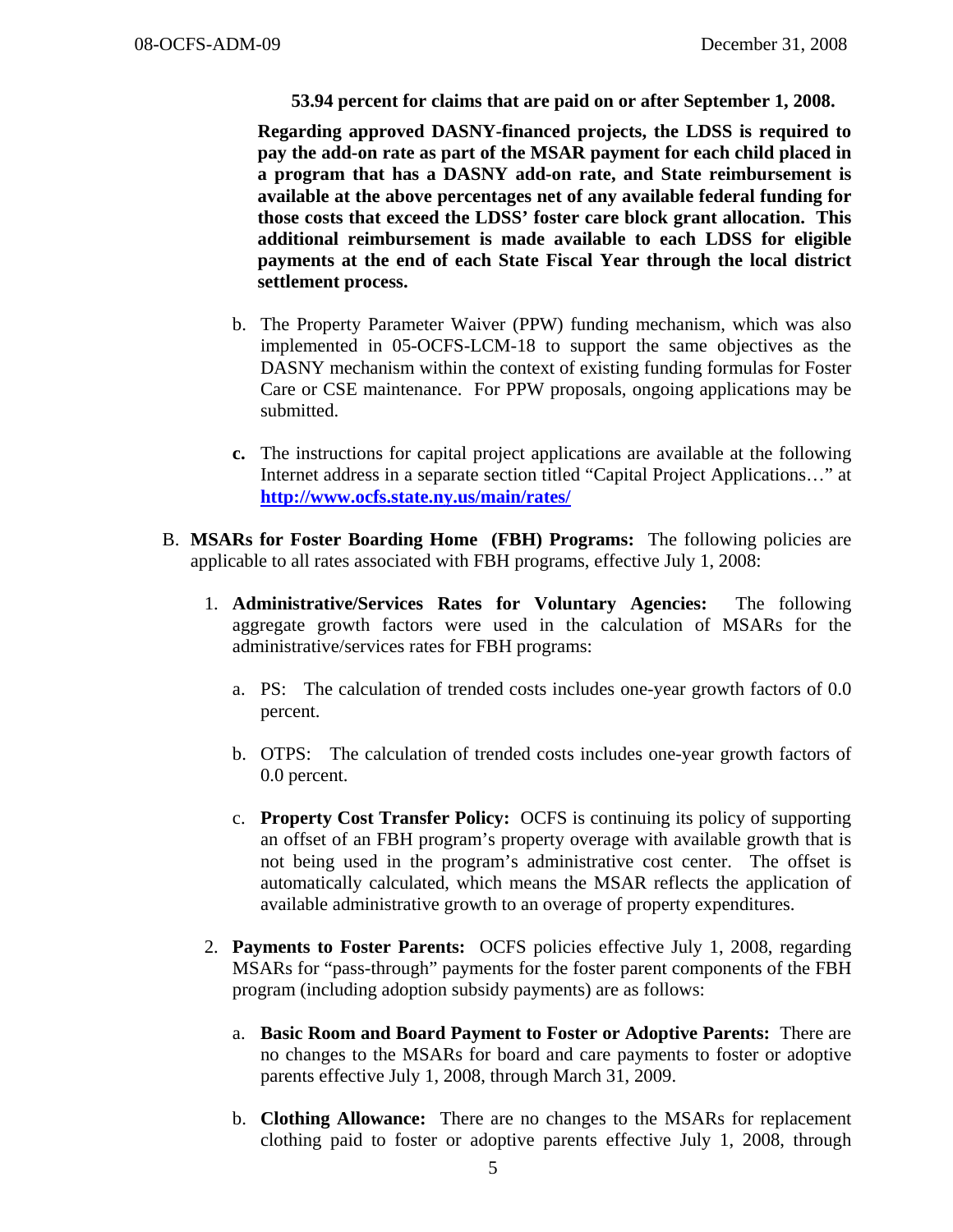March 31, 2009.

- c. **Diaper Allowance:** There are no changes to the MSARs for diaper payments to foster or adoptive parents, for birth through three years of age, effective July 1, 2008, through March 31, 2009.
- d. **Payments to Foster Parents for Emergency Placements:** The MSAR for this type of payment is calculated as 200 percent of the MSAR effective July 1, 2008, for a non-special or non-exceptional child (i.e., 200 percent of the basic rate associated for the child according to his/her age).
- e. **AIDS Per Diem Add-On:** The \$15 AIDS per diem add-on continues to be effective July 1, 2008, for children with HIV/AIDS placed in regular FBH programs. The treatment of the \$15 per diem revenue for rate setting purposes is as follows: revenue from the \$15 AIDS per diem was subtracted from the allowable direct care costs for each FBH program, and the adjusted costs were compared with the direct care parameter to determine the rate base.
- f. **Finder's Fee for Recruiting New Foster Homes:** OCFS is continuing the policy of allowing LDSSs to pay a voluntary finder's fee of up to \$200 to existing foster parents who recruit new foster parents. For detailed information regarding how to apply this policy, please refer to Chapter 8, Section G, of the Standards of Payment for Foster Care of Children Program Manual at: **http://www.ocfs.state.ny.us/main/rates/FosterCare/Manual/.**
- C. **Rate Stabilization for New Programs:** OCFS is continuing its rate stabilization policy for all new programs for which it is first using historical program expenses. There is a ten (10) percent margin of rate variance. The first cost-based rate for a new program will be no more than, or no less than, ten (10) percent of the prior year's budget-based rate.
- D. **Supervised Independent Living Programs (SILPs):** There are no changes to the MSARs for double occupancy SILPs, triple occupancy SILPs, and four- and five-bed mother/child SILPs effective July 1, 2008, through March 31, 2009.
- E. **Foster Care Maintenance Rates for Residential Chemical Dependency Programs licensed by OASAS:** All rates approved by OASAS for foster children placed into Residential Chemical Dependency Programs are accepted by OCFS for purposes of payment and reimbursement. These rates are not negotiable and must be paid as published.
- F. **CSE Maintenance Rates for Out-of-State Schools:** Annually, OCFS issues out-ofstate CSE Maintenance Rates to LDSSs based on rate information approved by other states, recommended by SED, and reviewed and approved by OCFS. CSE Maintenance Rates, approved by OCFS, must be used by LDSSs as the basis for making CSE Maintenance payments for children approved by SED for placements in out-of-state private residential schools. Issuance of and payment responsibilities for these rates are governed by Section 4405 of Education Law. These rates are not negotiable and must be paid as published. A separate ADM is issued by OCFS for Out-of-State CSE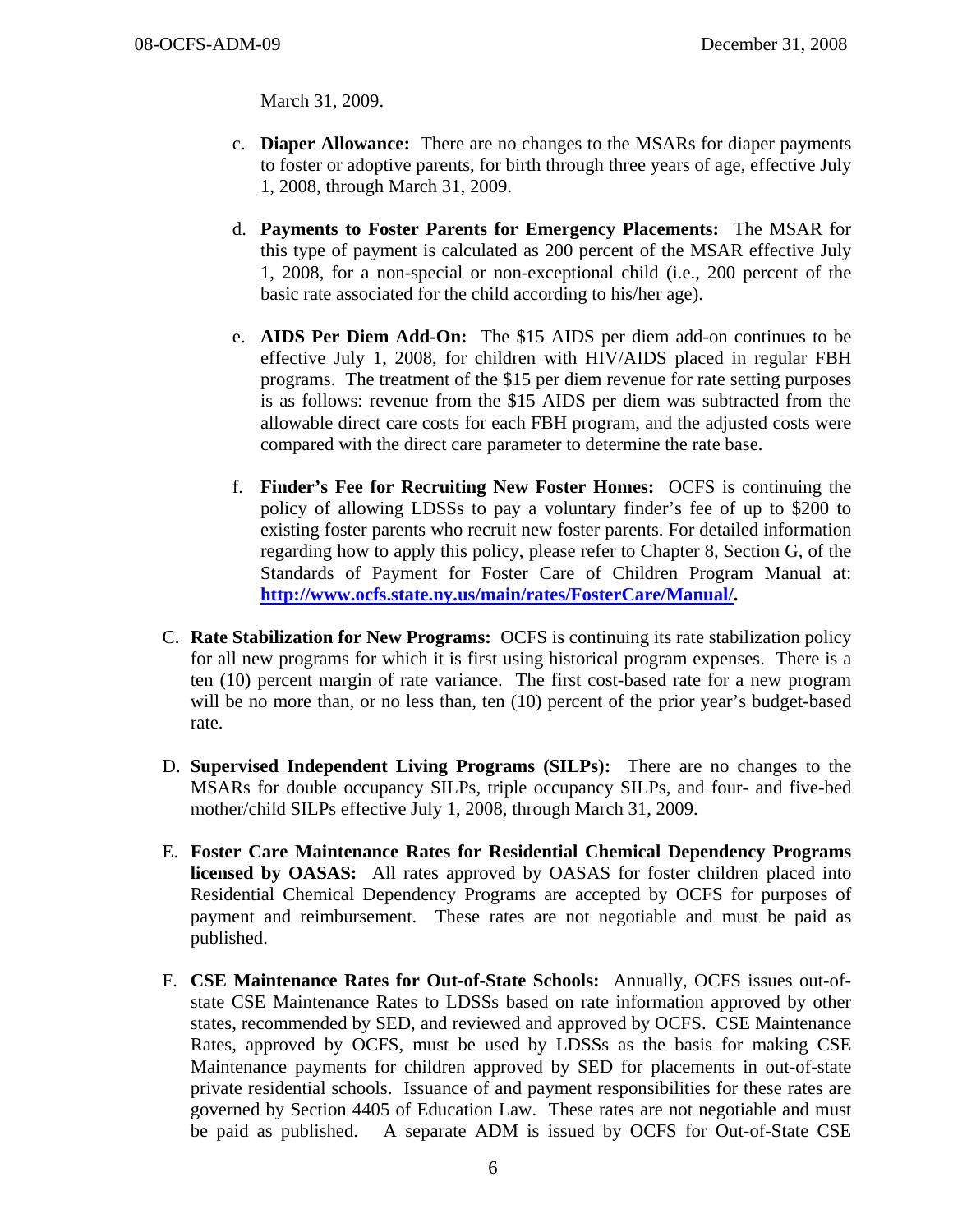Maintenance Rates.

G. **Rates Under Review:** Where the published MSAR is coded as "under review," it means that there may be outstanding issues regarding the calculation of that MSAR, and that it may be revised.

### **IV. Program Implications (MSARs to be effective April 1, 2009)**

As stated above, a subsequent ADM will be published to specify rate policies and rates for the balance of the 2008-09 rate year (April 1, 2009, through June 30, 2009).

### **V. Systems Implications**

Existing procedures for processing MSAR payments and reimbursing claims will continue to be applicable.

### **VI. Rate Consultations/Rate Adjustments**

The purpose of issuing MSARs is to specify the OCFS-approved maximum reimbursement program rates for state and federal claiming purposes, as well as to provide guidance to LDSSs in their contract negotiations with providers of foster care. **MSAR payment requirements, pursuant to Section 398-a (2-a) of the SSL, prohibit LDSSs from paying less than the MSAR established by OCFS for each congregate care rate and for each administrative/services rate for a therapeutic, special needs, or emergency foster home program operated by a voluntary agency, as specified in 05-OCFS-ADM-04.** 

Where a local district agrees to contract for a rate that is greater than the published MSAR, OCFS can assist the local district and/or the voluntary agency in developing a program intensification request to increase the MSAR.

OCFS regulation 18 NYCRR 427.9 allows the LDSS and/or the voluntary foster care agency to request a rate consultation in regard to a promulgated MSAR, as follows:

For the LDSS that is requesting rate consultation, such a request must be submitted in writing and be received by OCFS within 30 days of the date a rate is issued (as specified in 18 NYCRR 427.9 and in Chapter 9 of the Standards of Payments for Foster Care of Children Program Manual). The LDSS should send such requests for a rate consultation to:

Daniel Zeidman, Chief Rate Analyst Office of Children and Family Services Rate Setting Unit, Rm. 314 South 52 Washington Street Rensselaer, NY 12144

 A voluntary agency requesting a rate consultation must use the Web-based Statewide Standards of Payment (SSOP) system to submit its request electronically. Pursuant to OCFS regulations, such requests must be received (in this case electronically) within 30 days of the date a rate is issued.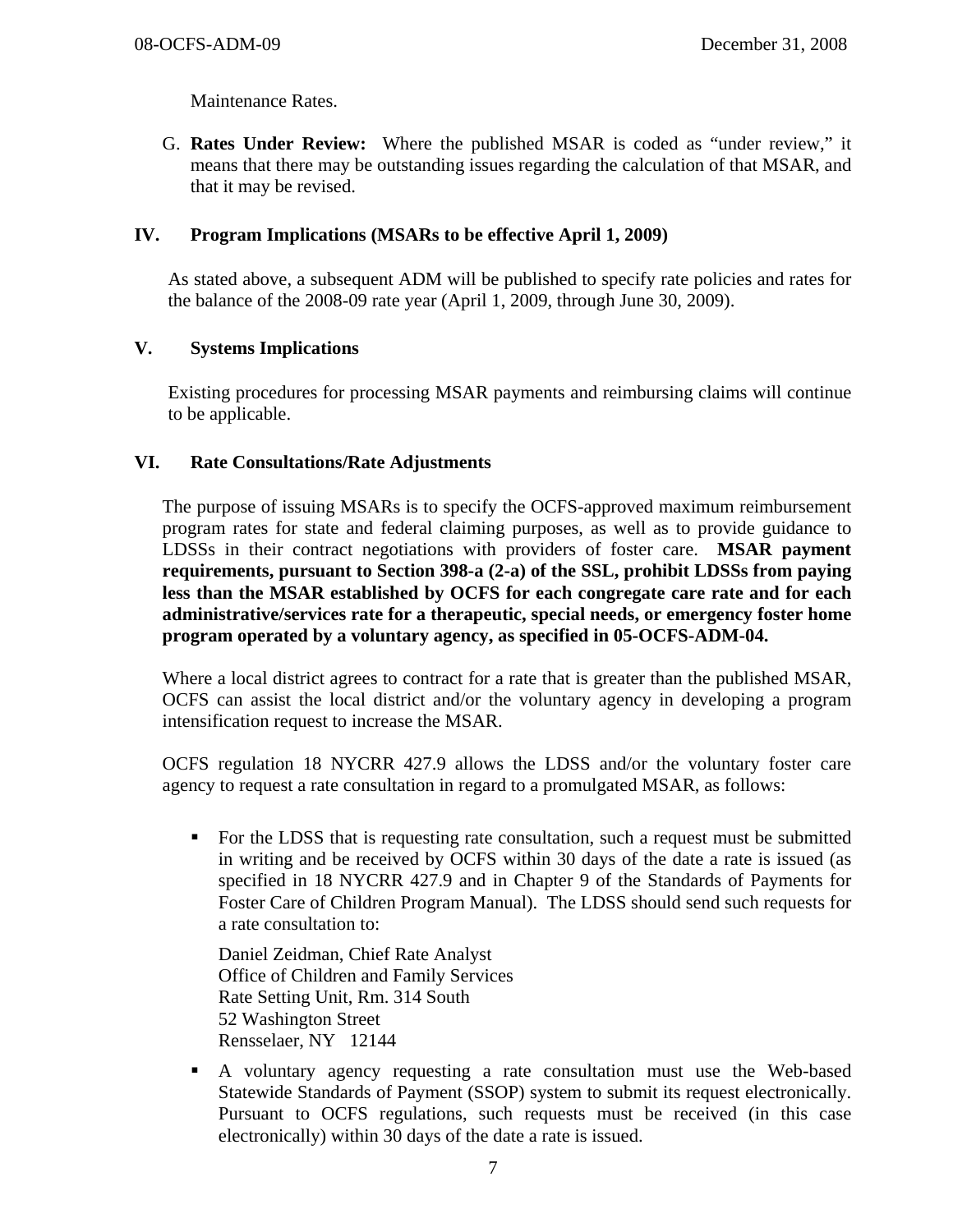**Note: Rate calculation policies specified in this ADM are not subject to consultation or appeal.** 

### **VII. Effective Date**

This directive is effective as of the date of its issuance.

*/s/ Thomas S. Tipple* 

 $\overline{a}$ 

**Issued By:**  Name: Thomas S. Tipple Title: Deputy Commissioner Division/Office: Administration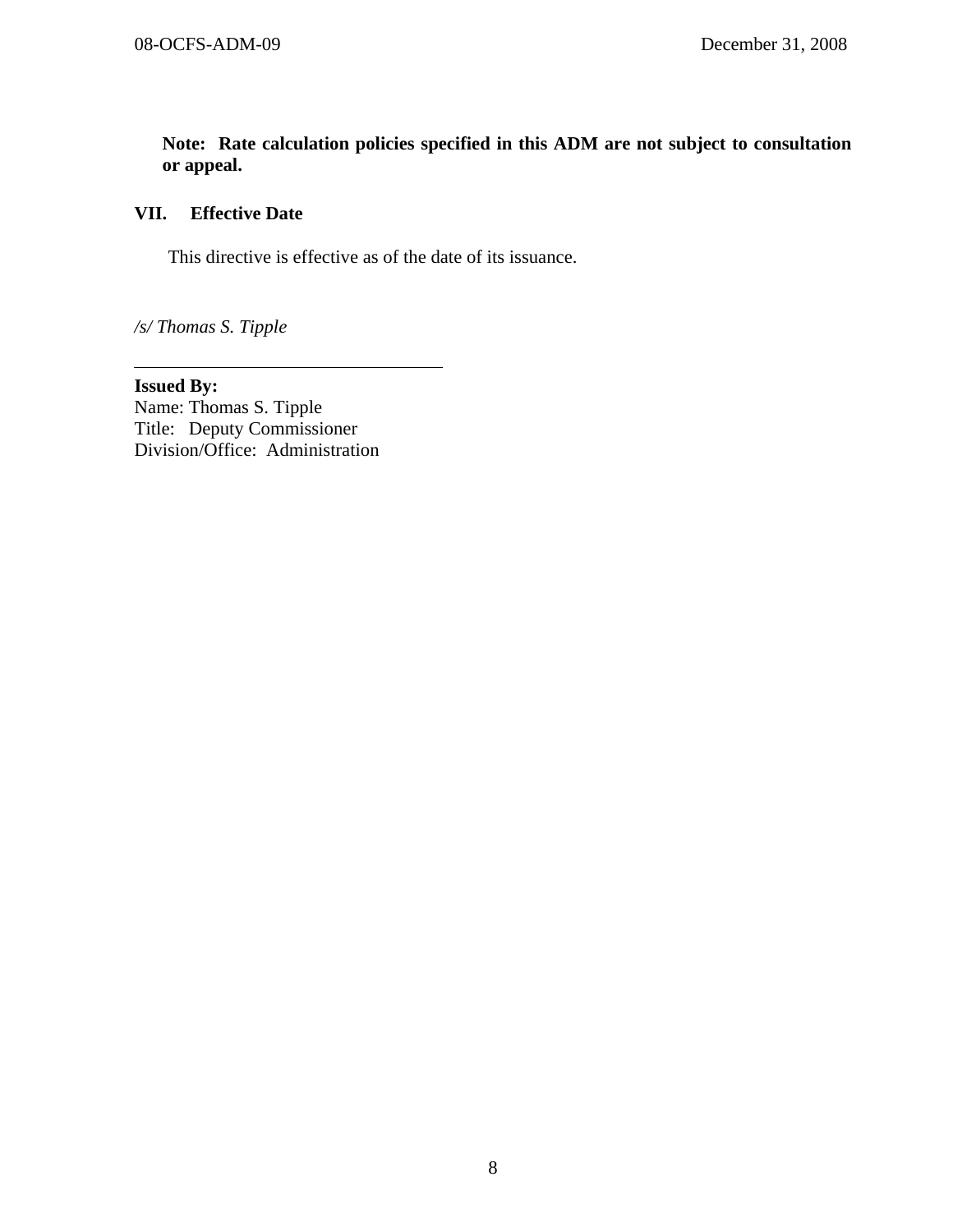### **Attachment A**

## **Maximum State Aid Rates for Foster Boarding Home Payments and Adoption Subsidies 2008 – 2009 Rate Year (July 1, 2008 – March 31, 2009)**

## **Maximum State Aid Rates for Payments to Foster Parents and for Adoption Subsidies**

|           | Age $0-5$ |          | Age $6-11$ |          | Age 12 and Over |          |
|-----------|-----------|----------|------------|----------|-----------------|----------|
|           | Monthly   | Per Diem | Monthly    | Per Diem | Monthly         | Per Diem |
|           | Amount    |          | Amount     |          | Amount          |          |
| Metro $*$ | \$520     | \$17.10  | \$613      | \$20.15  | \$709           | \$23.31  |
| Upstate   | \$474     | \$15.58  | \$571      | \$18.77  | \$660           | \$21.70  |

|                             | <b>Monthly Amount</b> | Per Diem |
|-----------------------------|-----------------------|----------|
| Special Children            | \$1,140               | \$37.48  |
| <b>Exceptional Children</b> | \$1,729               | \$56.84  |

### **Maximum State Aid Rates for Clothing Allowances**

| Age         | <b>Monthly Amount</b> | Per Diem |
|-------------|-----------------------|----------|
| $0 - 5$     | \$29.91               | \$.98    |
| $6 - 11$    | \$41.82               | \$1.37   |
| $12 - 15$   | \$64.84               | \$2.13   |
| 16 and Over | \$79.32               | \$2.61   |

### **Maximum State Aid Rate for Diaper Allowance**

| Age   | <b>Monthly Amount</b> | Per Diem |
|-------|-----------------------|----------|
| $0 -$ | \$55                  | \$1.81   |

**Maximum State Aid Rates for Payments to Foster Parents for Emergency Placements Maximum State Aid Rate is 200% of the MSAR for a Non-Special or Non-Exceptional Child.** 

\* Metro includes the following districts: NYC, Nassau, Suffolk, Westchester and Rockland counties.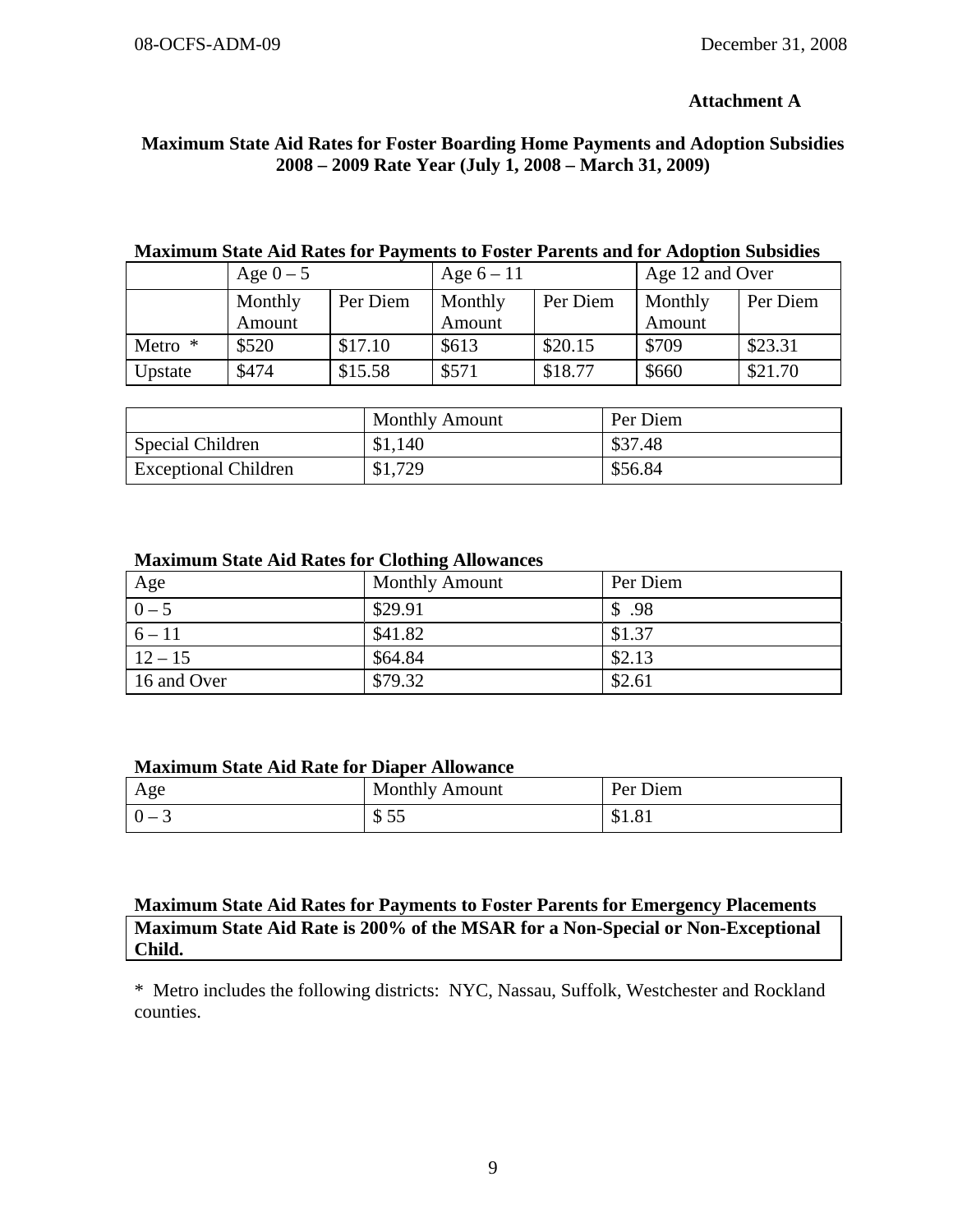#### Attachment B

### **MSARs for Supervised Independent Living Programs (SILPs) 2008 – 2009 Rate Year (July 1, 2008 – March 31, 2009)**

### **Double Occupancy MSARs**

|             | <b>Annual Amount</b> | Per Diem      |
|-------------|----------------------|---------------|
| Downstate * | $$66,399**$          | $$121.28$ *** |
| Upstate     | $$55,529**$          | $$101.42$ *** |

#### **Triple Occupancy MSARs**

|             | <b>Annual Amount</b> | Per Diem      |
|-------------|----------------------|---------------|
| Downstate * | $$91,598**$          | $$111.53$ *** |
| Upstate     | $$77,687**$          | $$94.60***$   |

#### **Four-Bed Mother/Child MSARs**

|             | <b>Annual Amount</b> | Per Diem      |
|-------------|----------------------|---------------|
| Downstate * | $$110,689$ **        | $$101.09$ *** |
| Upstate     | $$94,755**$          | $$86.53***$   |

### **Five-Bed Mother/Child MSARs**

|             | <b>Annual Amount</b> | Per Diem     |
|-------------|----------------------|--------------|
| Downstate * | $$132,826**$         | $$97.04$ *** |
| Upstate     | $$114,349**$         | $$83.54$ *** |

\* Downstate includes the following districts: NYC, Nassau, Suffolk, Westchester, Rockland, Orange and Putnam counties.

\*\* This represents projected annual costs per apartment, which are shared equally by each resident.

\*\*\* Maximum State Aid Rates are calculated at 75 percent utilization.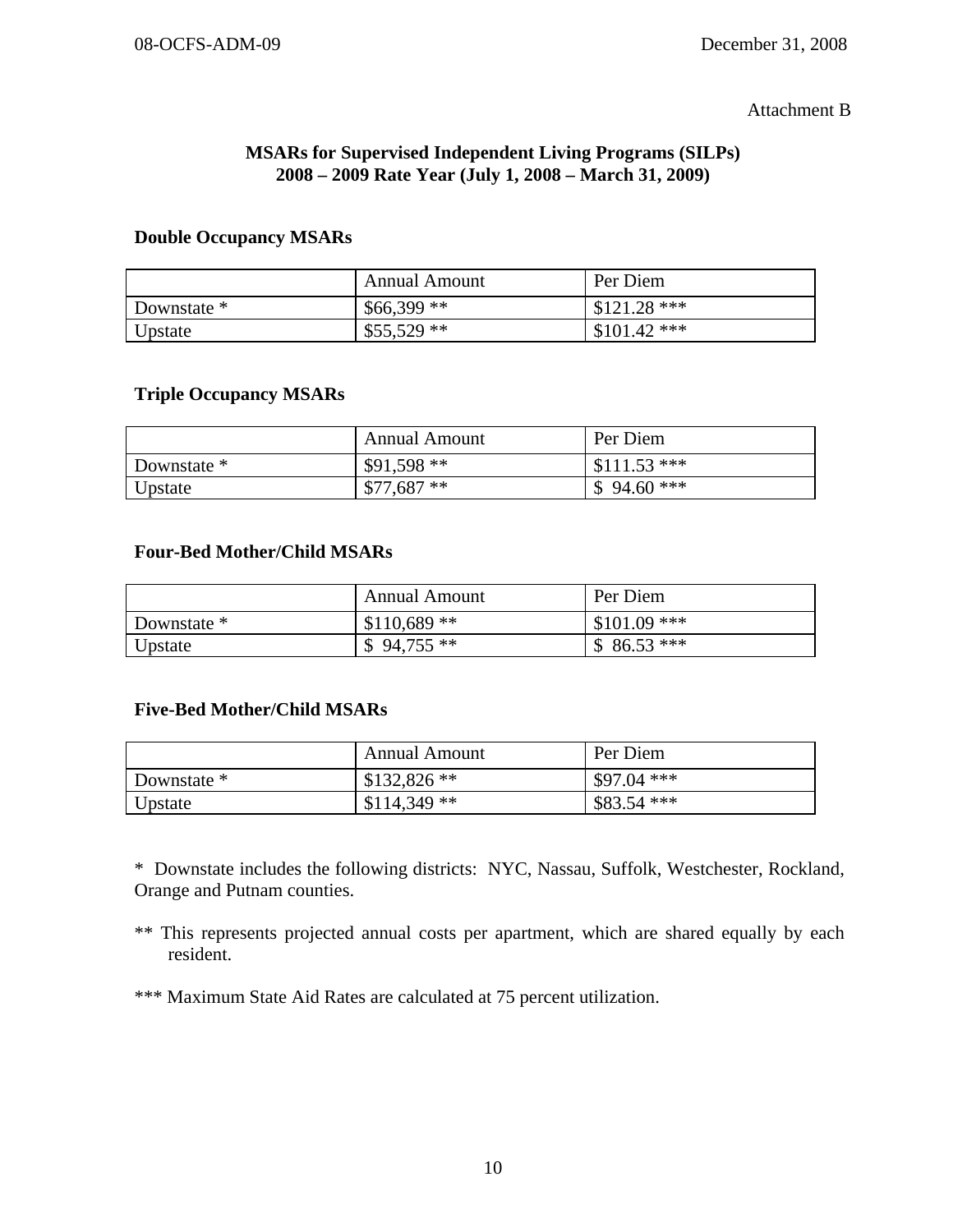#### Attachment C

## **Growth Factors Applied to Voluntary Foster Care Agency MSARs and CSE Maintenance Rates**

## **2008 – 2009 Rate Year (July 1, 2008 – March 31, 2009)**

### **Group Care by Component**

| Component              | One-Year Adj. Factors applied<br>to historical costs $(\% )$ |
|------------------------|--------------------------------------------------------------|
|                        |                                                              |
| Child Care             | 0.0                                                          |
| <b>Social Services</b> | 0.0                                                          |
| Child Support and Food | 0.0                                                          |
| Misc. Direct Care      | 0.0                                                          |
| <b>Fixed Property</b>  | 0.0                                                          |
| Variable Maintenance   | 0.0                                                          |
| <b>Utilities</b>       | 0.0                                                          |
| Administration         |                                                              |

### **Foster Boarding Home by Component**

| Component              | One-Year Adj. Factors applied<br>to historical costs $(\% )$ |
|------------------------|--------------------------------------------------------------|
|                        |                                                              |
| <b>Social Services</b> | (0.0)                                                        |
| Misc. Direct Care      | 0.0                                                          |
| Property               | 0.0                                                          |
| Administration         | ()()                                                         |

## **Personal Service Growth Factors: These are the same for Group Care and FBH Programs**

| <b>PS</b> Type         | One-Year Adj. Factors applied<br>to historical costs $(\% )$ |
|------------------------|--------------------------------------------------------------|
|                        |                                                              |
| Child Care             | (0.0)                                                        |
| <b>Social Services</b> | 0.0                                                          |
| Child Support          | 0.0                                                          |
| Maintenance            | 0.0                                                          |
| Administration         |                                                              |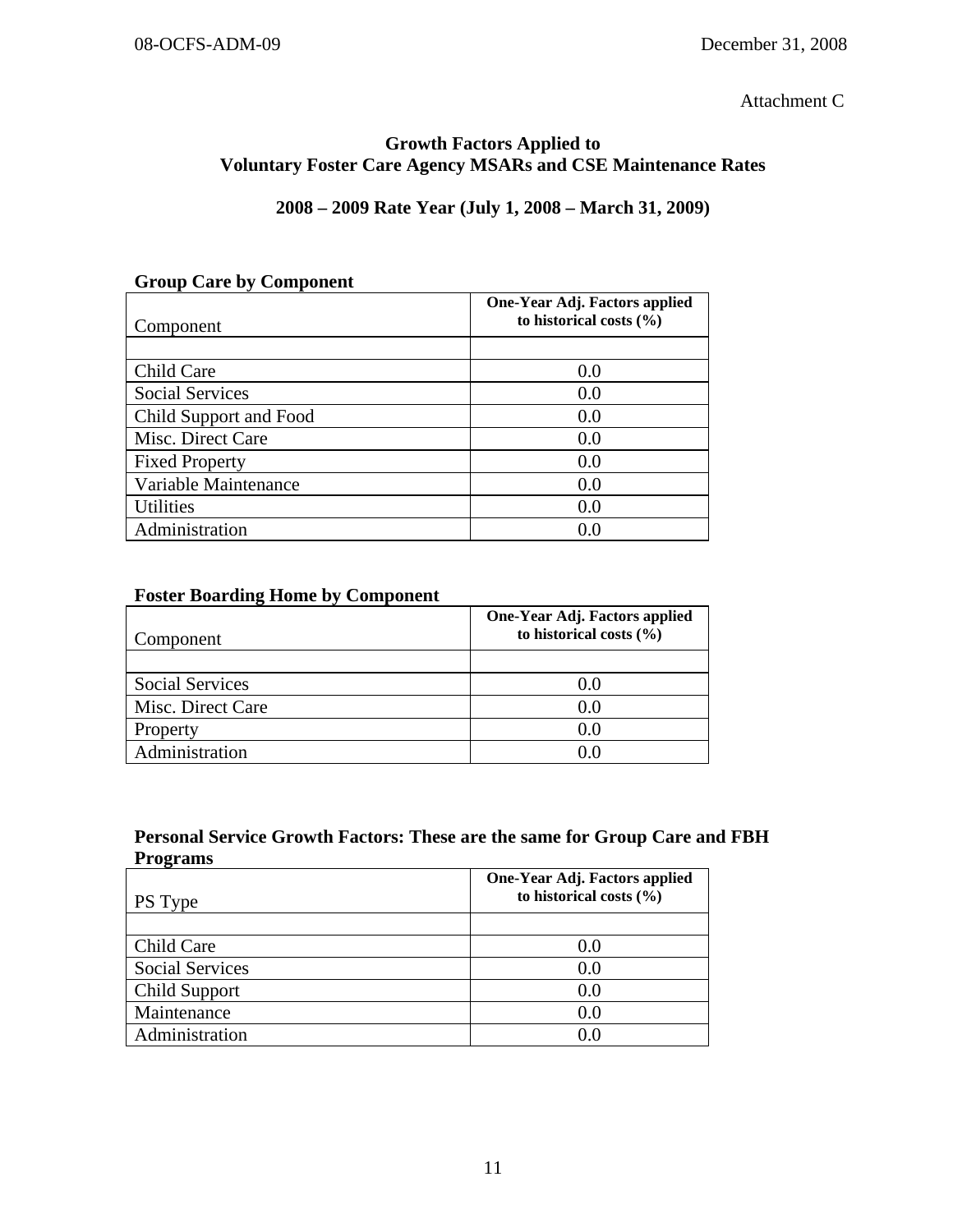### New York State Office of Children and Family Services Attachment D Standards of Payment System for Foster Care of Children Maximum State Aid Rates for Voluntary Foster Care Agencies July 1, 2008 – March 31, 2009

| <b>Agency Name</b>                            | Code           | <b>Program Name</b>                   | Program<br><b>Type</b>     | Rate   | <b>Effective</b><br><b>Date</b> | <b>Class</b>   | <b>Under</b><br><b>Review</b> |
|-----------------------------------------------|----------------|---------------------------------------|----------------------------|--------|---------------------------------|----------------|-------------------------------|
| <b>Abbott House</b>                           | B              | Regular INST                          | Institution                | 184.27 | 7/1/2008                        | 6              |                               |
| <b>Abbott House</b>                           | B <sub>9</sub> | <b>Emergency INST</b>                 | Institution                | 209.61 | 7/1/2008                        | 99             |                               |
| <b>Abbott House</b>                           | D              | Regular GH                            | Group Home                 | 152.74 | 7/1/2008                        | 12             |                               |
| <b>Abbott House</b>                           | D <sub>1</sub> | <b>Bellevue GH</b>                    | Group Home                 | 216.63 | 7/1/2008                        | 3              |                               |
| <b>Abbott House</b>                           | D <sub>2</sub> | <b>CWA (Special Homes)</b><br>GH      | <b>Group Home</b>          | 184.97 | 7/1/2008                        | $6\phantom{1}$ |                               |
| <b>Abbott House</b>                           | D <sub>3</sub> | Westchester/Rockland Group Home<br>GH |                            | 213.02 | 7/1/2008                        | $6\phantom{1}$ |                               |
| <b>Abbott House</b>                           | D <sub>4</sub> | <b>Westchester (Special)</b><br>GH    | Group Home                 | 243.69 | 7/1/2008                        | 1              |                               |
| <b>Abbott House</b>                           | D <sub>5</sub> | HTP (Quincy) GH                       | Group Home                 | 287.54 | 7/1/2008                        | <b>HTP</b>     |                               |
| <b>Abbott House</b>                           | D <sub>9</sub> | <b>Emergency GH</b>                   | Group Home                 | 196.96 | 7/1/2008                        | 99             |                               |
| <b>Abbott House</b>                           | F              | <b>Regular FBH</b>                    | Regular                    | 33.62  | 7/1/2008                        |                |                               |
| <b>Abbott House</b>                           | F <sub>3</sub> | Therapeutic FBH                       | Therapeutic                | 64.77  | 7/1/2008                        |                |                               |
| Adirondack<br>Experience                      | D              | Regular GH                            | Group Home                 | 216.55 | 7/1/2008                        | 12             |                               |
| Astor Home for<br>Children                    | B              | Regular INST                          | Institution                | 208.02 | 7/1/2008                        | 3              |                               |
| Astor Home for<br>Children                    | <b>B7</b>      | <b>HTP INST</b>                       | Institution                | 270.75 | 7/1/2008                        | <b>HTP</b>     |                               |
| Astor Home for<br>Children                    | F <sub>3</sub> | Therapeutic FBH                       | Therapeutic                | 62.28  | 7/1/2008                        |                |                               |
| <b>AWIXA</b>                                  | D              | Regular GH                            | Group Home                 | 224.29 | 7/1/2008                        | 12             |                               |
| Baker Victory Services <sup>B</sup>           |                | Regular INST                          | Institution                | 212.59 | 7/1/2008                        | 3              |                               |
| Baker Victory Services B6                     |                | <b>HTP INST</b>                       | Institution                | 373.90 | 7/1/2008                        | <b>HTP</b>     |                               |
| Baker Victory Services B7                     |                | Dual Diagnosis                        | Institution                | 432.13 | 8/4/2008                        | <b>HTP</b>     |                               |
| Baker Victory Services C                      |                | Mother/Child GR                       | Group<br>Residence         | 202.96 | 7/1/2008                        | 12             |                               |
| Baker Victory Services D                      |                | Regular GH                            | Group Home                 | 244.04 | 7/1/2008                        | 12             |                               |
| Baker Victory Services F                      |                | Regular FBH                           | Regular                    | 42.49  | 7/1/2008                        |                |                               |
| <b>Berkshire Farm</b><br>Center&Svs for Youth | B              | <b>Regular INST</b>                   | Institution                | 215.89 | 7/1/2008                        | 6              |                               |
| <b>Berkshire Farm</b><br>Center&Svs for Youth | B7             | <b>HTP INST</b>                       | Institution                | 330.04 | 7/1/2008                        | <b>HTP</b>     |                               |
| <b>Berkshire Farm</b><br>Center&Svs for Youth | D              | Regular GH                            | Group Home                 | 240.09 | 7/1/2008                        | 9              |                               |
| <b>Berkshire Farm</b><br>Center&Svs for Youth | F              | <b>Regular FBH</b>                    | Regular                    | 29.49  | 7/1/2008                        |                |                               |
| <b>Berkshire Farm</b><br>Center&Svs for Youth | F <sub>3</sub> | <b>Therapeutic FBH</b>                | Therapeutic                | 75.87  | 7/1/2008                        |                |                               |
| <b>Berkshire Farm</b><br>Center&Svs for Youth | S <sub>4</sub> | Silp-Triple Occ                       | SILP - Triple<br>Occupancy | 94.60  | 7/1/2008                        |                |                               |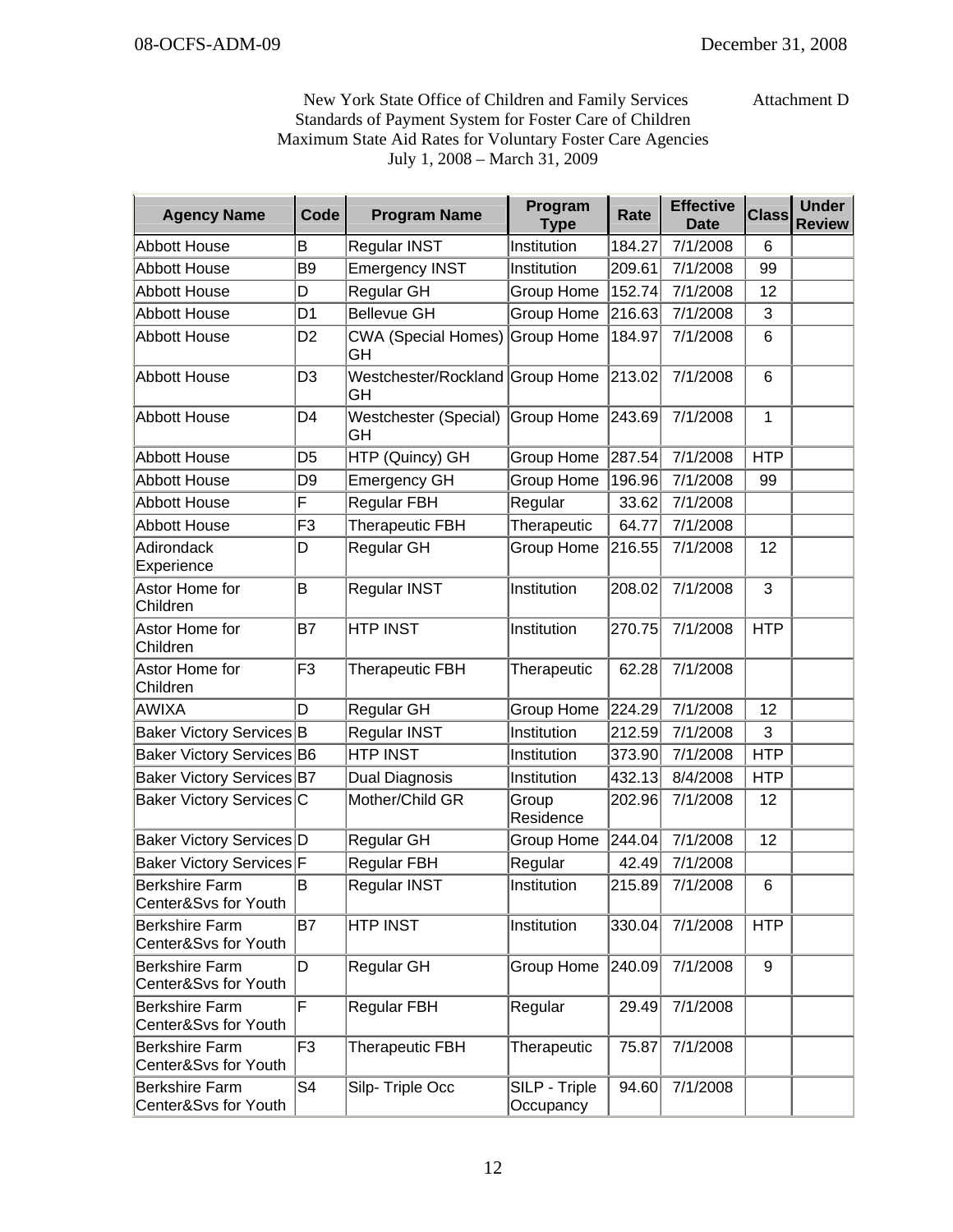| <b>Agency Name</b>                                                        | Code           | <b>Program Name</b>                      | Program<br><b>Type</b>             | Rate   | <b>Effective</b><br><b>Date</b> | <b>Class</b> | <b>Under</b><br><b>Review</b> |
|---------------------------------------------------------------------------|----------------|------------------------------------------|------------------------------------|--------|---------------------------------|--------------|-------------------------------|
| Boys Town of New<br>York                                                  | Α              | Regular ABH                              | Agency<br>Boarding<br>Home         | 256.42 | 7/1/2008                        | 12           |                               |
| <b>Buffalo Urban League</b>                                               | F              | <b>Regular FBH</b>                       | Regular                            | 29.64  | 7/1/2008                        |              |                               |
| <b>Cardinal McCloskey</b>                                                 | C <sub>9</sub> | <b>Emergency (Ossining)</b><br><b>GR</b> | Group<br>Residence                 | 210.95 | 7/1/2008                        | 99           |                               |
| <b>Cardinal McCloskey</b>                                                 | D              | Regular GH                               | Group Home                         | 159.85 | 7/1/2008                        | 9            |                               |
| <b>Cardinal McCloskey</b>                                                 | F              | Regular FBH                              | Regular                            | 34.86  | 7/1/2008                        |              |                               |
| <b>Cardinal McCloskey</b>                                                 | F <sub>3</sub> | <b>Therapeutic FBH</b>                   | Therapeutic                        | 71.70  | 7/1/2008                        |              |                               |
| Catholic Charities of<br><b>Broome Cty</b>                                | D              | Regular GH                               | Group Home                         | 204.73 | 7/1/2008                        | 6            |                               |
| Catholic Charities of<br><b>Buffalo</b>                                   | F              | Regular FBH                              | Regular                            | 37.69  | 7/1/2008                        |              |                               |
| Catholic Charities of<br>Chemung/Schuyler                                 | S <sub>2</sub> | Silp-Double Occ                          | SILP-<br>Double<br>Occupancy       | 101.42 | 7/1/2008                        |              |                               |
| <b>Catholic Charities of</b><br>Chenango                                  | D              | Regular GH                               | Group Home                         | 176.70 | 7/1/2008                        | 12           |                               |
| <b>Catholic Charities of</b><br><b>Rockville Ctr</b>                      | C              | Mother/Child GR                          | Group<br>Residence                 | 126.91 | 7/1/2008                        | 12           |                               |
| Catholic Charities of<br>Saratoga, Warren &<br><b>Washington Counties</b> | D              | <b>Regular GH</b>                        | Group Home                         | 193.79 | 7/1/2008                        | 6            |                               |
| <b>Catholic Family</b><br><b>Center of Rochester</b>                      | F              | Regular FBH                              | Regular                            | 35.19  | 7/1/2008                        |              |                               |
| Catholic Guardian<br>Society and Home<br><b>Bureau</b>                    | A              | Mother/Child ABH                         | Agency<br>Boarding<br>Home         | 161.83 | 7/1/2008                        | 12           |                               |
| Catholic Guardian<br>Society and Home<br><b>Bureau</b>                    | D <sub>1</sub> | Mother/Child<br>(Enhanced) GH            | Group Home                         | 204.63 | 7/1/2008                        | 3            |                               |
| Catholic Guardian<br>Society and Home<br>Bureau                           | D <sub>6</sub> | <b>HTP GH</b>                            | Group Home                         | 268.02 | 7/1/2008                        | <b>HTP</b>   |                               |
| Catholic Guardian<br>Society and Home<br><b>Bureau</b>                    | F              | Regular (ACS-IFF)<br>FBH                 | Regular                            | 49.16  | 7/1/2008                        |              |                               |
| Catholic Guardian<br>Society and Home<br><b>Bureau</b>                    | F1             | Special Needs FBH                        | Special<br>Medical<br><b>Needs</b> | 60.25  | 7/1/2008                        |              |                               |
| Catholic Guardian<br>Society and Home<br><b>Bureau</b>                    | F <sub>3</sub> | <b>Therapeutic FBH</b>                   | Therapeutic                        | 82.83  | 7/1/2008                        |              |                               |
| Cayuga Home for<br>Children                                               | B              | Regular INST                             | Institution                        | 217.08 | 7/1/2008                        | 6            |                               |
| Cayuga Home for<br>Children                                               | B <sub>5</sub> | <b>HTP INST</b>                          | Institution                        | 301.16 | 7/1/2008                        | <b>HTP</b>   |                               |
| Cayuga Home for<br>Children                                               | D              | Regular GH                               | Group Home                         | 271.52 | 7/1/2008                        | 12           |                               |
| Cayuga Home for<br>Children                                               | F <sub>3</sub> | <b>Therapeutic FBH</b>                   | Therapeutic                        | 87.92  | 7/1/2008                        |              |                               |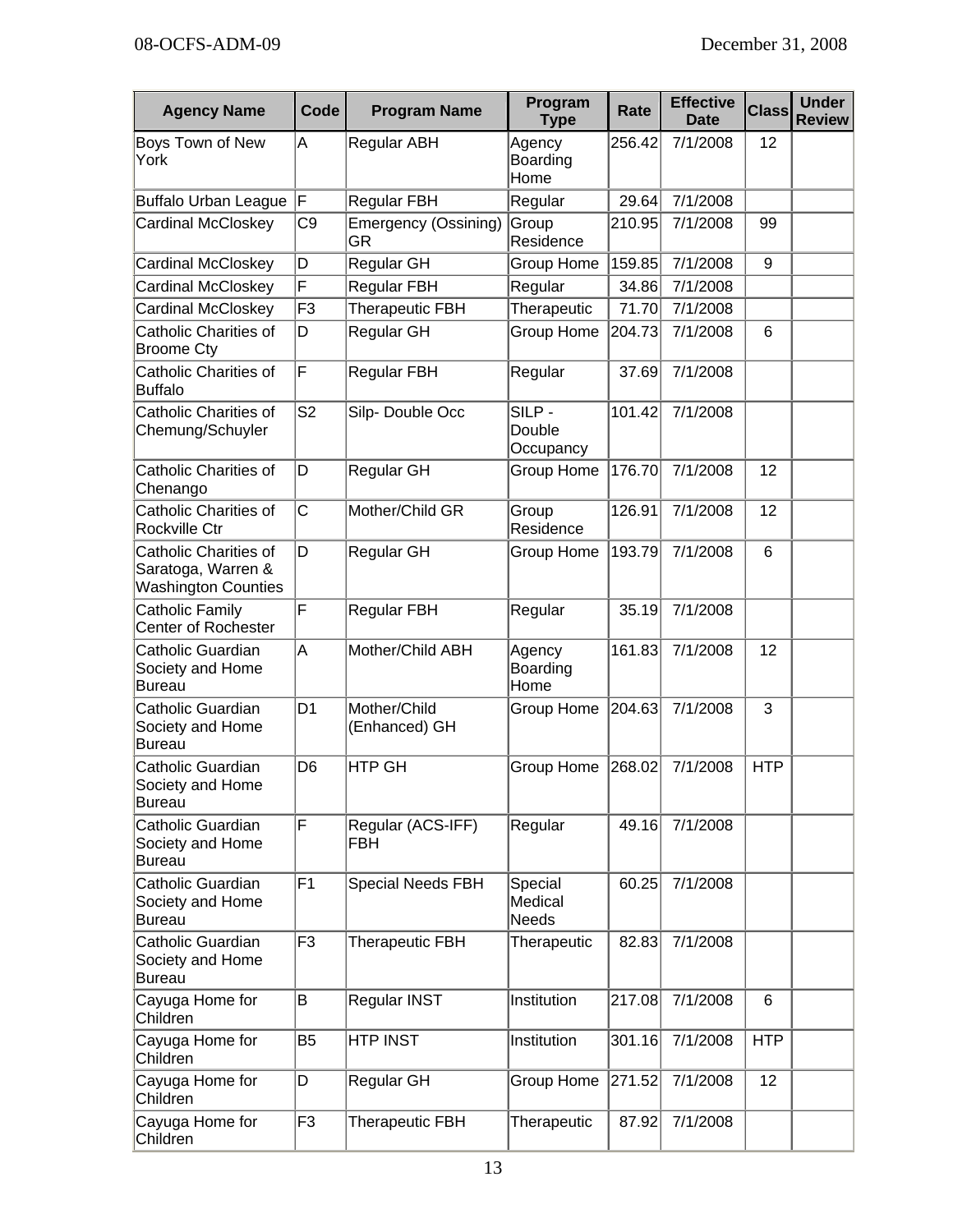| <b>Agency Name</b>                   | Code           | <b>Program Name</b>                                            | Program<br><b>Type</b>             | Rate   | <b>Effective</b><br><b>Date</b> | <b>Class</b> | <b>Under</b><br><b>Review</b> |
|--------------------------------------|----------------|----------------------------------------------------------------|------------------------------------|--------|---------------------------------|--------------|-------------------------------|
| <b>Charlton School</b>               | B              | Regular INST                                                   | Institution                        | 213.61 | 7/1/2008                        | 6            |                               |
| Child and Family<br>Services of Erie | B              | Regular INST                                                   | Institution                        | 222.01 | 7/1/2008                        | 3            |                               |
| Child and Family<br>Services of Erie | D              | Regular GH                                                     | Group Home                         | 162.82 | 7/1/2008                        | 3            |                               |
| Child and Family<br>Services of Erie | F              | <b>Regular FBH</b>                                             | Regular                            | 33.55  | 7/1/2008                        |              |                               |
| Child and Family<br>Services of Erie | F <sub>3</sub> | <b>Therapeutic FBH</b>                                         | Therapeutic                        | 50.18  | 7/1/2008                        |              |                               |
| <b>Children's Aid Society</b>        | F              | Regular (ACS-IFF)<br><b>FBH</b>                                | Regular                            | 50.19  | 7/1/2008                        |              |                               |
| <b>Children's Aid Society</b>        | F <sub>1</sub> | <b>Special Needs</b><br>(Seriously III Children)<br><b>FBH</b> | Special<br>Medical<br><b>Needs</b> | 62.97  | 7/1/2008                        |              |                               |
| <b>Children's Aid Society</b>        | F <sub>3</sub> | Therapeutic FBH                                                | Therapeutic                        | 88.98  | 7/1/2008                        |              |                               |
| Children's Home of<br>Jefferson Cty  | B              | <b>Regular INST</b>                                            | Institution                        | 223.16 | 7/1/2008                        | 6            |                               |
| Children's Home of<br>Jefferson Cty  | F              | <b>Regular FBH</b>                                             | Regular                            | 38.75  | 7/1/2008                        |              |                               |
| Children's Home of<br>Jefferson Cty  | F <sub>3</sub> | <b>Therapeutic FBH</b>                                         | Therapeutic                        | 65.07  | 7/1/2008                        |              |                               |
| Children's Home of<br>Kingston       | B              | Regular INST                                                   | Institution                        | 213.82 | 7/1/2008                        | 6            |                               |
| Children's Home of<br>Kingston       | D <sub>1</sub> | <b>Regular GH</b>                                              | Group Home                         | 214.39 | 7/1/2008                        | 6            |                               |
| Children's Home of<br>Kingston       | S <sub>2</sub> | Silp-Double Occ                                                | SILP-<br>Double<br>Occupancy       | 101.42 | 7/1/2008                        |              |                               |
| Children's Home of<br>Poughkeepsie   | A              | Regular ABH                                                    | Agency<br>Boarding<br>Home         | 288.89 | 7/1/2008                        | 3            |                               |
| Children's Home of<br>Poughkeepsie   | B              | Regular INST                                                   | Institution                        | 266.82 | 7/1/2008                        | 3            |                               |
| Children's Home of<br>Poughkeepsie   | B <sub>9</sub> | <b>Emergency INST</b>                                          | Institution                        | 298.04 | 7/1/2008                        | 99           |                               |
| Children's Home of<br>Poughkeepsie   | F              | <b>Regular FBH</b>                                             | Regular                            | 9.41   | 7/1/2008                        |              |                               |
| Children's Home of<br>Poughkeepsie   | S <sub>2</sub> | Silp-Double Occ                                                | SILP-<br>Double<br>Occupancy       | 101.42 | 7/1/2008                        |              |                               |
| Children's Home of<br>Poughkeepsie   | S4             | Silp-Triple Occ                                                | SILP - Triple<br>Occupancy         | 94.60  | 7/1/2008                        |              |                               |
| Children's Home of<br>Wyoming Conf.  | B              | Regular INST                                                   | Institution                        | 210.51 | 7/1/2008                        | 6            |                               |
| Children's Home of<br>Wyoming Conf.  | B <sub>9</sub> | <b>Emergency INST</b>                                          | Institution                        | 223.31 | 7/1/2008                        | 99           |                               |
| Children's Home of<br>Wyoming Conf.  | D              | Regular (Boys) GH                                              | Group Home                         | 206.72 | 7/1/2008                        | 12           |                               |
| Children's Home of<br>Wyoming Conf.  | D <sub>2</sub> | Regular (Ardsley) GH                                           | Group Home                         | 194.95 | 7/1/2008                        | 12           |                               |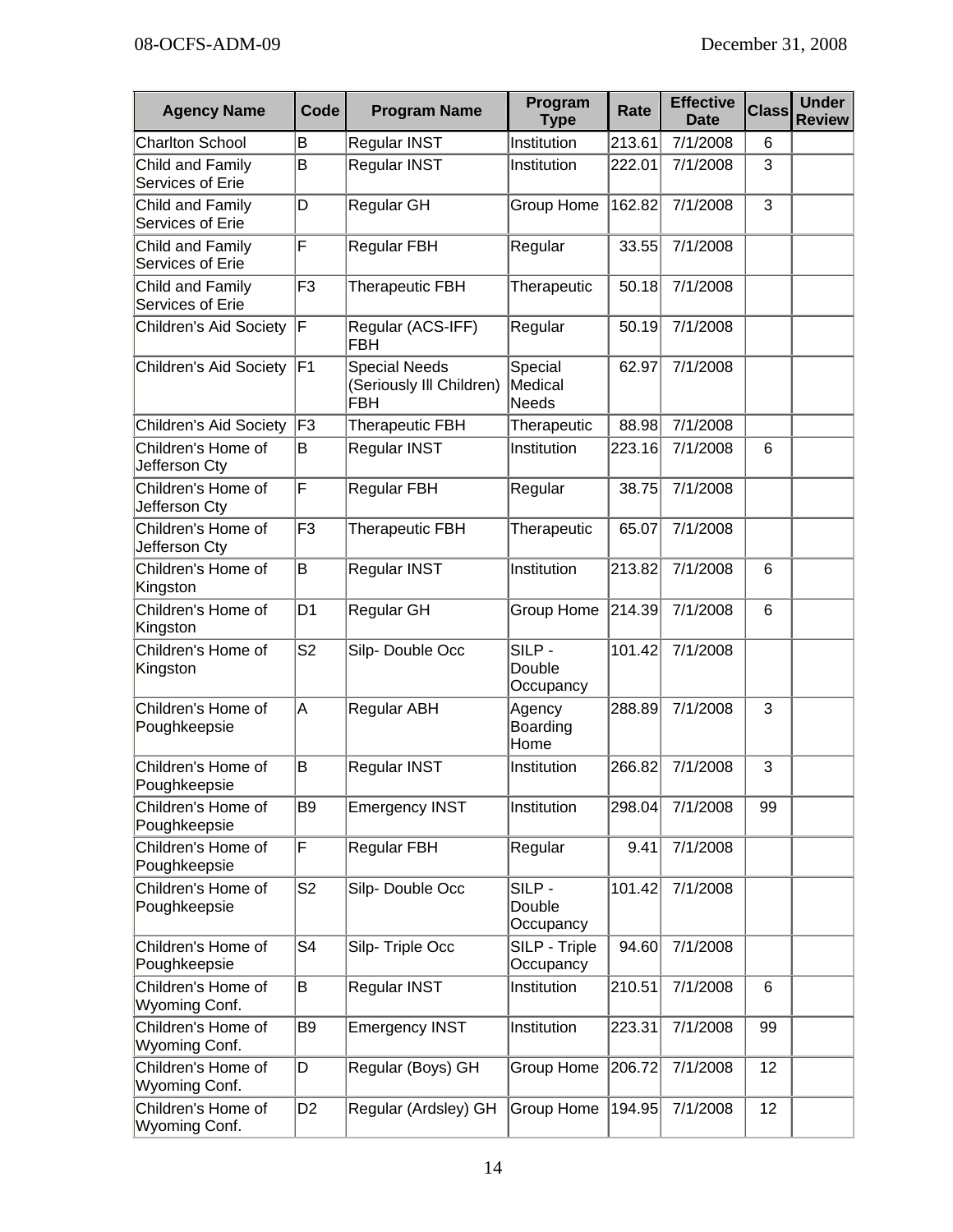| <b>Agency Name</b>                                 | Code           | <b>Program Name</b>                               | Program<br><b>Type</b>       | Rate   | <b>Effective</b><br><b>Date</b> | <b>Class</b> | <b>Under</b><br><b>Review</b> |
|----------------------------------------------------|----------------|---------------------------------------------------|------------------------------|--------|---------------------------------|--------------|-------------------------------|
| Children's Home of<br>Wyoming Conf.                | D <sub>9</sub> | <b>Emergency GH</b>                               | Group Home                   | 256.85 | 7/1/2008                        | 99           |                               |
| Children's Home of<br>Wyoming Conf.                | F              | <b>Regular FBH</b>                                | Regular                      | 42.09  | 7/1/2008                        |              |                               |
| Children's Home of<br>Wyoming Conf.                | F <sub>3</sub> | Therapeutic FBH                                   | Therapeutic                  | 40.60  | 7/1/2008                        |              |                               |
| Children's Home of<br>Wyoming Conf.                | S <sub>2</sub> | Silp-Double Occ                                   | SILP-<br>Double<br>Occupancy | 101.42 | 7/1/2008                        |              |                               |
| Children's Home of<br>Wyoming Conf.                | S <sub>6</sub> | Silp- 4 Bed<br>Mother/Child                       | SILP - 4 Bed<br>Mother/Child | 86.53  | 7/1/2008                        |              |                               |
| Children's Village                                 | В              | Regular INST                                      | Institution                  | 201.89 | 7/1/2008                        | 6            |                               |
| Children's Village                                 | <b>B4</b>      | HTP (CSE Intensive<br>Services) INST              | Institution                  | 381.37 | 7/1/2008                        | <b>HTP</b>   |                               |
| Children's Village                                 | B <sub>5</sub> | HTP (Westchester)<br><b>INST</b>                  | Institution                  | 315.02 | 7/1/2008                        | <b>HTP</b>   |                               |
| Children's Village                                 | B <sub>6</sub> | <b>HTP (Crisis</b><br>Residence) INST             | Institution                  | 386.18 | 7/1/2008                        | <b>HTP</b>   |                               |
| Children's Village                                 | B7             | HTP-ED (Haven's<br>Intensive) INST                | Institution                  | 296.79 | 7/1/2008                        | <b>HTP</b>   |                               |
| Children's Village                                 | B <sub>8</sub> | <b>HTP-Sex Offenders</b><br>(New Directions) INST | Institution                  | 339.06 | 7/1/2008                        | <b>HTP</b>   |                               |
| Children's Village                                 | D              | Regular GH                                        | Group Home                   | 191.97 | 7/1/2008                        | 9            |                               |
| Children's Village                                 | F              | Regular (ACS-IFF)<br><b>FBH</b>                   | Regular                      | 50.24  | 7/1/2008                        |              |                               |
| Children's Village                                 | F <sub>3</sub> | Therapeutic FBH                                   | Therapeutic                  | 79.07  | 7/1/2008                        |              |                               |
| Children's Village                                 | S <sub>1</sub> | Silp-Double Occ                                   | SILP-<br>Double<br>Occupancy | 121.28 | 7/1/2008                        |              |                               |
| Coalition for Hispanic<br><b>Family Svs</b>        | F              | Regular (ACS-IFF)<br><b>FBH</b>                   | Regular                      | 48.18  | 7/1/2008                        |              |                               |
| Coalition for Hispanic<br><b>Family Svs</b>        | F <sub>3</sub> | Therapeutic FBH                                   | Therapeutic                  | 76.22  | 7/1/2008                        |              |                               |
| <b>Coalition for Hispanic</b><br><b>Family Svs</b> | S <sub>1</sub> | Silp-Double Occ                                   | SILP-<br>Double<br>Occupancy | 121.28 | 7/1/2008                        |              |                               |
| <b>Coalition for Hispanic</b><br><b>Family Svs</b> | S <sub>3</sub> | Silp-Triple Occ                                   | SILP - Triple<br>Occupancy   | 111.53 | 7/1/2008                        |              |                               |
| Community<br>Counseling &<br>Mediation             | F              | <b>Regular FBH</b>                                | Regular                      | 20.70  | 7/1/2008                        |              |                               |
| Community<br>Counseling &<br>Mediation             | F <sub>3</sub> | Therapeutic FBH                                   | Therapeutic                  | 85.52  | 7/1/2008                        |              |                               |
| <b>Community Maternity</b><br>Svs                  | lA.            | <b>Emergency ABH</b>                              | Agency<br>Boarding<br>Home   | 349.37 | 7/1/2008                        | 99           |                               |
| <b>Community Maternity</b><br>Svs                  | C              | Mother/Child (Heery<br>Center) GR                 | Group<br>Residence           | 167.77 | 7/1/2008                        | 9            |                               |
| <b>Community Maternity</b><br>Svs                  | F              | Regular FBH                                       | Regular                      | 42.00  | 7/1/2008                        |              |                               |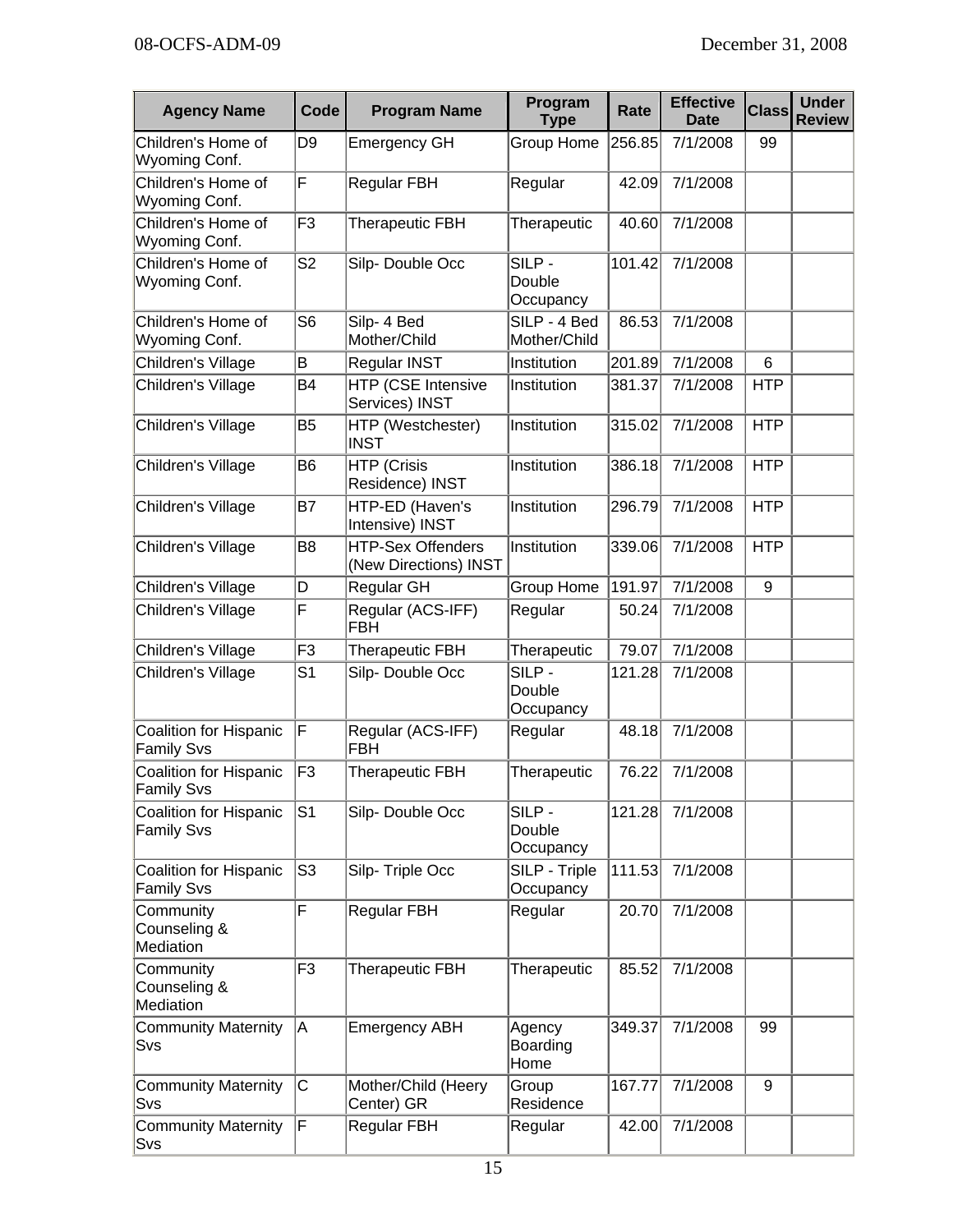| <b>Agency Name</b>                             | Code           | <b>Program Name</b>                          | Program<br><b>Type</b>       | Rate   | <b>Effective</b><br><b>Date</b> | <b>Class</b> | <b>Under</b><br><b>Review</b> |
|------------------------------------------------|----------------|----------------------------------------------|------------------------------|--------|---------------------------------|--------------|-------------------------------|
| <b>Community Maternity</b><br>Svs              | F7             | <b>Special FBH</b>                           | Regular                      | 51.15  | 7/1/2008                        |              |                               |
| <b>Community Maternity</b><br>Svs              | O              | <b>Maternity GH</b>                          | Group Home                   | 169.25 | 7/1/2008                        | 12           |                               |
| <b>Community Maternity</b><br>Svs              | S <sub>6</sub> | Silp- 4 Bed<br>Mother/Child                  | SILP - 4 Bed<br>Mother/Child | 86.53  | 7/1/2008                        |              |                               |
| Community Mission of<br>Niagara Frontier, Inc. | S2             | Silp-Double Occ                              | SILP-<br>Double<br>Occupancy | 101.42 | 7/1/2008                        |              |                               |
| <b>Compass House</b>                           | C              | Regular GR                                   | Group<br>Residence           | 129.37 | 7/1/2008                        | 6            |                               |
| <b>Concord Family Svs</b>                      | F              | Regular FBH                                  | Regular                      | 33.22  | 7/1/2008                        |              |                               |
| <b>Concord Family Svs</b>                      | S <sub>1</sub> | Silp-Double Occ                              | SILP-<br>Double<br>Occupancy | 121.28 | 7/1/2008                        |              |                               |
| <b>Concord Family Svs</b>                      | S <sub>5</sub> | Silp- 4 Bed<br>Mother/Child                  | SILP - 4 Bed<br>Mother/Child | 101.09 | 7/1/2008                        |              |                               |
| <b>Concord Family Svs</b>                      | S7             | Silp-5 Bed<br>Mother/Child                   | SILP - 5 Bed<br>Mother/Child | 97.04  | 7/1/2008                        |              |                               |
| Crestwood Children's<br>Ctr                    | B              | Regular INST                                 | Institution                  | 216.99 | 7/1/2008                        | 6            |                               |
| Eager to Serve                                 | D              | Mother/Infant GH                             | Group Home 214.83            |        | 7/1/2008                        | 12           |                               |
| Edwin Gould Svs for<br>Children                | F              | Regular (ACS-IFF)<br><b>FBH</b>              | Regular                      | 45.11  | 7/1/2008                        |              |                               |
| Edwin Gould Svs for<br>Children                | S <sub>1</sub> | Silp-Double Occ                              | SILP-<br>Double<br>Occupancy | 121.28 | 7/1/2008                        |              |                               |
| <b>Edwin Gould Svs for</b><br>Children         | S <sub>5</sub> | Silp- 4 Bed<br>Mother/Child                  | SILP - 4 Bed<br>Mother/Child | 101.09 | 7/1/2008                        |              |                               |
| Edwin Gould Svs for<br>Children                | S7             | Silp- 5-Bed<br>Mother/Child                  | SILP - 5 Bed<br>Mother/Child | 97.04  | 7/1/2008                        |              |                               |
| <b>Elmcrest Children's</b><br>Ctr              | A              | Regular ABH                                  | Agency<br>Boarding<br>Home   | 192.59 | 7/1/2008                        | 12           |                               |
| <b>Elmcrest Children's</b><br>Ctr              | B              | Regular INST                                 | Institution                  | 177.82 | 7/1/2008                        | 6            |                               |
| <b>Elmcrest Children's</b><br>Ctr              | B <sub>1</sub> | <b>Family Support</b><br>(Managed Care) INST | Institution                  | 331.06 | 7/1/2008                        | <b>HTP</b>   |                               |
| <b>Elmcrest Children's</b><br>Ctr              | <b>B2</b>      | <b>HTP INST</b>                              | Institution                  | 286.64 | 7/1/2008                        | <b>HTP</b>   |                               |
| <b>Elmcrest Children's</b><br>Ctr              | B <sub>9</sub> | <b>Emergency INST</b>                        | Institution                  | 215.78 | 7/1/2008                        | 99           |                               |
| <b>Emergency Housing</b><br>Group              | C              | Regular GR                                   | Group<br>Residence           | 147.04 | 7/1/2008                        | 12           |                               |
| <b>Episcopal Social Svs</b><br>of NY           | D              | Regular GH                                   | Group Home                   | 215.63 | 7/1/2008                        | 9            |                               |
| <b>Episcopal Social Svs</b><br>of NY           | F              | Regular (ACS-IFF)<br>FBH                     | Regular                      | 43.01  | 7/1/2008                        |              |                               |
| <b>Episcopal Social Svs</b><br>of NY           | F1             | <b>Special Needs FBH</b>                     | Special<br>Medical<br>Needs  | 69.78  | 7/1/2008                        |              |                               |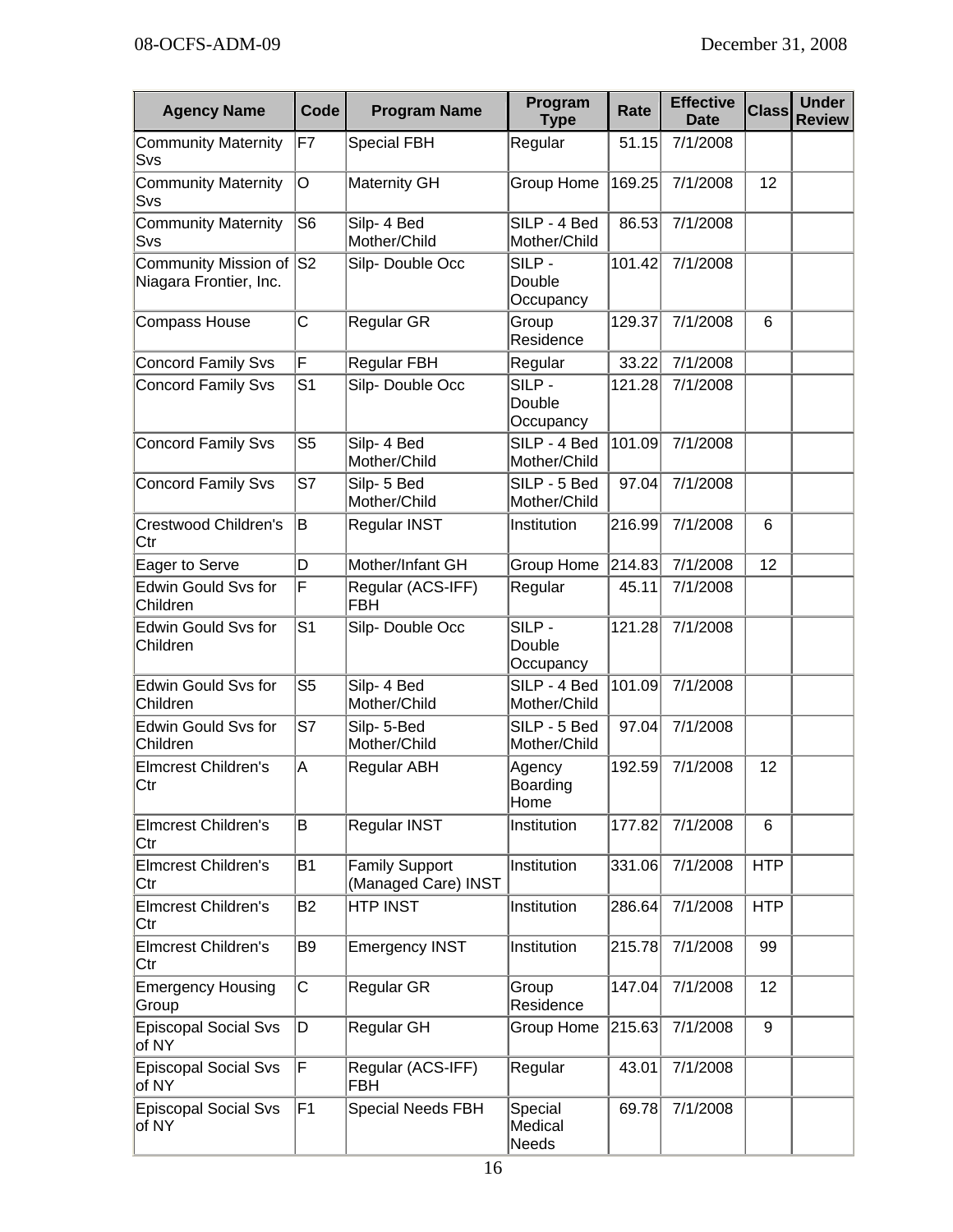| <b>Agency Name</b>                                | Code           | <b>Program Name</b>    | Program<br><b>Type</b>       | Rate   | <b>Effective</b><br><b>Date</b> | <b>Class</b> | <b>Under</b><br><b>Review</b> |
|---------------------------------------------------|----------------|------------------------|------------------------------|--------|---------------------------------|--------------|-------------------------------|
| <b>Episcopal Social Svs</b><br>of NY              | S <sub>1</sub> | Silp-Double Occ        | SILP-<br>Double<br>Occupancy | 121.28 | 7/1/2008                        |              |                               |
| Equinox                                           | C              | Regular GR             | Group<br>Residence           | 209.33 | 7/1/2008                        | 12           |                               |
| Equinox                                           | S <sub>2</sub> | Silp-Double Occ        | SILP-<br>Double<br>Occupancy | 101.42 | 7/1/2008                        |              |                               |
| Equinox                                           | S <sub>4</sub> | Silp-Triple Occ        | SILP - Triple<br>Occupancy   | 94.60  | 7/1/2008                        |              |                               |
| Fam&Children's<br>Assoc. (Children's<br>House)    | S <sub>3</sub> | Silp-Triple Occ        | SILP - Triple<br>Occupancy   | 111.53 | 7/1/2008                        |              |                               |
| Family of Woodstock                               | C              | Regular GR             | Group<br>Residence           | 168.83 | 7/1/2008                        | 9            |                               |
| Family Services of<br>Westchester                 | D              | <b>Regular GH</b>      | Group Home                   | 163.62 | 7/1/2008                        | 8            |                               |
| Family Services of<br>Westchester                 | F <sub>3</sub> | Therapeutic FBH        | Therapeutic                  | 79.84  | 7/1/2008                        |              |                               |
| <b>Family Support</b><br><b>Systems Unlimited</b> | F              | <b>Regular FBH</b>     | Regular                      | 31.64  | 7/1/2008                        |              |                               |
| <b>Family Support</b><br><b>Systems Unlimited</b> | F <sub>3</sub> | Therapeutic FBH        | Therapeutic                  | 74.48  | 7/1/2008                        |              |                               |
| Forestdale                                        | F              | <b>Regular FBH</b>     | Regular                      | 33.49  | 7/1/2008                        |              |                               |
| Gateway-Longview,<br>Inc.                         | A              | Mother/Child ABH       | Agency<br>Boarding<br>Home   | 88.02  | 7/1/2008                        | 6            |                               |
| Gateway-Longview,<br>Inc.                         | B              | Regular INST           | Institution                  | 188.52 | 7/1/2008                        | 6            |                               |
| Gateway-Longview,<br>Inc.                         | B <sub>6</sub> | <b>HTP INST</b>        | Institution                  | 310.80 | 7/1/2008                        | <b>HTP</b>   |                               |
| Gateway-Longview,<br>lnc.                         | D              | Mother/Child GH        | Group Home                   | 159.76 | 7/1/2008                        | 9            |                               |
| Gateway-Longview,<br>Inc.                         | F              | <b>Regular FBH</b>     | Regular                      | 36.24  | 7/1/2008                        |              |                               |
| Gateway-Longview,<br>Inc.                         | F <sub>3</sub> | <b>Therapeutic FBH</b> | Therapeutic                  | 50.64  | 7/1/2008                        |              |                               |
| Gateway-Longview,<br>Inc.                         | S <sub>2</sub> | Silp-Double Occ        | SILP-<br>Double<br>Occupancy | 101.42 | 7/1/2008                        |              |                               |
| Gateway-Longview,<br>Inc.                         | S4             | Silp-Triple Occ        | SILP - Triple<br>Occupancy   | 94.60  | 7/1/2008                        |              |                               |
| Glove House                                       | D              | Regular GH             | Group Home                   | 215.52 | 7/1/2008                        | 6            |                               |
| Glove House                                       | D <sub>2</sub> | <b>Tioga GH</b>        | Group Home                   | 244.94 | 7/1/2008                        | 6            |                               |
| Glove House                                       | D <sub>3</sub> | <b>Tompkins GH</b>     | Group Home                   | 245.34 | 7/1/2008                        | 6            |                               |
| Glove House                                       | F <sub>3</sub> | <b>Therapeutic FBH</b> | Therapeutic                  | 64.84  | 7/1/2008                        |              |                               |
| Glove House                                       | F4             | <b>Regular FBH</b>     | Regular                      | 32.36  | 7/1/2008                        |              |                               |
| Glove House                                       | S <sub>2</sub> | Silp-Double Occ        | SILP-<br>Double<br>Occupancy | 101.42 | 7/1/2008                        |              |                               |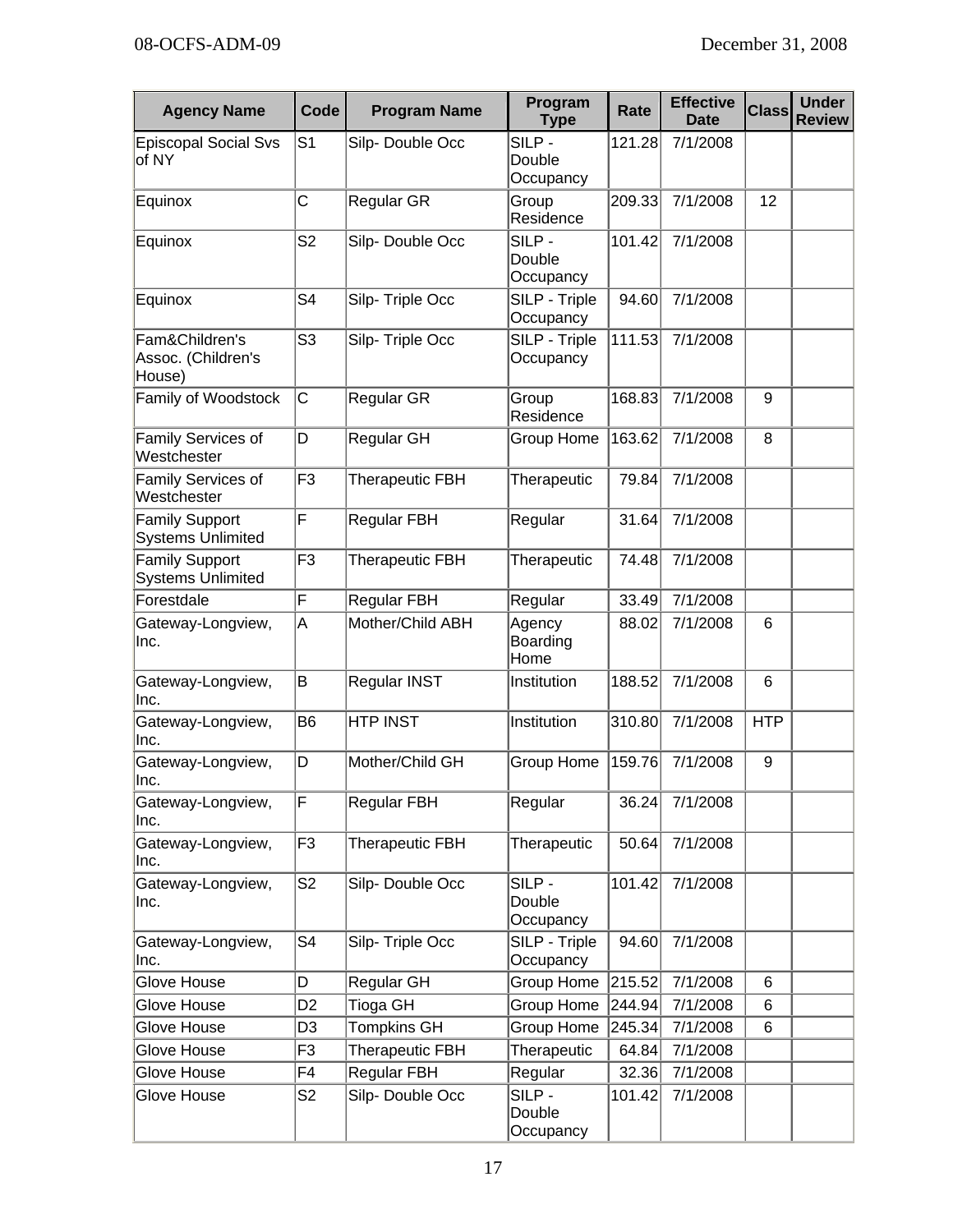| <b>Agency Name</b>                             | Code           | <b>Program Name</b>                  | Program<br><b>Type</b>             | Rate   | <b>Effective</b><br><b>Date</b> | <b>Class</b>   | <b>Under</b><br><b>Review</b> |
|------------------------------------------------|----------------|--------------------------------------|------------------------------------|--------|---------------------------------|----------------|-------------------------------|
| Glove House                                    | S <sub>4</sub> | <b>SILP Triple</b><br>Occupancy      | SILP - Triple<br>Occupancy         | 94.60  | 7/1/2008                        |                |                               |
| <b>Good Shepherd Svs</b>                       | B              | Emergency<br>(Euphrasian) INST       | Institution                        | 269.92 | 7/1/2008                        | 99             |                               |
| <b>Good Shepherd Svs</b>                       | C <sub>1</sub> | Marian Hall GR                       | Group<br>Residence                 | 261.56 | 7/1/2008                        | 3              |                               |
| <b>Good Shepherd Svs</b>                       | C <sub>2</sub> | St. Helena GR                        | Group<br>Residence                 | 242.46 | 7/1/2008                        | $\overline{2}$ |                               |
| <b>Good Shepherd Svs</b>                       | F              | <b>Regular FBH</b>                   | Regular                            | 36.33  | 7/1/2008                        |                |                               |
| <b>Good Shepherd Svs</b>                       | F3             | <b>Therapeutic FBH</b>               | Therapeutic                        | 85.61  | 7/1/2008                        |                |                               |
| <b>Good Shepherd Svs</b>                       | S <sub>1</sub> | Silp-Double Occ                      | SILP-<br>Double<br>Occupancy       | 121.28 | 7/1/2008                        |                |                               |
| <b>Good Shepherd Svs</b>                       | S <sub>3</sub> | Silp-Triple Occ                      | SILP - Triple<br>Occupancy         | 111.53 | 7/1/2008                        |                |                               |
| Graham Windham                                 | B              | Regular INST                         | Institution                        | 208.37 | 7/1/2008                        | 3              |                               |
| Graham Windham                                 | B <sub>1</sub> | HTP (CSE Intensive<br>Services) INST | Institution                        | 336.66 | 7/1/2008                        | <b>HTP</b>     |                               |
| <b>Graham Windham</b>                          | F              | <b>Regular FBH</b>                   | Regular                            | 30.04  | 7/1/2008                        |                |                               |
| <b>Graham Windham</b>                          | F <sub>3</sub> | Therapeutic FBH                      | Therapeutic                        | 77.82  | 7/1/2008                        |                |                               |
| Graham Windham                                 | F <sub>9</sub> | <b>Emergency FBH</b>                 | Emergency                          | 37.10  | 7/1/2008                        |                |                               |
| Graham Windham                                 | S <sub>1</sub> | Silp-Double Occ                      | SILP-<br>Double<br>Occupancy       | 121.28 | 7/1/2008                        |                |                               |
| <b>Green Chimneys</b><br><b>Children's Svs</b> | A7             | <b>HTP ABH</b>                       | Agency<br>Boarding<br>Home         | 378.24 | 7/1/2008                        | <b>HTP</b>     |                               |
| <b>Green Chimneys</b><br>Children's Svs        | B              | <b>Regular INST</b>                  | Institution                        | 216.03 | 7/1/2008                        | 3              |                               |
| <b>Green Chimneys</b><br><b>Children's Svs</b> | C8             | HTP GR                               | Group<br>Residence                 | 287.50 | 7/1/2008                        | <b>HTP</b>     |                               |
| <b>Green Chimneys</b><br><b>Children's Svs</b> | D              | <b>Regular GH</b>                    | Group Home                         | 216.46 | 7/1/2008                        | 6              |                               |
| <b>Green Chimneys</b><br>Children's Svs        | D <sub>1</sub> | Special (OMH) GH                     | Group Home                         | 242.83 | 7/1/2008                        | 12             |                               |
| <b>Green Chimneys</b><br><b>Children's Svs</b> | S <sub>1</sub> | Silp-Double Occ                      | SILP-<br>Double<br>Occupancy       | 121.28 | 7/1/2008                        |                |                               |
| <b>Green Chimneys</b><br><b>Children's Svs</b> | S <sub>3</sub> | Silp-Triple Occ                      | SILP - Triple<br>Occupancy         | 111.53 | 7/1/2008                        |                |                               |
| Harlem Dowling-<br><b>Westside Ctr</b>         | F              | <b>Regular FBH</b>                   | Regular                            | 35.10  | 7/1/2008                        |                |                               |
| Harlem Dowling-<br><b>Westside Ctr</b>         | F1             | Special Needs FBH                    | Special<br>Medical<br><b>Needs</b> | 39.30  | 7/1/2008                        |                |                               |
| Harlem Dowling-<br>Westside Ctr                | F <sub>3</sub> | <b>Therapeutic FBH</b>               | Therapeutic                        | 72.48  | 7/1/2008                        |                |                               |
| Harlem Dowling-<br><b>Westside Ctr</b>         | S <sub>1</sub> | Silp-Double Occ                      | SILP-<br>Double<br>Occupancy       | 121.28 | 7/1/2008                        |                |                               |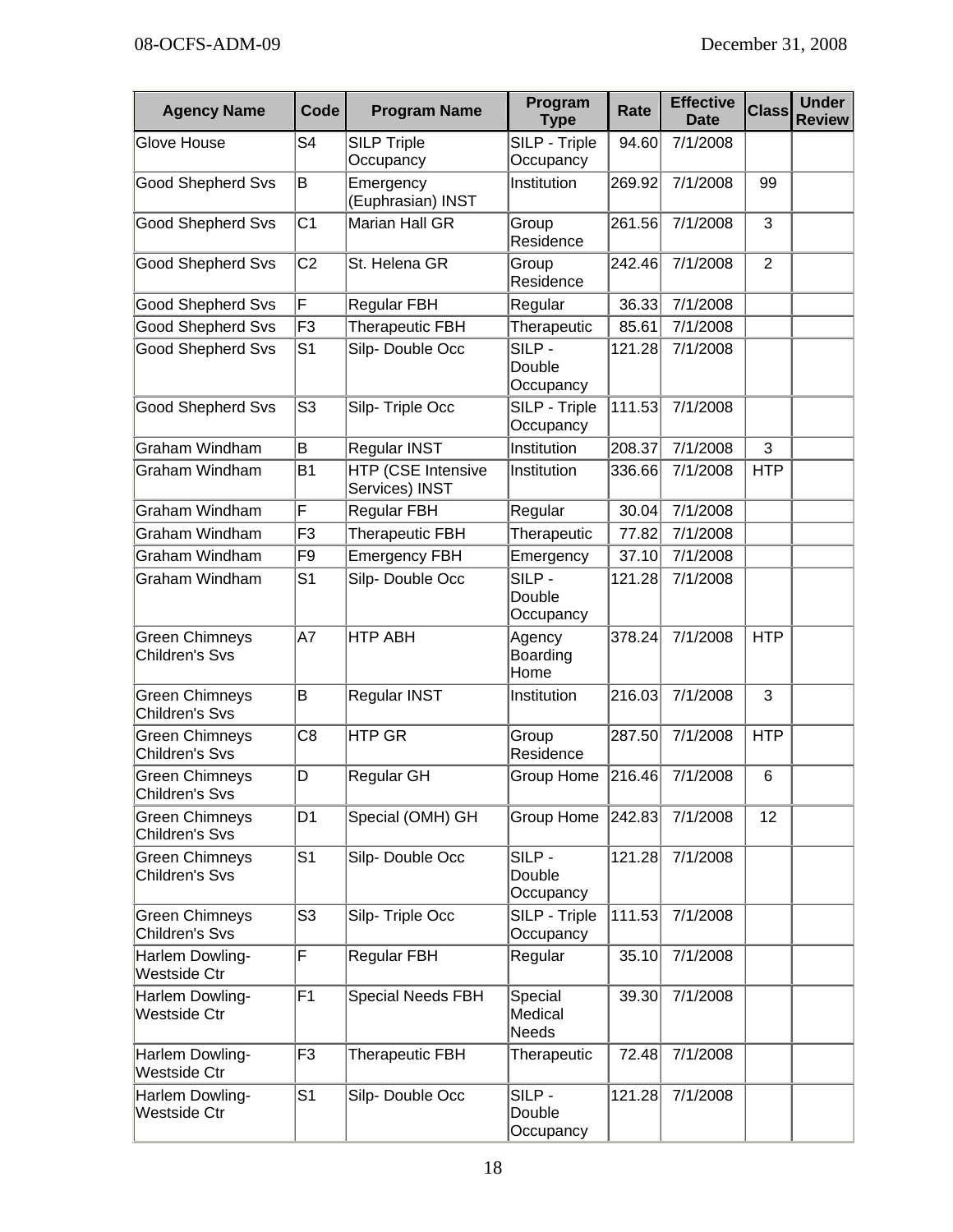| <b>Agency Name</b>                     | Code           | <b>Program Name</b>                     | Program<br><b>Type</b>       | Rate   | <b>Effective</b><br><b>Date</b> | <b>Class</b>   | <b>Under</b><br><b>Review</b> |
|----------------------------------------|----------------|-----------------------------------------|------------------------------|--------|---------------------------------|----------------|-------------------------------|
| Harlem Dowling-<br><b>Westside Ctr</b> | S <sub>5</sub> | Silp- 4 Bed<br>Mother/Child             | SILP - 4 Bed<br>Mother/Child | 101.09 | 7/1/2008                        |                |                               |
| Harmony Heights                        | B              | Regular INST                            | Institution                  | 194.90 | 7/1/2008                        | $\overline{2}$ |                               |
| <b>Heartshare Human</b><br>Svs of NY   | F              | <b>Regular FBH</b>                      | Regular                      | 30.10  | 7/1/2008                        |                |                               |
| <b>Heartshare Human</b><br>Svs of NY   | S <sub>1</sub> | Silp-Double Occ                         | SILP-<br>Double<br>Occupancy | 121.28 | 7/1/2008                        |                |                               |
| Hillside Children's Ctr                | lB.            | <b>Regular INST</b>                     | Institution                  | 217.91 | 7/1/2008                        | 3              |                               |
| Hillside Children's Ctr                | B1             | HTP (Horton) INST                       | Institution                  | 320.69 | 7/1/2008                        | <b>HTP</b>     |                               |
| Hillside Children's Ctr                | B <sub>2</sub> | HTP (Sex Offender-<br>Varick) INST      | Institution                  | 326.68 | 7/1/2008                        | <b>HTP</b>     |                               |
| Hillside Children's Ctr                | B <sub>3</sub> | HTP (Critical Care-<br>Varick) INST     | Institution                  | 334.39 | 7/1/2008                        | <b>HTP</b>     |                               |
| Hillside Children's Ctr                | B4             | HTP (Diagnostic-<br>Varick) INST        | Institution                  | 338.38 | 7/1/2008                        | <b>HTP</b>     |                               |
| Hillside Children's Ctr                | B <sub>5</sub> | HTP (X Systems-<br>Varick) INST         | Institution                  | 449.34 | 7/1/2008                        | <b>HTP</b>     |                               |
| Hillside Children's Ctr                | B <sub>6</sub> | HTP (Finger Lakes-<br><b>GROW) INST</b> | Institution                  | 343.36 | 7/1/2008                        | <b>HTP</b>     |                               |
| Hillside Children's Ctr                | B7             | HTP (XS Transition<br>Unit) INST        | Institution                  | 378.12 | 7/1/2008                        | <b>HTP</b>     |                               |
| Hillside Children's Ctr                | D              | Regular GH                              | Group Home                   | 206.50 | 7/1/2008                        | $6\phantom{1}$ |                               |
| Hillside Children's Ctr                | D <sub>9</sub> | <b>Emergency GH</b>                     | Group Home                   | 263.34 | 7/1/2008                        | 99             |                               |
| Hillside Children's Ctr                | F              | <b>Regular FBH</b>                      | Regular                      | 45.46  | 7/1/2008                        |                |                               |
| Hillside Children's Ctr                | F <sub>3</sub> | Therapeutic FBH                         | Therapeutic                  | 80.23  | 7/1/2008                        |                |                               |
| Homespace<br>Corporation               | С              | Mother/Child GR                         | Group<br>Residence           | 90.08  | 7/1/2008                        | 12             |                               |
| Homespace<br>Corporation               | S <sub>2</sub> | Silp-Double Occ                         | SILP-<br>Double<br>Occupancy | 101.42 | 7/1/2008                        |                |                               |
| Homespace<br>Corporation               | S <sub>4</sub> | Silp - Triple Occ                       | SILP - Triple<br>Occupancy   | 94.60  | 7/1/2008                        |                |                               |
| Hope for Youth                         | D              | Regular GH                              | Group Home                   | 237.24 | 7/1/2008                        | 9              |                               |
| Hope for Youth                         | D <sub>9</sub> | <b>Emergency GH</b>                     | Group Home                   | 250.11 | 7/1/2008                        | 99             |                               |
| Hope for Youth                         | F              | Regular FBH                             | Regular                      | 27.25  | 7/1/2008                        |                |                               |
| Hope for Youth                         | F <sub>3</sub> | Therapeutic FBH                         | Therapeutic                  | 73.02  | 7/1/2008                        |                |                               |
| Hope for Youth                         | F <sub>9</sub> | <b>Emergency FBH</b>                    | Emergency                    | 41.28  | 7/1/2008                        |                |                               |
| Hopevale                               | B              | Regular INST                            | Institution                  | 211.23 | 7/1/2008                        | 6              |                               |
| Hopevale                               | F              | Regular FBH                             | Regular                      | 31.38  | 7/1/2008                        |                |                               |
| Hopevale                               | F <sub>3</sub> | Therapeutic FBH                         | Therapeutic                  | 46.80  | 7/1/2008                        |                |                               |
| House of the Good<br>Shepherd          | A              | Regular ABH                             | Agency<br>Boarding<br>Home   | 215.54 | 7/1/2008                        | 12             |                               |
| House of the Good<br>Shepherd          | B              | Regular INST                            | Institution                  | 176.39 | 7/1/2008                        | 6              |                               |
| House of the Good<br>Shepherd          | <b>B10</b>     | <b>HTP INST</b>                         | Institution                  | 323.75 | 7/1/2008                        | <b>HTP</b>     |                               |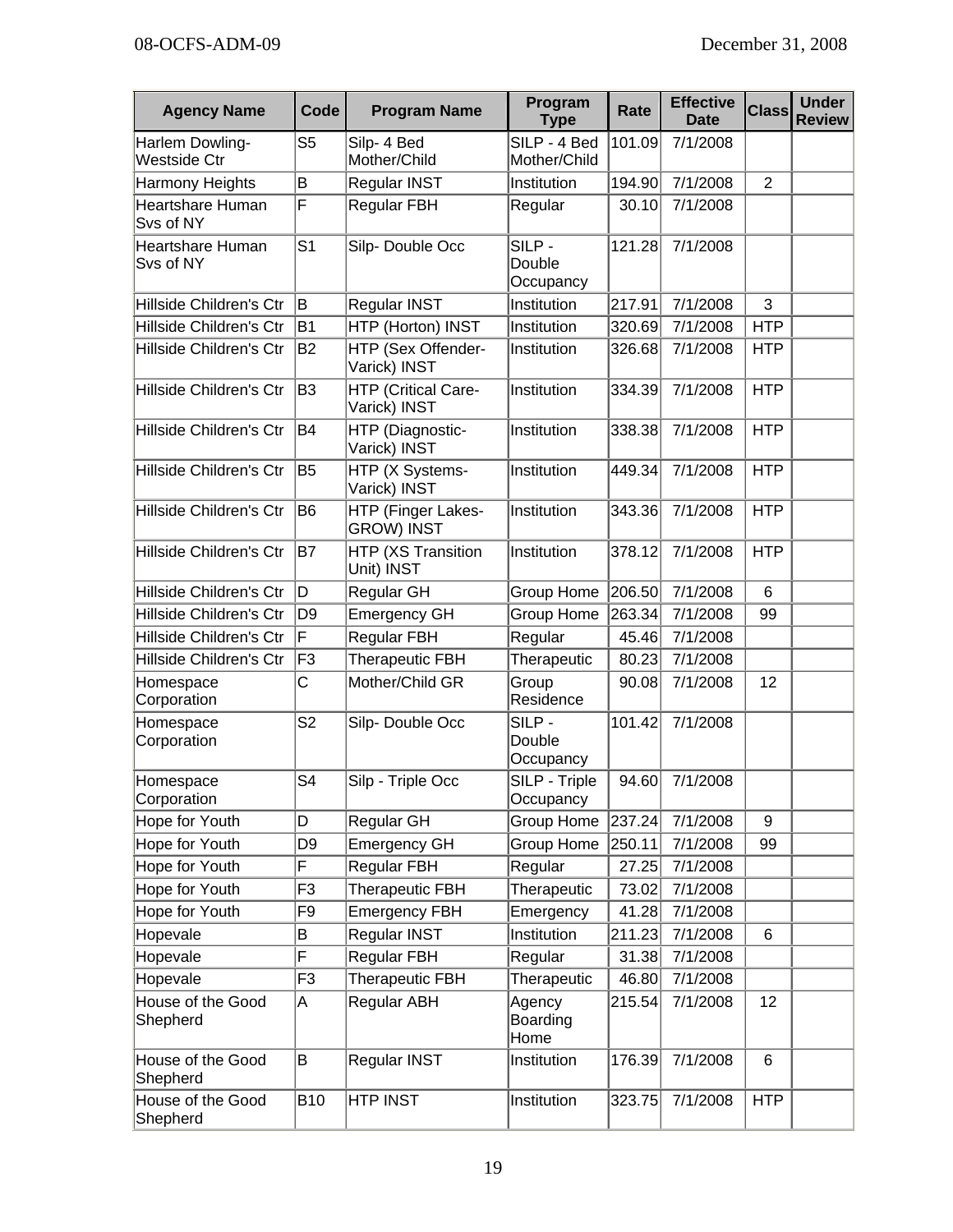| <b>Agency Name</b>                | Code           | <b>Program Name</b>                            | Program<br><b>Type</b>       | Rate   | <b>Effective</b><br><b>Date</b> | <b>Class</b>   | <b>Under</b><br><b>Review</b> |
|-----------------------------------|----------------|------------------------------------------------|------------------------------|--------|---------------------------------|----------------|-------------------------------|
| House of the Good<br>Shepherd     | B <sub>9</sub> | <b>Emergency INST</b>                          | Institution                  | 228.11 | 7/1/2008                        | 99             |                               |
| House of the Good<br>Shepherd     | D              | Regular GH                                     | Group Home                   | 173.77 | 7/1/2008                        | 9              |                               |
| House of the Good<br>Shepherd     | D <sub>9</sub> | <b>Emergency GH</b>                            | Group Home                   | 271.12 | 7/1/2008                        | 99             |                               |
| House of the Good<br>Shepherd     | F              | <b>Regular FBH</b>                             | Regular                      | 27.29  | 7/1/2008                        |                |                               |
| House of the Good<br>Shepherd     | F <sub>3</sub> | <b>Therapeutic FBH</b>                         | Therapeutic                  | 51.80  | 7/1/2008                        |                |                               |
| In Flight                         | A              | <b>Gallatin ABH</b>                            | Agency<br>Boarding<br>Home   | 248.68 | 7/1/2008                        | 12             |                               |
| Inwood House                      | A              | Mother/Child ABH                               | Agency<br>Boarding<br>Home   | 215.88 | 7/1/2008                        | 12             |                               |
| <b>Inwood House</b>               | F              | Mother/Child FBH                               | Regular                      | 35.30  | 7/1/2008                        |                |                               |
| Inwood House                      | O              | <b>Maternity INST</b>                          | Institution                  | 248.10 | 7/1/2008                        | $\overline{2}$ |                               |
| Jewish Bd. of<br>Fam&Children Svs | <b>B1</b>      | Hawthorne INST                                 | Institution                  | 216.87 | 7/1/2008                        | 3              |                               |
| Jewish Bd. of<br>Fam&Children Svs | C <sub>3</sub> | Emergency (Geller)<br><b>GR</b>                | Group<br>Residence           | 246.60 | 7/1/2008                        | 99             |                               |
| Jewish Bd. of<br>Fam&Children Svs | C <sub>7</sub> | HTP (Kaplan House)<br><b>GR</b>                | Group<br>Residence           | 311.53 | 7/1/2008                        | <b>HTP</b>     |                               |
| Jewish Bd. of<br>Fam&Children Svs | D              | <b>Regular GH</b>                              | Group Home                   | 203.04 | 7/1/2008                        | 9              |                               |
| Jewish Bd. of<br>Fam&Children Svs | S <sub>1</sub> | Silp-Double Occ                                | SILP-<br>Double<br>Occupancy | 121.28 | 7/1/2008                        |                |                               |
| Jewish Child Care<br>Assn. of NY  | A              | Regular ABH                                    | Agency<br>Boarding<br>Home   | 171.75 | 7/1/2008                        | 12             |                               |
| Jewish Child Care<br>Assn. of NY  | B              | <b>Edenwald Ctr INST</b>                       | Institution                  | 241.32 | 7/1/2008                        | 6              |                               |
| Jewish Child Care<br>Assn. of NY  | B <sub>3</sub> | Pleasantville INST                             | Institution                  | 264.71 | 7/1/2008                        | 6              |                               |
| Jewish Child Care<br>Assn. of NY  | C <sub>5</sub> | Emergency<br>(Pleasantville Diag)<br><b>GR</b> | Group<br>Residence           | 301.25 | 7/1/2008                        | 99             |                               |
| Jewish Child Care<br>Assn. of NY  | D              | Regular GH                                     | Group Home                   | 318.38 | 7/1/2008                        | 9              |                               |
| Jewish Child Care<br>Assn. of NY  | F              | <b>Regular FBH</b>                             | Regular                      | 42.10  | 7/1/2008                        |                |                               |
| Jewish Child Care<br>Assn. of NY  | F <sub>3</sub> | <b>Therapeutic FBH</b>                         | Therapeutic                  | 70.14  | 7/1/2008                        |                |                               |
| Jewish Child Care<br>Assn. of NY  | S <sub>1</sub> | Silp-Double Occ                                | SILP-<br>Double<br>Occupancy | 121.28 | 7/1/2008                        |                |                               |
| Jewish Child Care<br>Assn. of NY  | S <sub>3</sub> | Silp-Triple Occ                                | SILP - Triple<br>Occupancy   | 111.53 | 7/1/2008                        |                |                               |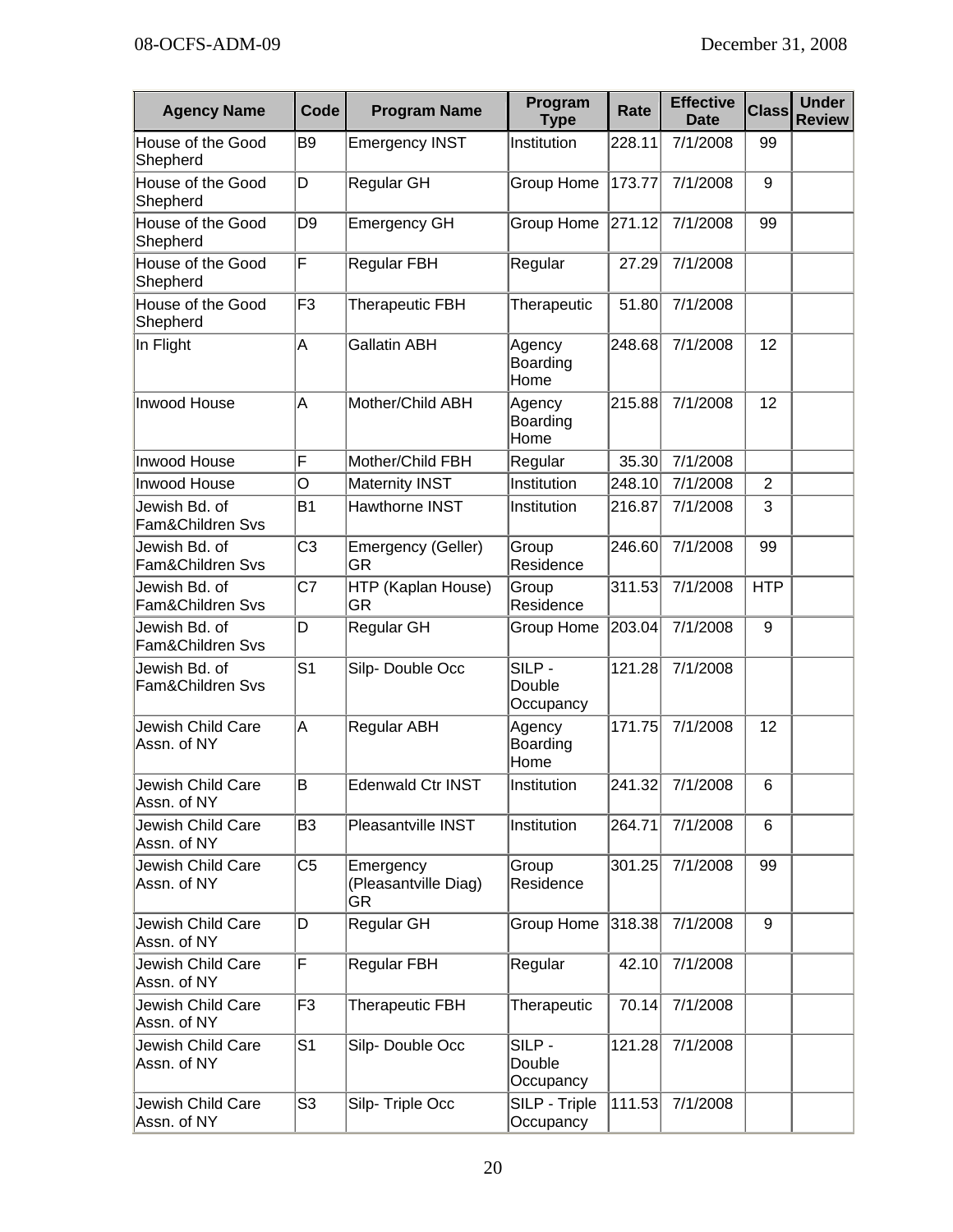| <b>Agency Name</b>                        | Code           | <b>Program Name</b>                       | Program<br><b>Type</b>       | Rate   | <b>Effective</b><br><b>Date</b> | <b>Class</b>   | <b>Under</b><br><b>Review</b> |
|-------------------------------------------|----------------|-------------------------------------------|------------------------------|--------|---------------------------------|----------------|-------------------------------|
| Julia Dyckman Andrus B<br>Mem             |                | <b>Regular INST</b>                       | Institution                  | 282.95 | 7/1/2008                        | 1              |                               |
| Julia Dyckman Andrus B9<br>Mem            |                | <b>Emergency INST</b>                     | Institution                  | 281.90 | 7/1/2008                        | 99             |                               |
| Kidspeace                                 | F              | Regular FBH                               | Regular                      | 32.44  | 7/1/2008                        |                |                               |
| Kidspeace                                 | F <sub>3</sub> | Therapeutic FBH                           | Therapeutic                  | 56.46  | 7/1/2008                        |                |                               |
| Kinship Fam&Youth<br>Svs                  | D <sub>9</sub> | <b>Emergency GH</b>                       | Group Home                   | 182.30 | 7/1/2008                        | 99             |                               |
| Kinship Fam&Youth<br>Svs                  | F <sub>3</sub> | <b>Therapeutic FBH</b>                    | Therapeutic                  | 30.91  | 7/1/2008                        |                |                               |
| Lake Grove School                         | A              | Regular ABH                               | Agency<br>Boarding<br>Home   | 211.35 | 7/1/2008                        | 12             |                               |
| Lake Grove School                         | B <sub>3</sub> | Regular (ED) INST                         | Institution                  | 204.39 | 7/1/2008                        | 6              |                               |
| LaSalle School                            | B              | <b>Regular INST</b>                       | Institution                  | 198.39 | 7/1/2008                        | 6              |                               |
| LaSalle School                            | S4             | Silp-Triple Occ                           | SILP - Triple<br>Occupancy   | 94.60  | 7/1/2008                        |                |                               |
| Leake and Watts<br><b>Services</b>        | B              | Regular INST                              | Institution                  | 203.94 | 7/1/2008                        | 3              |                               |
| <b>Leake and Watts</b><br><b>Services</b> | <b>B1</b>      | <b>Special INST</b>                       | Institution                  | 202.99 | 7/1/2008                        | $\overline{2}$ |                               |
| Leake and Watts<br>Services               | <b>B10</b>     | HTP (CSE Intensive)<br><b>INST</b>        | Institution                  | 399.45 | 7/1/2008                        | <b>HTP</b>     |                               |
| Leake and Watts<br><b>Services</b>        | B7             | HTP (Westchester)<br><b>INST</b>          | Institution                  | 350.65 | 7/1/2008                        | <b>HTP</b>     |                               |
| Leake and Watts<br><b>Services</b>        | B <sub>9</sub> | Emergency (Pins)<br><b>INST</b>           | Institution                  | 248.18 | 7/1/2008                        | 99             |                               |
| Leake and Watts<br><b>Services</b>        | C7             | <b>HTP Mother/Child</b><br>(Bleibtreu) GR | Group<br>Residence           | 192.38 | 7/1/2008                        | <b>HTP</b>     |                               |
| Leake and Watts<br><b>Services</b>        | C <sub>8</sub> | <b>HTP Mother/Child</b><br>(234th St.) GR | Group<br>Residence           | 194.40 | 7/1/2008                        | <b>HTP</b>     |                               |
| Leake and Watts<br><b>Services</b>        | D <sub>1</sub> | <b>Hollis and Lefrak GH</b>               | Group Home                   | 235.37 | 7/1/2008                        | 3              |                               |
| Leake and Watts<br><b>Services</b>        | D <sub>2</sub> | Regular GH                                | Group Home                   | 213.05 | 7/1/2008                        | 9              |                               |
| Leake and Watts<br><b>Services</b>        | F              | Regular FBH                               | Regular                      | 36.61  | 7/1/2008                        |                |                               |
| Leake and Watts<br>Services               | F <sub>1</sub> | <b>Special Needs FBH</b>                  | Special<br>Medical<br>Needs  | 65.03  | 7/1/2008                        |                |                               |
| Leake and Watts<br><b>Services</b>        | F <sub>3</sub> | Therapeutic-THR                           | Therapeutic                  | 62.00  | 7/1/2008                        |                |                               |
| Leake and Watts<br><b>Services</b>        | S <sub>1</sub> | Silp-Double Occ                           | SILP-<br>Double<br>Occupancy | 121.28 | 7/1/2008                        |                |                               |
| Leake and Watts<br><b>Services</b>        | S <sub>5</sub> | Silp- 4 Bed<br>Mother/Child               | SILP - 4 Bed<br>Mother/Child | 101.09 | 7/1/2008                        |                |                               |
| <b>Liberty Resources</b>                  | F <sub>3</sub> | Therapeutic (Oswego)<br>FBH               | Therapeutic                  | 64.13  | 7/1/2008                        |                |                               |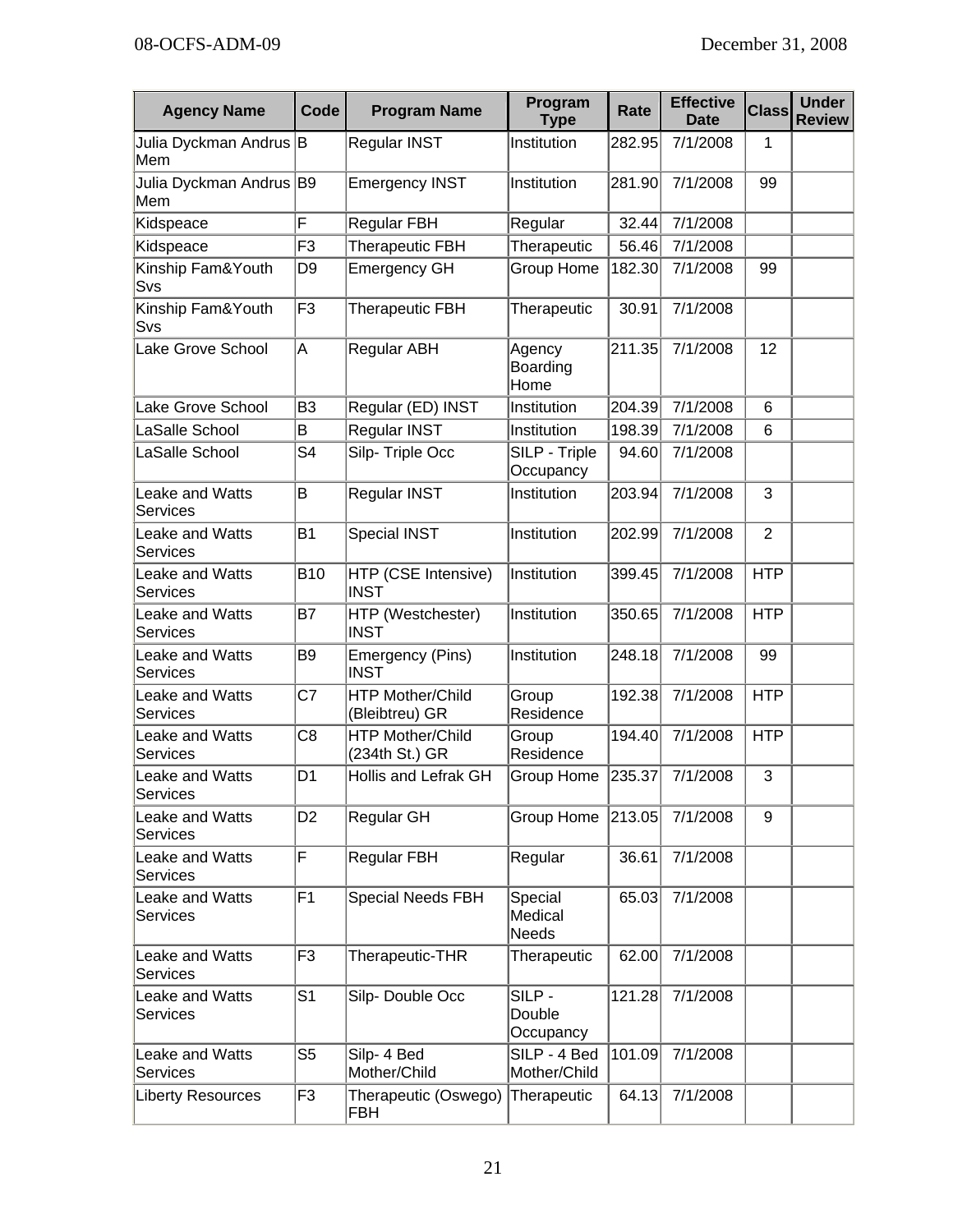| <b>Agency Name</b>                          | Code           | <b>Program Name</b>                 | Program<br><b>Type</b>             | Rate   | <b>Effective</b><br><b>Date</b> | <b>Class</b> | <b>Under</b><br><b>Review</b> |
|---------------------------------------------|----------------|-------------------------------------|------------------------------------|--------|---------------------------------|--------------|-------------------------------|
| <b>Liberty Resources</b>                    | F <sub>4</sub> | Therapeutic<br>(Onondaga) FBH       | Therapeutic                        | 79.34  | 7/1/2008                        |              |                               |
| Lifetime Assistance                         | F <sub>3</sub> | Therapeutic FBH                     | Therapeutic                        | 78.91  | 7/1/2008                        |              |                               |
| Lincoln Hall                                | B              | <b>Regular INST</b>                 | Institution                        | 213.58 | 7/1/2008                        | 3            | Yes                           |
| Little Flower Children<br>Svs               | B              | Regular INST                        | Institution                        | 236.02 | 7/1/2008                        | 3            |                               |
| Little Flower Children<br>Svs               | <b>B1</b>      | HTP (Crisis Respite)<br><b>INST</b> | Institution                        | 334.58 | 7/1/2008                        | <b>HTP</b>   |                               |
| Little Flower Children<br>Svs               | F              | <b>Regular FBH</b>                  | Regular                            | 31.24  | 7/1/2008                        |              |                               |
| Little Flower Children<br>Svs               | F <sub>2</sub> | <b>Special Needs FBH</b>            | Special<br>Medical<br><b>Needs</b> | 47.76  | 7/1/2008                        |              |                               |
| Little Flower Children<br>Svs               | F <sub>3</sub> | Therapeutic FBH                     | Therapeutic                        | 74.51  | 7/1/2008                        |              |                               |
| Little Flower Children<br>Svs               | S <sub>1</sub> | Silp-Double Occ                     | SILP-<br>Double<br>Occupancy       | 121.28 | 7/1/2008                        |              |                               |
| Long Island<br>Adol&Fam Svs                 | D              | Regular GH                          | Group Home                         | 226.72 | 7/1/2008                        | 12           |                               |
| Long Island<br>Adol&Fam Svs                 | D <sub>5</sub> | <b>HTP GH</b>                       | Group Home                         | 279.19 | 7/1/2008                        | <b>HTP</b>   |                               |
| Lutheran Soc. Serv.-<br><b>GA Division</b>  | B              | Regular INST                        | Institution                        | 196.20 | 7/1/2008                        | 3            |                               |
| Lutheran Soc. Serv.-<br><b>GA Division</b>  | D              | Regular GH                          | Group Home                         | 198.82 | 7/1/2008                        | 12           |                               |
| Lutheran Soc. Serv.-<br><b>GA Division</b>  | F              | <b>Regular FBH</b>                  | Regular                            | 37.09  | 7/1/2008                        |              |                               |
| Lutheran Soc. Serv.-<br><b>GA Division</b>  | F <sub>5</sub> | <b>Therapeutic FBH</b>              | Therapeutic                        | 87.91  | 7/1/2008                        |              |                               |
| Lutheran Soc. Serv .-<br><b>GA Division</b> | S <sub>2</sub> | Silp-Double Occ                     | SILP-<br>Double<br>Occupancy       | 101.42 | 7/1/2008                        |              |                               |
| Lutheran Social Svs of C<br>Metro NY        |                | Mother/Child GR                     | Group<br>Residence                 | 143.89 | 7/1/2008                        | 12           |                               |
| Lutheran Social Svs of D2<br>Metro NY       |                | Mother/Child GH                     | Group Home                         | 156.21 | 7/1/2008                        | 12           |                               |
| Lutheran Social Svs of F<br>Metro NY        |                | <b>Regular FBH</b>                  | Regular                            | 35.18  | 7/1/2008                        |              |                               |
| Lutheran Social Svs of F1<br>Metro NY       |                | Special Needs FBH                   | Special<br>Medical<br><b>Needs</b> | 45.89  | 7/1/2008                        |              |                               |
| <b>Martin DePorres</b>                      | A              | Regular ABH                         | Agency<br>Boarding<br>Home         | 179.22 | 7/1/2008                        | 12           |                               |
| <b>Martin DePorres</b>                      | D              | Regular GH                          | Group Home                         | 181.03 | 7/1/2008                        | 9            |                               |
| <b>Martin DePorres</b>                      | C              | HTP (CSE Intensive)                 | Group                              |        | 416.41 10/20/2008               | <b>HTP</b>   |                               |
| School                                      |                | GR                                  | Residence                          |        |                                 |              |                               |
| McQuade Foundation                          | B              | Regular INST                        | Institution                        | 247.88 | 7/1/2008                        | 3            |                               |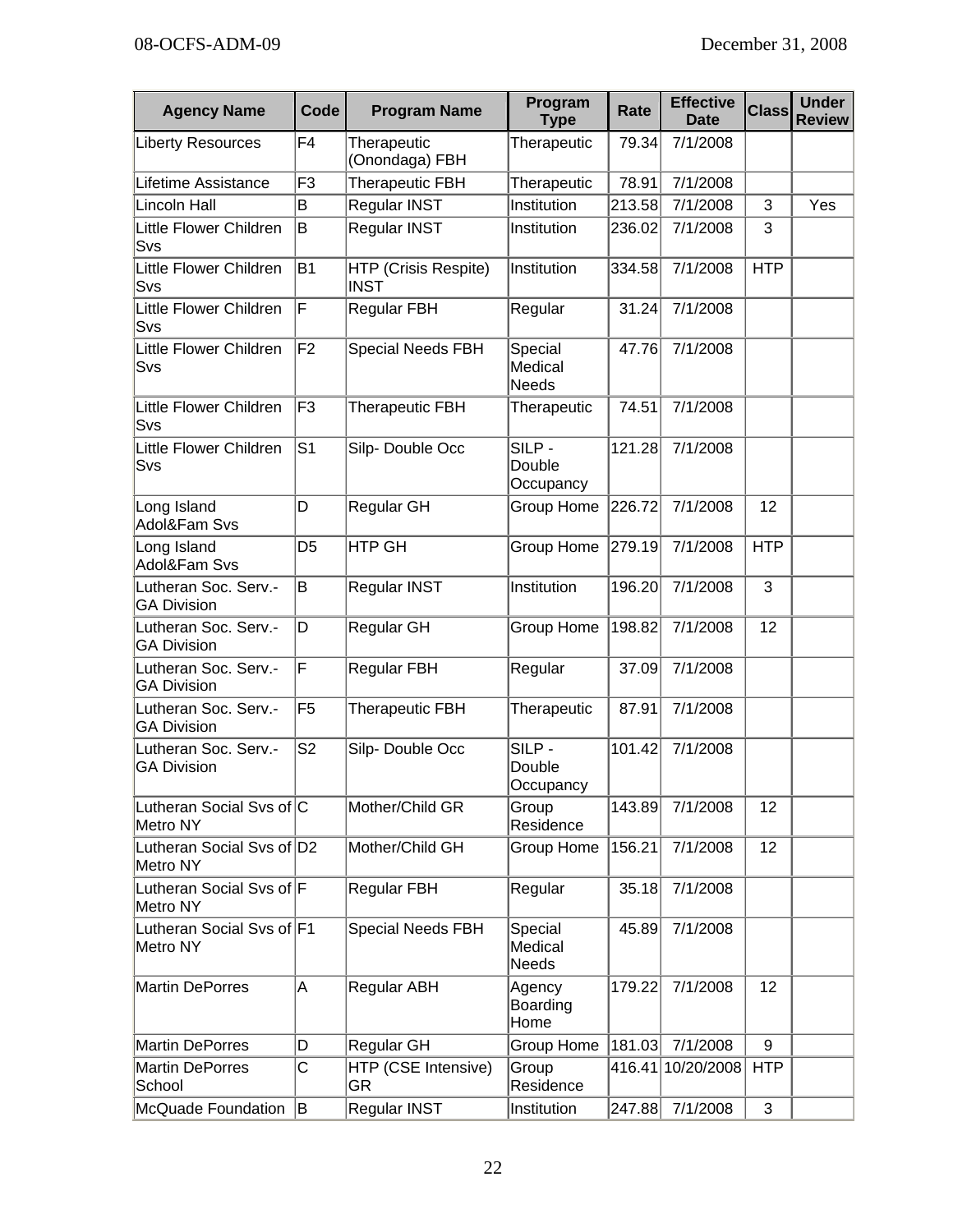| <b>Agency Name</b>                           | Code                    | <b>Program Name</b>                | Program<br><b>Type</b>             | Rate   | <b>Effective</b><br><b>Date</b> | <b>Class</b> | <b>Under</b><br><b>Review</b> |
|----------------------------------------------|-------------------------|------------------------------------|------------------------------------|--------|---------------------------------|--------------|-------------------------------|
| <b>McQuade Foundation</b>                    | C <sub>9</sub>          | <b>Emergency GR</b>                | Group<br>Residence                 | 291.02 | 7/1/2008                        | 99           |                               |
| McQuade Foundation                           | D <sub>1</sub>          | Regular GH                         | Group Home                         | 246.82 | 7/1/2008                        | 9            |                               |
| <b>McQuade Foundation</b>                    | D <sub>9</sub>          | <b>Emergency GH</b>                | Group Home                         | 267.00 | 7/1/2008                        | 99           |                               |
| Mental Health Assoc.<br>in Ulster Cty        | F <sub>3</sub>          | <b>Therapeutic FBH</b>             | Therapeutic                        | 78.75  | 7/1/2008                        |              |                               |
| MercyFirst                                   | Α                       | Mother/Child ABH                   | Agency<br>Boarding<br>Home         | 309.17 | 7/1/2008                        | 3            |                               |
| MercyFirst                                   | A9                      | <b>Emergency ABH</b>               | Agency<br>Boarding<br>Home         | 339.31 | 7/1/2008                        | 99           |                               |
| MercyFirst                                   | B                       | Regular INST                       | Institution                        | 196.26 | 7/1/2008                        | 9            |                               |
| MercyFirst                                   | B <sub>6</sub>          | HTP (EN) INST                      | Institution                        | 363.24 | 7/1/2008                        | <b>HTP</b>   |                               |
| MercyFirst                                   | B7                      | HTP (Sex Offenders)<br><b>INST</b> | Institution                        | 332.25 | 7/1/2008                        | <b>HTP</b>   |                               |
| MercyFirst                                   | B <sub>8</sub>          | HTP (Farnan) INST                  | Institution                        | 312.09 | 7/1/2008                        | <b>HTP</b>   |                               |
| MercyFirst                                   | B <sub>9</sub>          | <b>Emergency INST</b>              | Institution                        | 256.10 | 7/1/2008                        | 99           |                               |
| MercyFirst                                   | C                       | Mother/Child GR                    | Group<br>Residence                 | 235.65 | 7/1/2008                        | 11           |                               |
| MercyFirst                                   | D                       | Regular GH                         | Group Home                         | 256.41 | 7/1/2008                        | 3            |                               |
| MercyFirst                                   | D <sub>1</sub>          | <b>Special GH</b>                  | Group Home                         | 295.85 | 7/1/2008                        | 1            |                               |
| MercyFirst                                   | D9                      | <b>Emergency GH</b>                | Group Home                         | 308.73 | 7/1/2008                        | 99           |                               |
| MercyFirst                                   | F                       | Regular FBH                        | Regular                            | 31.85  | 7/1/2008                        |              |                               |
| MercyFirst                                   | F <sub>3</sub>          | Therapeutic FBH                    | Therapeutic                        | 81.30  | 7/1/2008                        |              |                               |
| <b>MercyFirst</b>                            | S <sub>1</sub>          | Silp-Double Occ                    | SILP-<br>Double<br>Occupancy       | 121.28 | 7/1/2008                        |              |                               |
| <b>MercyFirst</b>                            | S3                      | Silp-Triple Occ                    | SILP - Triple<br>Occupancy         | 111.53 | 7/1/2008                        |              |                               |
| Ministry for Hope                            | D                       | Regular GH                         | Group Home                         | 389.98 | 7/1/2008                        | 12           |                               |
| Mountain Lake<br><b>Children's Residence</b> | $\overline{\mathsf{B}}$ | Regular INST                       | Institution                        | 204.11 | 7/1/2008                        | 6            |                               |
| Mountain Lake<br><b>Children's Residence</b> | B <sub>6</sub>          | <b>HTP INST</b>                    | Institution                        | 361.11 | 7/1/2008                        | <b>HTP</b>   |                               |
| Native American<br>Comm. Svs                 | F                       | Regular FBH                        | Regular                            | 32.36  | 7/1/2008                        |              |                               |
| New Alternatives for<br>Children             | F <sub>1</sub>          | Special Needs (HIV)<br>FBH         | Special<br>Medical<br><b>Needs</b> | 87.99  | 7/1/2008                        |              |                               |
| New Alternatives for<br>Children             | F <sub>2</sub>          | <b>Special Needs FBH</b>           | Special<br>Medical<br>Needs        | 87.04  | 7/1/2008                        |              |                               |
| New Alternatives for<br>Children             | F <sub>3</sub>          | <b>Therapeutic FBH</b>             | Therapeutic                        | 88.66  | 7/1/2008                        |              |                               |
| <b>New Directions</b><br>Youth&Family Svs    | A                       | Regular ABH                        | Agency<br>Boarding<br>Home         | 225.03 | 7/1/2008                        | 12           |                               |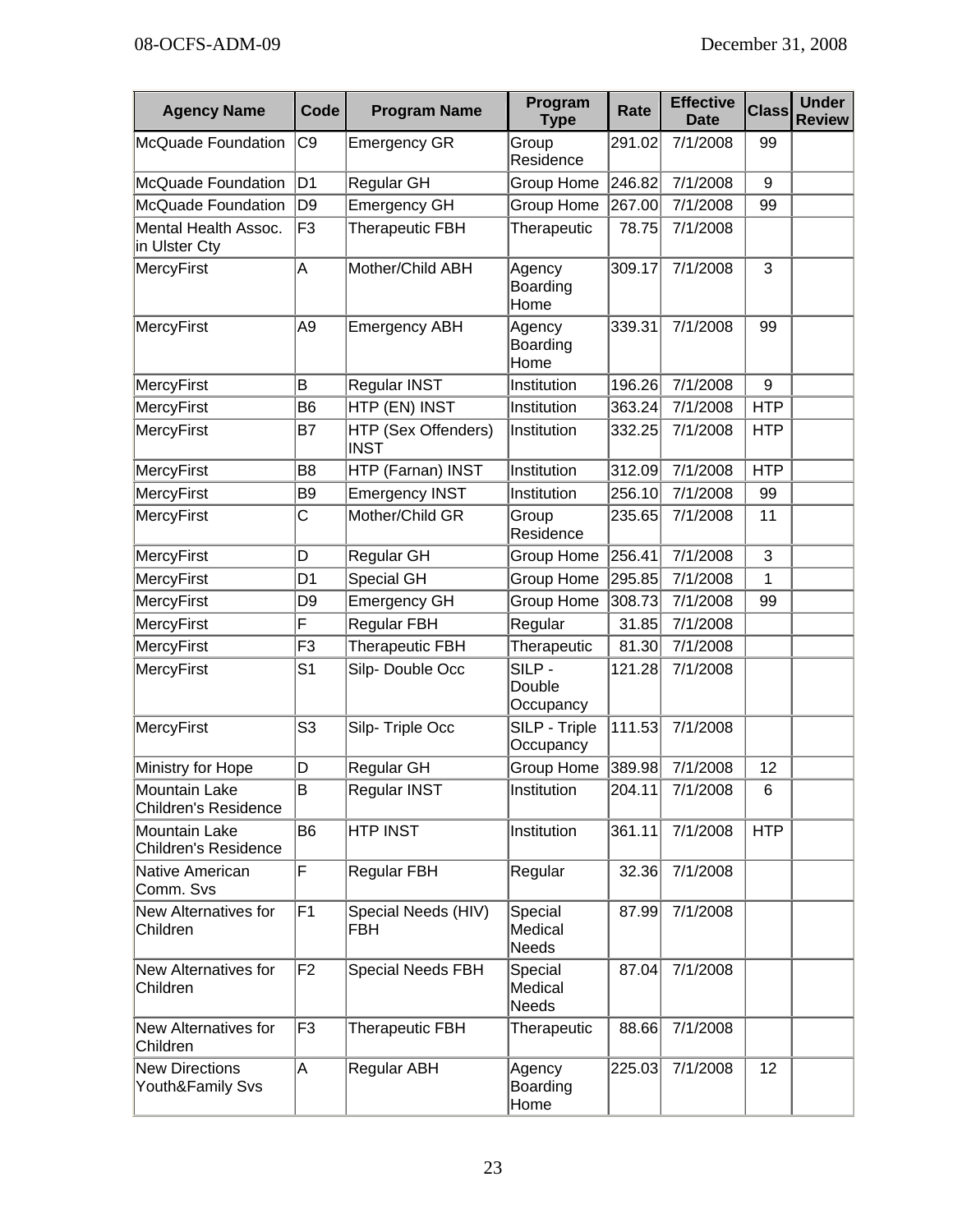| <b>Agency Name</b>                        | Code           | <b>Program Name</b>                  | Program<br><b>Type</b>       | Rate   | <b>Effective</b><br><b>Date</b> | <b>Class</b> | <b>Under</b><br><b>Review</b> |
|-------------------------------------------|----------------|--------------------------------------|------------------------------|--------|---------------------------------|--------------|-------------------------------|
| <b>New Directions</b><br>Youth&Family Svs | A <sub>1</sub> | Chautauqua ABH                       | Agency<br>Boarding<br>Home   | 245.61 | 7/1/2008                        | 12           |                               |
| <b>New Directions</b><br>Youth&Family Svs | B              | Randolph INST                        | Institution                  | 203.43 | 7/1/2008                        | 6            |                               |
| <b>New Directions</b><br>Youth&Family Svs | <b>B1</b>      | Wyndham INST                         | Institution                  | 200.18 | 7/1/2008                        | 3            |                               |
| <b>New Directions</b><br>Youth&Family Svs | <b>B2</b>      | HTP (Wyndham) INST                   | Institution                  | 250.48 | 7/1/2008                        | <b>HTP</b>   |                               |
| <b>New Directions</b><br>Youth&Family Svs | C              | Mother/Child GR                      | Group<br>Residence           | 156.98 | 7/1/2008                        | 12           |                               |
| <b>New Directions</b><br>Youth&Family Svs | F <sub>3</sub> | <b>Therapeutic FBH</b>               | Therapeutic                  | 69.06  | 7/1/2008                        |              |                               |
| <b>New Directions</b><br>Youth&Family Svs | S <sub>2</sub> | Silp-Double Occ                      | SILP-<br>Double<br>Occupancy | 101.42 | 7/1/2008                        |              |                               |
| <b>New Directions</b><br>Youth&Family Svs | S <sub>4</sub> | Silp- Triple Occ                     | SILP - Triple<br>Occupancy   | 94.60  | 7/1/2008                        |              |                               |
| New York Foundling<br>Hosp.               | Α              | Mother/Child ABH                     | Agency<br>Boarding<br>Home   | 200.96 | 7/1/2008                        | 12           |                               |
| New York Foundling<br>Hosp.               | A <sub>1</sub> | <b>Cluster ABH</b>                   | Agency<br>Boarding<br>Home   | 222.76 | 7/1/2008                        | 6            |                               |
| New York Foundling<br>Hosp.               | B <sub>2</sub> | Mother/Child INST                    | Institution                  | 160.13 | 7/1/2008                        | 12           |                               |
| New York Foundling<br>Hosp.               | C <sub>1</sub> | <b>Emergency (Blaine</b><br>Hall) GR | Group<br>Residence           | 257.07 | 7/1/2008                        | 99           |                               |
| New York Foundling<br>Hosp.               | C <sub>4</sub> | Emergency (SI<br>Reception Ctr) GR   | Group<br>Residence           | 269.55 | 7/1/2008                        | 99           |                               |
| New York Foundling<br>Hosp.               | D              | Regular GH                           | Group Home                   | 247.64 | 7/1/2008                        | 12           |                               |
| <b>New York Foundling</b><br>Hosp.        | F              | Regular (ACS-IFF)<br><b>FBH</b>      | Regular                      | 51.30  | 7/1/2008                        |              |                               |
| New York Foundling<br>Hosp.               | F <sub>3</sub> | <b>Therapeutic FBH</b>               | Therapeutic                  | 79.56  | 7/1/2008                        |              |                               |
| New York Foundling<br>Hosp.               | S <sub>1</sub> | Silp-Double Occ                      | SILP-<br>Double<br>Occupancy | 121.28 | 7/1/2008                        |              |                               |
| New York Foundling<br>Hosp.               | S <sub>5</sub> | Silp- 4 Bed<br>Mother/Child          | SILP - 4 Bed<br>Mother/Child | 101.09 | 7/1/2008                        |              |                               |
| North American<br>Family Inst (NAFI)      | F              | Therapeutic FBH                      | Therapeutic                  | 110.46 | 7/1/2008                        |              |                               |
| Northeast<br>Parent&Child Society         | B              | Regular INST                         | Institution                  | 207.85 | 7/1/2008                        | 6            |                               |
| Northeast<br>Parent&Child Society         | B <sub>5</sub> | <b>HTP INST</b>                      | Institution                  | 344.63 | 7/1/2008                        | <b>HTP</b>   |                               |
| Northeast<br>Parent&Child Society         | B <sub>9</sub> | <b>Emergency INST</b>                | Institution                  | 284.32 | 7/1/2008                        | 99           |                               |
| Northeast<br>Parent&Child Society         | D              | Regular GH                           | Group Home                   | 224.78 | 7/1/2008                        | 6            |                               |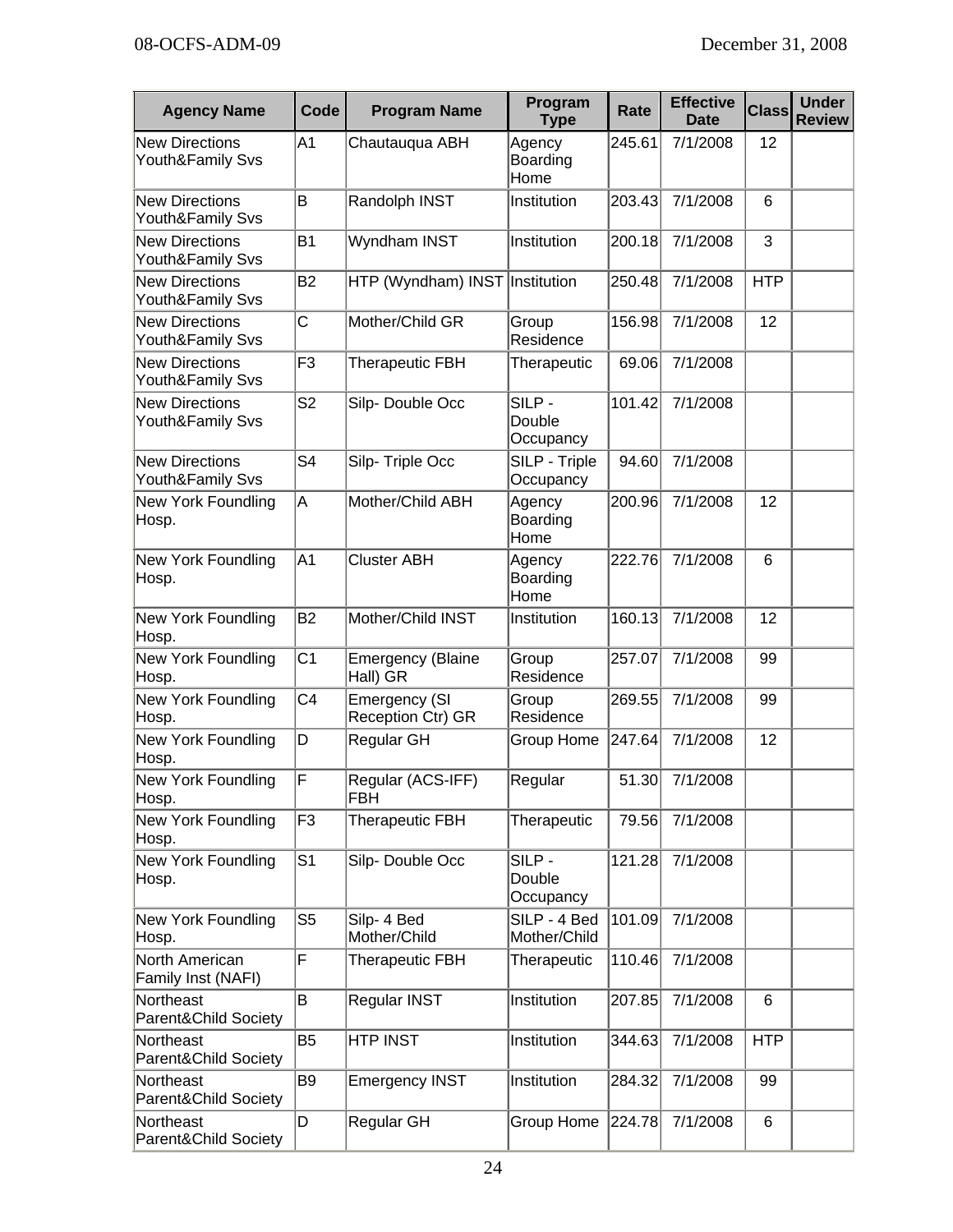| <b>Agency Name</b>                | Code           | <b>Program Name</b>                | Program<br><b>Type</b>                 | Rate   | <b>Effective</b><br><b>Date</b> | <b>Class</b>   | <b>Under</b><br><b>Review</b> |
|-----------------------------------|----------------|------------------------------------|----------------------------------------|--------|---------------------------------|----------------|-------------------------------|
| Northeast<br>Parent&Child Society | F <sub>3</sub> | <b>Therapeutic FBH</b>             | Therapeutic                            | 62.64  | 7/1/2008                        |                |                               |
| Northeast<br>Parent&Child Society | S <sub>2</sub> | Silp-Double Occ                    | SILP-<br>101.42<br>Double<br>Occupancy |        | 7/1/2008                        |                |                               |
| Northeast<br>Parent&Child Society | S <sub>4</sub> | Silp-Triple Occ                    | SILP - Triple<br>Occupancy             | 94.60  | 7/1/2008                        |                |                               |
| <b>Ohel Children's Home</b>       | A7             | <b>HTP ABH</b>                     | Agency<br>Boarding<br>Home             | 310.42 | 7/1/2008                        | <b>HTP</b>     |                               |
| Ohel Children's Home              | lc.            | Regular GR                         | Group<br>Residence                     | 198.42 | 7/1/2008                        | $\overline{2}$ |                               |
| <b>Ohel Children's Home</b>       | lF.            | Regular FBH                        | Regular                                | 41.74  | 7/1/2008                        |                |                               |
| Oswego Cty<br>Opportunities       | Α              | <b>Regular ABH</b>                 | Agency<br>Boarding<br>Home             | 249.99 | 7/1/2008                        | 9              |                               |
| Parsons Child&Fam<br>Center       | B              | Regular INST                       | Institution                            | 261.42 | 7/1/2008                        | 3              |                               |
| Parsons Child&Fam<br>Center       | B <sub>6</sub> | <b>Special INST</b>                | Institution                            | 272.44 | 7/1/2008                        | 1              |                               |
| Parsons Child&Fam<br>Center       | D              | Regular GH                         | Group Home                             | 220.68 | 7/1/2008                        | 6              |                               |
| Parsons Child&Fam<br>Center       | D <sub>6</sub> | Special GH                         | Group Home                             | 283.11 | 7/1/2008                        | $\mathbf{1}$   |                               |
| Parsons Child&Fam<br>Center       | D <sub>9</sub> | Emergency (Heely<br>House) GH      | Group Home                             | 389.77 | 7/1/2008                        | 99             |                               |
| Parsons Child&Fam<br>Center       | F              | Regular FBH                        | Regular                                | 35.10  | 7/1/2008                        |                |                               |
| Parsons Child&Fam<br>Center       | F <sub>3</sub> | <b>Therapeutic FBH</b>             | Therapeutic                            | 58.78  | 7/1/2008                        |                |                               |
| Parsons Child&Fam<br>Center       | F <sub>4</sub> | Therapeutic (MDTFC)<br><b>FBH</b>  | Therapeutic                            | 66.97  | 7/1/2008                        |                |                               |
| Rosalie Hall                      | O              | <b>Maternity INST</b>              | Institution                            | 258.71 | 7/1/2008                        | 12             |                               |
| Saint Anne's Inst.                | B              | Regular INST                       | Institution                            | 147.09 | 7/1/2008                        | 6              |                               |
| Saint Anne's Inst.                | B <sub>5</sub> | HTP INST                           | Institution                            | 332.36 | 7/1/2008                        | <b>HTP</b>     |                               |
| Saint Cabrini Home                | A              | Regular ABH                        | Agency<br>Boarding<br>Home             | 236.84 | 7/1/2008                        | 9              |                               |
| Saint Cabrini Home                | B              | Regular INST                       | Institution                            | 246.86 | 7/1/2008                        | 3              |                               |
| Saint Cabrini Home                | B <sub>1</sub> | HTP (CSE Intensive)<br><b>INST</b> | Institution                            | 307.33 | 7/1/2008                        | <b>HTP</b>     |                               |
| Saint Cabrini Home                | D              | Regular GH                         | Group Home                             | 208.36 | 7/1/2008                        | 6              |                               |
| Saint Catherine's Ctr             | С              | Program 1-GR                       | Group<br>Residence                     | 326.50 | 7/1/2008                        | $\mathbf{1}$   |                               |
| Saint Catherine's Ctr             | C <sub>1</sub> | Program 2-GR                       | Group<br>Residence                     | 305.34 | 7/1/2008                        | 1              |                               |
| Saint Catherine's Ctr             | D              | Regular GH                         | Group Home                             | 202.97 | 7/1/2008                        | 3              |                               |
| Saint Catherine's Ctr             | F              | Regular FBH                        | Regular                                | 37.53  | 7/1/2008                        |                |                               |
| Saint Christopher, Inc            | B7             | HTP (Intensive-DF)<br><b>INST</b>  | Institution                            | 290.55 | 7/1/2008                        | <b>HTP</b>     |                               |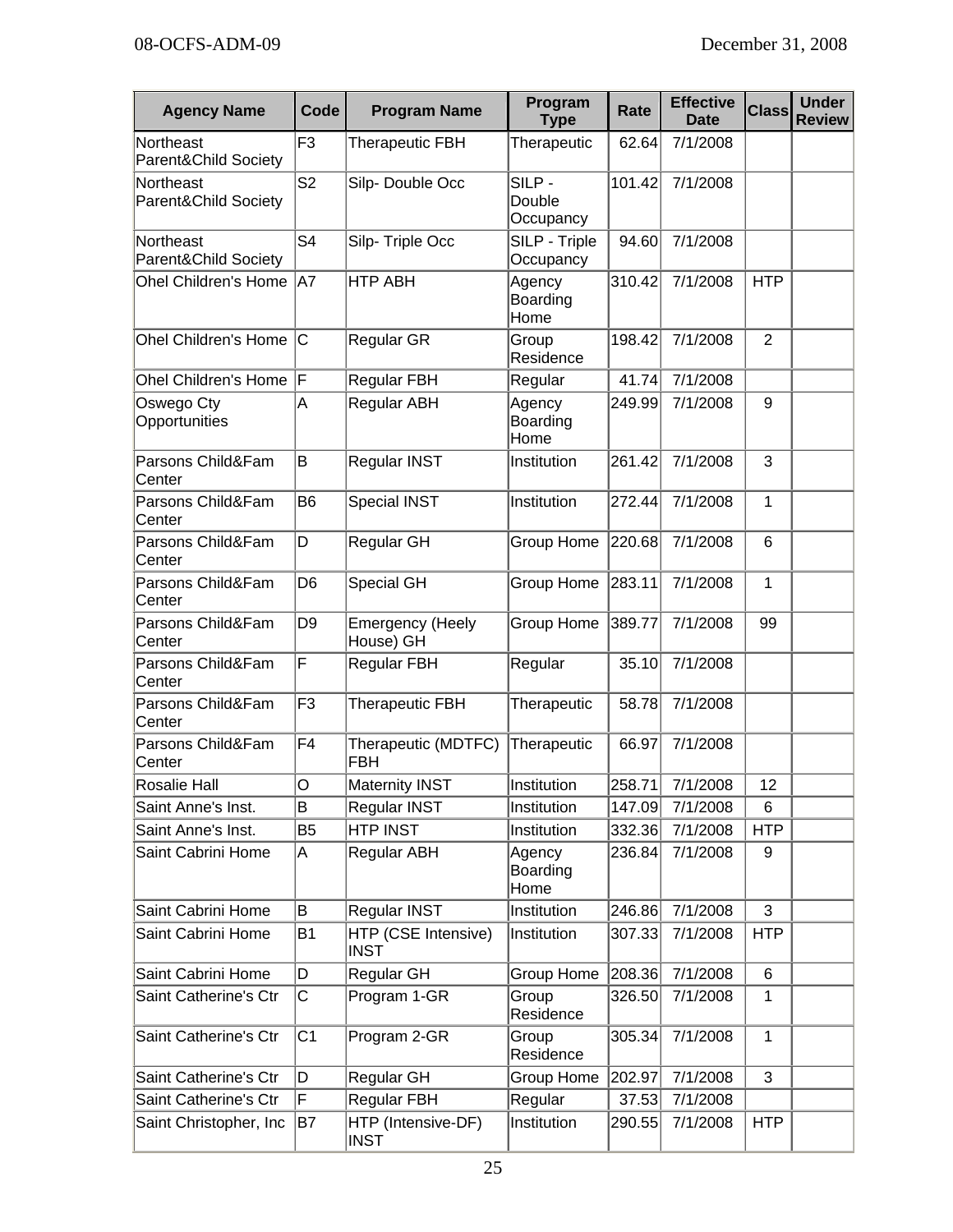| <b>Agency Name</b>                  | Code            | <b>Program Name</b>                    | Program<br><b>Type</b>       | Rate   | <b>Effective</b><br><b>Date</b> | <b>Class</b> | <b>Under</b><br><b>Review</b> |
|-------------------------------------|-----------------|----------------------------------------|------------------------------|--------|---------------------------------|--------------|-------------------------------|
| Saint Christopher, Inc              | B <sub>8</sub>  | HTP (Intensive -<br>Valhalla) INST     | Institution                  | 330.36 | 7/1/2008                        | <b>HTP</b>   |                               |
| Saint Christopher, Inc              | B <sub>9</sub>  | HTP (Intensive -<br><b>REACH) INST</b> | Institution                  | 419.38 | 7/1/2008                        | <b>HTP</b>   |                               |
| Saint Christopher, Inc.             | B1              | Dobbs Ferry-INST                       | Institution                  | 311.62 | 7/1/2008                        | 3            |                               |
| Saint Christopher, Inc.             | <b>B2</b>       | Valhalla-INST                          | Institution                  | 177.52 | 7/1/2008                        | 6            |                               |
| Saint Christopher-<br>Ottilie (SCO) | A <sub>1</sub>  | Regular ABH                            | Agency<br>Boarding<br>Home   | 193.45 | 7/1/2008                        | 9            |                               |
| Saint Christopher-<br>Ottilie (SCO) | A4              | <b>HTP ABH</b>                         | Agency<br>Boarding<br>Home   | 262.86 | 7/1/2008                        | <b>HTP</b>   |                               |
| Saint Christopher-<br>Ottilie (SCO) | A <sub>5</sub>  | <b>HTP ABH</b>                         | Agency<br>Boarding<br>Home   | 338.39 | 7/1/2008                        | <b>HTP</b>   |                               |
| Saint Christopher-<br>Ottilie (SCO) | <b>B2</b>       | <b>HTP (Seacliff) INST</b>             | Institution                  | 335.80 | 7/1/2008                        | <b>HTP</b>   |                               |
| Saint Christopher-<br>Ottilie (SCO) | B <sub>3</sub>  | HTP Madonna (CSE<br>Intensive) INST    | Institution                  | 282.18 | 7/1/2008                        | <b>HTP</b>   |                               |
| Saint Christopher-<br>Ottilie (SCO) | C               | Mother/Child (Bethany<br>II) GR        | Group<br>Residence           | 151.64 | 7/1/2008                        | 12           |                               |
| Saint Christopher-<br>Ottilie (SCO) | C <sub>1</sub>  | Mother/Child (Bethany<br>$1)$ GR       | Group<br>Residence           | 155.69 | 7/1/2008                        | 12           |                               |
| Saint Christopher-<br>Ottilie (SCO) | C <sub>5</sub>  | HTP (Market St) GR                     | Group<br>Residence           | 305.08 | 7/1/2008                        | <b>HTP</b>   |                               |
| Saint Christopher-<br>Ottilie (SCO) | C <sub>6</sub>  | HTP (Wilson Ave) GR                    | Group<br>Residence           | 354.84 | 7/1/2008                        | <b>HTP</b>   |                               |
| Saint Christopher-<br>Ottilie (SCO) | C7              | HTP (Pathways) GR                      | Group<br>Residence           | 358.00 | 7/1/2008                        | <b>HTP</b>   |                               |
| Saint Christopher-<br>Ottilie (SCO) | D <sub>6</sub>  | HTP (GLBTQ) GH                         | Group Home                   | 269.19 | 7/1/2008                        | <b>HTP</b>   |                               |
| Saint Christopher-<br>Ottilie (SCO) | F               | Regular (ACS-IFF)<br><b>FBH</b>        | Regular                      | 52.39  | 7/1/2008                        |              |                               |
| Saint Christopher-<br>Ottilie (SCO) | F <sub>10</sub> | Regular (Non-ACS)<br>FBH               | Regular                      | 35.10  | 7/1/2008                        |              |                               |
| Saint Christopher-<br>Ottilie (SCO) | F <sub>3</sub>  | Therapeutic FBH                        | Therapeutic                  | 75.94  | 7/1/2008                        |              |                               |
| Saint Christopher-<br>Ottilie (SCO) | S <sub>1</sub>  | Silp-Double Occ                        | SILP-<br>Double<br>Occupancy | 121.28 | 7/1/2008                        |              |                               |
| Saint Christopher-<br>Ottilie (SCO) | S <sub>3</sub>  | Silp-Triple Occ                        | SILP - Triple<br>Occupancy   | 111.53 | 7/1/2008                        |              |                               |
| Saint Christopher-<br>Ottilie (SCO) | S <sub>5</sub>  | Silp- 4 Bed<br>Mother/Child            | SILP - 4 Bed<br>Mother/Child | 101.09 | 7/1/2008                        |              |                               |
| Saint Christopher-<br>Ottilie (SCO) | S7              | SILP-5-Bed<br>Mother/Child             | SILP - 5 Bed<br>Mother/Child | 97.04  | 7/1/2008                        |              |                               |
| Saint Colman's Home                 | A               | Regular ABH                            | Agency<br>Boarding<br>Home   | 138.84 | 7/1/2008                        | 9            |                               |
| Saint Colman's Home                 | B.              | Regular INST                           | Institution                  | 166.58 | 7/1/2008                        | 6            |                               |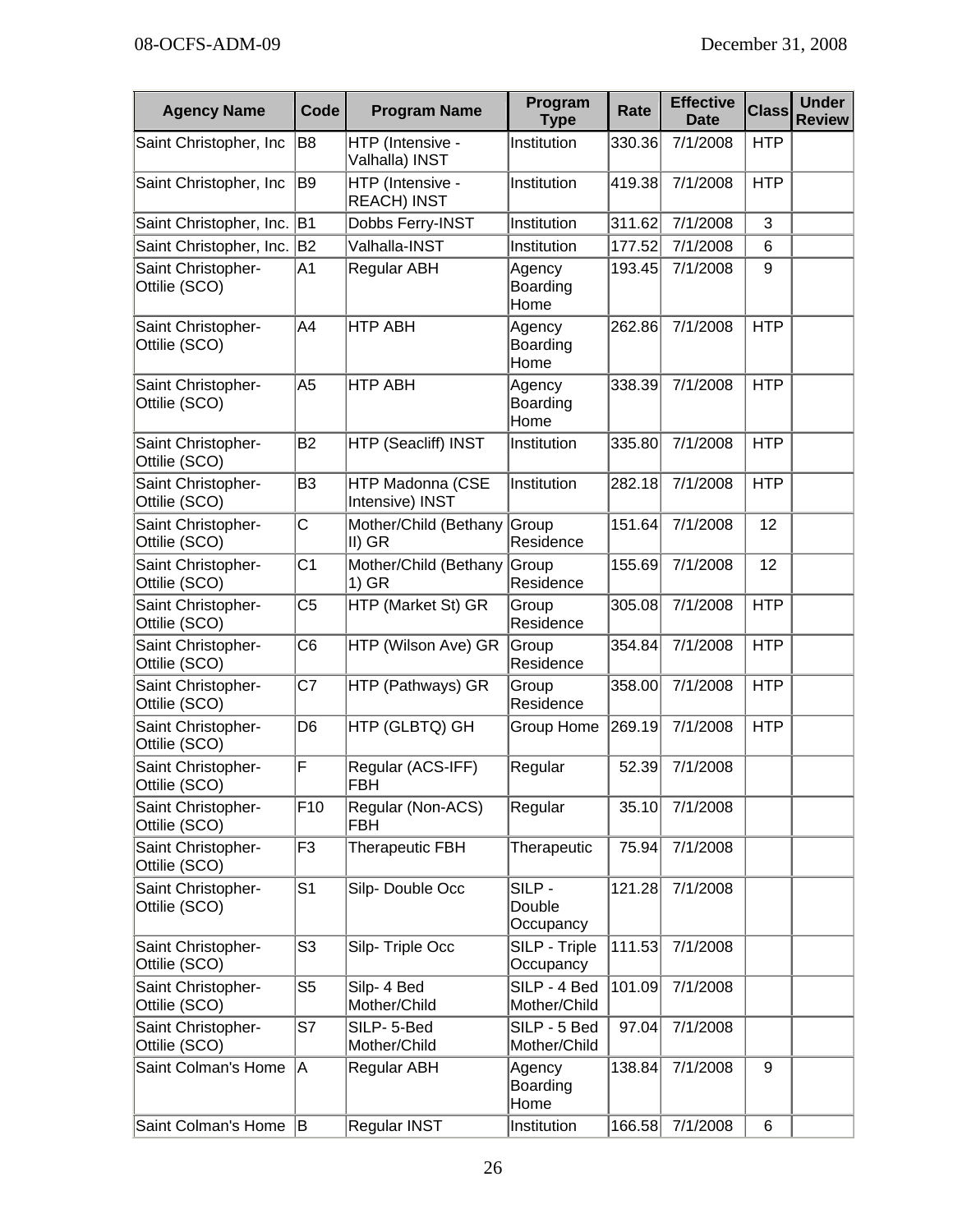| <b>Agency Name</b>                                   | Code           | <b>Program Name</b>             | Program<br><b>Type</b>       | Rate   | <b>Effective</b><br><b>Date</b> | <b>Class</b> | <b>Under</b><br><b>Review</b> |
|------------------------------------------------------|----------------|---------------------------------|------------------------------|--------|---------------------------------|--------------|-------------------------------|
| Saint Dominic's Home                                 | D <sub>1</sub> | <b>HTP GH</b>                   | Group Home                   | 357.21 | 7/1/2008                        | <b>HTP</b>   |                               |
| Saint Dominic's Home                                 | D9             | <b>Emergency GH</b>             | Group Home                   | 187.93 | 7/1/2008                        | 99           |                               |
| Saint Dominic's Home F                               |                | Regular (ACS-IFF)<br><b>FBH</b> | Regular                      | 45.66  | 7/1/2008                        |              |                               |
| Saint Dominic's Home                                 | F3             | <b>Therapeutic FBH</b>          | Therapeutic                  | 57.65  | 7/1/2008                        |              |                               |
| Saint John Bosco<br>Children & Family<br><b>Svcs</b> | A              | HTP ABH                         | Agency<br>Boarding<br>Home   | 255.85 | 7/1/2008                        | <b>HTP</b>   |                               |
| Saint John Bosco<br>Children & Family<br><b>Svcs</b> | S <sub>1</sub> | Silp-Double Occ                 | SILP-<br>Double<br>Occupancy | 121.28 | 7/1/2008                        |              |                               |
| Saint John's<br>Residence                            | B              | Regular INST                    | Institution                  | 167.31 | 7/1/2008                        | 6            |                               |
| Saint John's<br>Residence                            | B <sub>9</sub> | <b>Emergency INST</b>           | Institution                  | 214.05 | 7/1/2008                        | 99           |                               |
| Saint Joseph's Villa of<br>Rochester                 | lВ.            | <b>Regular INST</b>             | Institution                  | 207.27 | 7/1/2008                        | 6            |                               |
| Saint Joseph's Villa of<br>Rochester                 | ID.            | <b>Regular GH</b>               | Group Home                   | 228.26 | 7/1/2008                        | 6            |                               |
| Saint Joseph's Villa of<br>Rochester                 | lS2            | Silp-Double Occ                 | SILP-<br>Double<br>Occupancy | 101.42 | 7/1/2008                        |              |                               |
| Saint Joseph's Villa of<br>Rochester                 | lS4            | SILP- Triple Occ                | SILP - Triple<br>Occupancy   | 94.60  | 8/15/2008                       |              |                               |
| Saint Vincent's Hall                                 | D <sub>1</sub> | Queens GH                       | Group Home                   | 224.40 | 7/1/2008                        | 6            |                               |
| Saint Vincent's Hall                                 | D <sub>2</sub> | Staten Island GH                | Group Home                   | 215.31 | 7/1/2008                        | 3            |                               |
| Saint Vincent's Hall                                 | D <sub>4</sub> | Wheeler (Special) GH            | Group Home                   | 246.68 | 7/1/2008                        | 1            |                               |
| Saint Vincent's Hall                                 | F              | <b>Regular FBH</b>              | Regular                      | 31.06  | 7/1/2008                        |              |                               |
| Saint Vincent's Hall                                 | F1             | <b>Special Needs FBH</b>        | Special<br>Medical<br>Needs  | 56.18  | 7/1/2008                        |              |                               |
| Salvation Army Soc.<br>Svs for Children              | B <sub>8</sub> | HTP (E. Village) INST           | Institution                  | 189.81 | 7/1/2008                        | <b>HTP</b>   |                               |
| Salvation Army Soc.<br>Svs for Children              | D              | Regular GH                      | Group Home                   | 198.05 | 7/1/2008                        | 6            |                               |
| Salvation Army Soc.<br>Svs for Children              | D <sub>1</sub> | Special GH                      | Group Home                   | 188.37 | 7/1/2008                        | 3            |                               |
| Salvation Army Soc.<br>Svs for Children              | D7             | HTP GH                          | Group Home                   | 237.52 | 7/1/2008                        | <b>HTP</b>   |                               |
| Salvation Army Soc.<br>Svs for Children              | F              | <b>Regular FBH</b>              | Regular                      | 31.96  | 7/1/2008                        |              |                               |
| Salvation Army Soc.<br>Svs for Children              | F <sub>3</sub> | <b>Therapeutic FBH</b>          | Therapeutic                  | 56.59  | 7/1/2008                        |              |                               |
| Sarah Minnie Badger<br><b>Foster Care Agency</b>     | F              | <b>Regular FBH</b>              | Regular                      | 40.78  | 7/1/2008                        |              |                               |
| Snell Farm Children's<br>Center                      | B <sub>5</sub> | <b>HTP INST</b>                 | Institution                  | 303.26 | 7/1/2008                        | <b>HTP</b>   |                               |
| Society for<br>Children&Families                     | F              | Regular FBH                     | Regular                      | 30.14  | 7/1/2008                        |              |                               |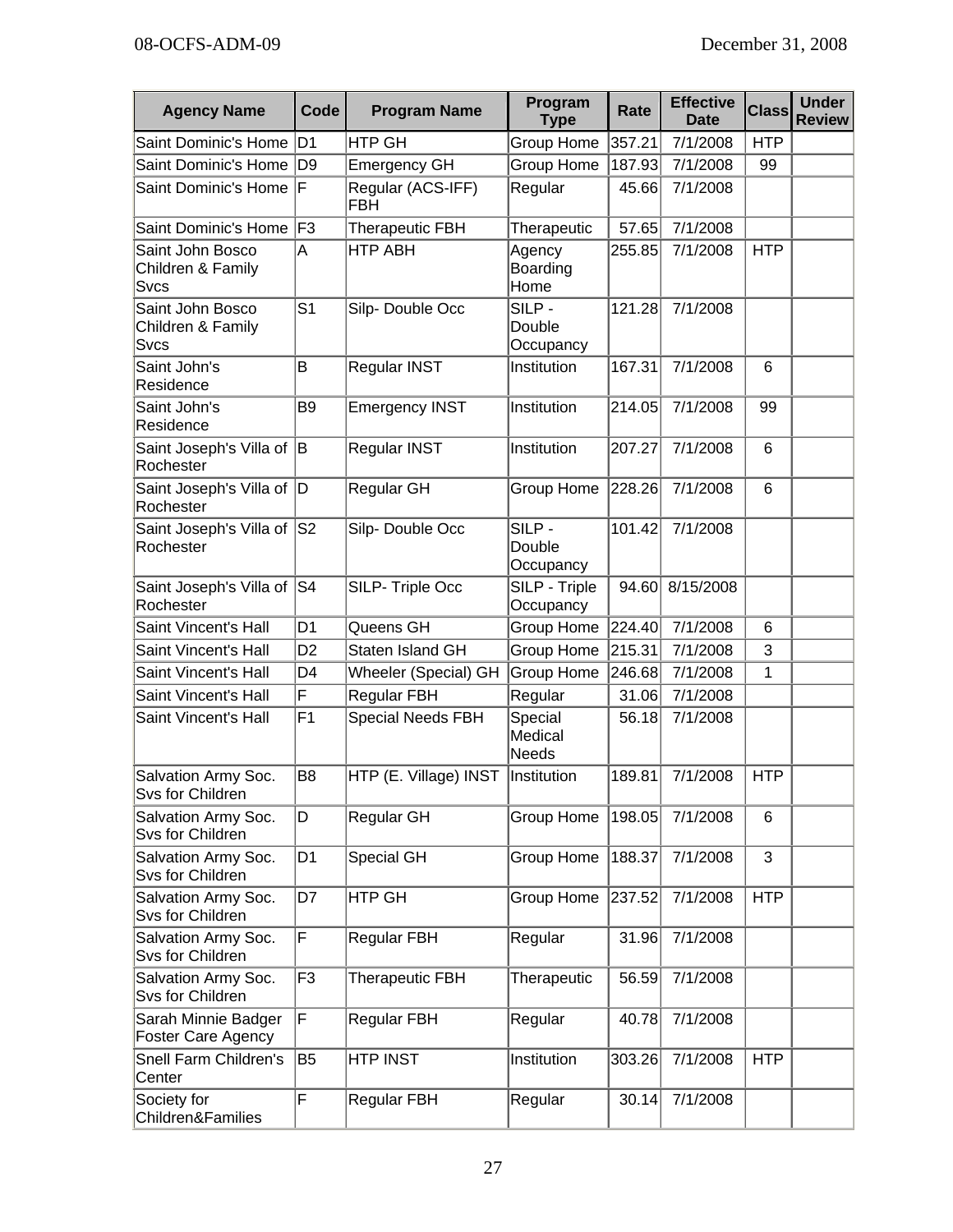| <b>Agency Name</b>                         | Code           | <b>Program Name</b>                | Program<br><b>Type</b>       | Rate   | <b>Effective</b><br><b>Date</b> | <b>Class</b>   | <b>Under</b><br><b>Review</b> |
|--------------------------------------------|----------------|------------------------------------|------------------------------|--------|---------------------------------|----------------|-------------------------------|
| Society for<br>Children&Families           | F <sub>3</sub> | Therapeutic FBH                    | Therapeutic                  | 76.28  | 7/1/2008                        |                |                               |
| Society for<br>Children&Families           | F <sub>9</sub> | Emergency FBH                      | Emergency                    | 27.43  | 7/1/2008                        |                |                               |
| Summit Children's<br>Residence             | B              | <b>Regular INST</b>                | Institution                  | 214.99 | 7/1/2008                        | 6              |                               |
| Timothy Hill Children's D<br>Ranch         |                | Regular GH                         | Group Home                   | 254.82 | 7/1/2008                        | 12             |                               |
| Timothy Hill Children's S3<br>Ranch        |                | Silp-Triple Occ                    | SILP - Triple<br>Occupancy   | 111.53 | 7/1/2008                        |                |                               |
| <b>Toomey Residential</b><br>Svs           | A1             | Regular ABH                        | Agency<br>Boarding<br>Home   | 237.86 | 7/1/2008                        | 3              |                               |
| <b>Toomey Residential</b><br>Svs           | A2             | Vanida/Miles-ABH                   | Agency<br>Boarding<br>Home   | 204.77 | 7/1/2008                        | 6              |                               |
| <b>Toomey Residential</b><br>Svs           | F              | <b>Regular FBH</b>                 | Regular                      | 26.25  | 7/1/2008                        |                |                               |
| <b>Toomey Residential</b><br>Svs           | F <sub>3</sub> | Therapeutic FBH                    | Therapeutic                  | 31.24  | 7/1/2008                        |                |                               |
| <b>Transitional Svs</b><br>(Amity)         | A              | Regular ABH                        | Agency<br>Boarding<br>Home   | 189.83 | 7/1/2008                        | 8              |                               |
| <b>Transitional Svs Assn</b><br>(Saratoga) | D              | Regular GH                         | Group Home                   | 174.06 | 7/1/2008                        | 8              |                               |
| Vanderheyden Hall                          | B              | Regular INST                       | Institution                  | 226.29 | 7/1/2008                        | 12             |                               |
| Vanderheyden Hall                          | B <sub>1</sub> | HTP (CSE Intensive)<br><b>INST</b> | Institution                  | 354.68 | 7/1/2008                        | <b>HTP</b>     |                               |
| Vanderheyden Hall                          | D <sub>1</sub> | Regular GH                         | Group Home                   | 224.39 | 7/1/2008                        | 9              |                               |
| Vanderheyden Hall                          | D <sub>2</sub> | Special (OMH) GH                   | Group Home                   | 209.74 | 7/1/2008                        | $\overline{2}$ |                               |
| Vanderheyden Hall                          | S <sub>2</sub> | Silp-Double Occ                    | SILP-<br>Double<br>Occupancy | 101.42 | 7/1/2008                        |                |                               |
| William George<br>Agency                   | B              | Regular INST                       | Institution                  | 181.72 | 7/1/2008                        | 3              |                               |
| William George<br>Agency                   | <b>B1</b>      | HTP (Special) INST                 | Institution                  | 259.91 | 7/1/2008                        | <b>HTP</b>     |                               |
| William George<br>Agency                   | <b>B2</b>      | HTP (Sex Offender)<br><b>INST</b>  | Institution                  | 271.50 | 7/1/2008                        | <b>HTP</b>     |                               |
| William George<br>Agency                   | B <sub>3</sub> | HTP (MR/ED) INST                   | Institution                  | 305.11 | 7/1/2008                        | <b>HTP</b>     |                               |
| William George<br>Agency                   | <b>B4</b>      | HTP (CSE Intensive)<br><b>INST</b> | Institution                  | 378.31 | 7/1/2008                        | <b>HTP</b>     |                               |
| <b>Yonkers Residential</b><br>Ctr.         | С              | Mother/Child GR                    | Group<br>Residence           | 192.02 | 7/1/2008                        | 12             |                               |
| <b>Yonkers Residential</b><br>Ctr.         | D <sub>2</sub> | Special (OMH) GH                   | Group Home                   | 208.96 | 7/1/2008                        | 3              |                               |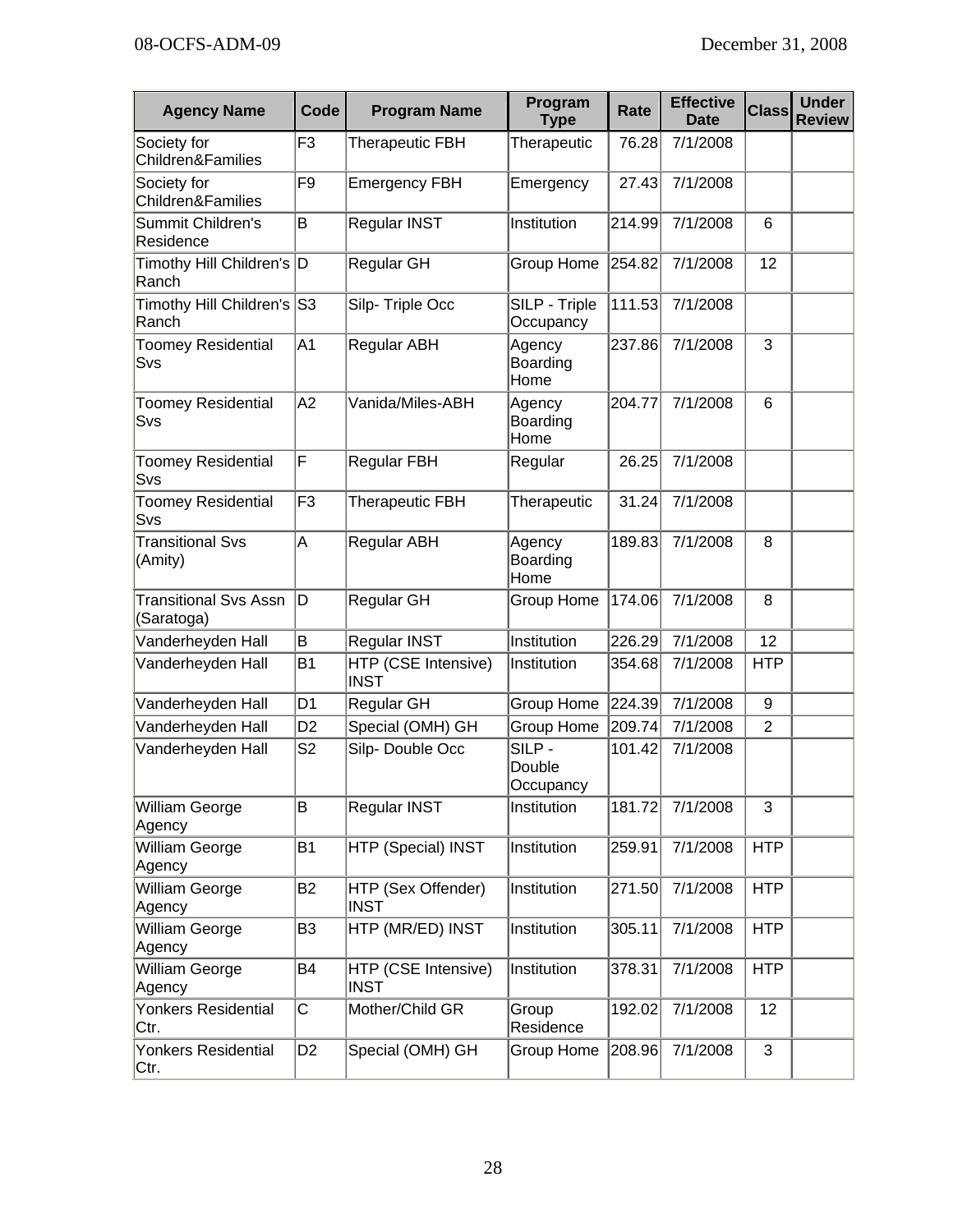08-OCFS-ADM-09 December 31, 2008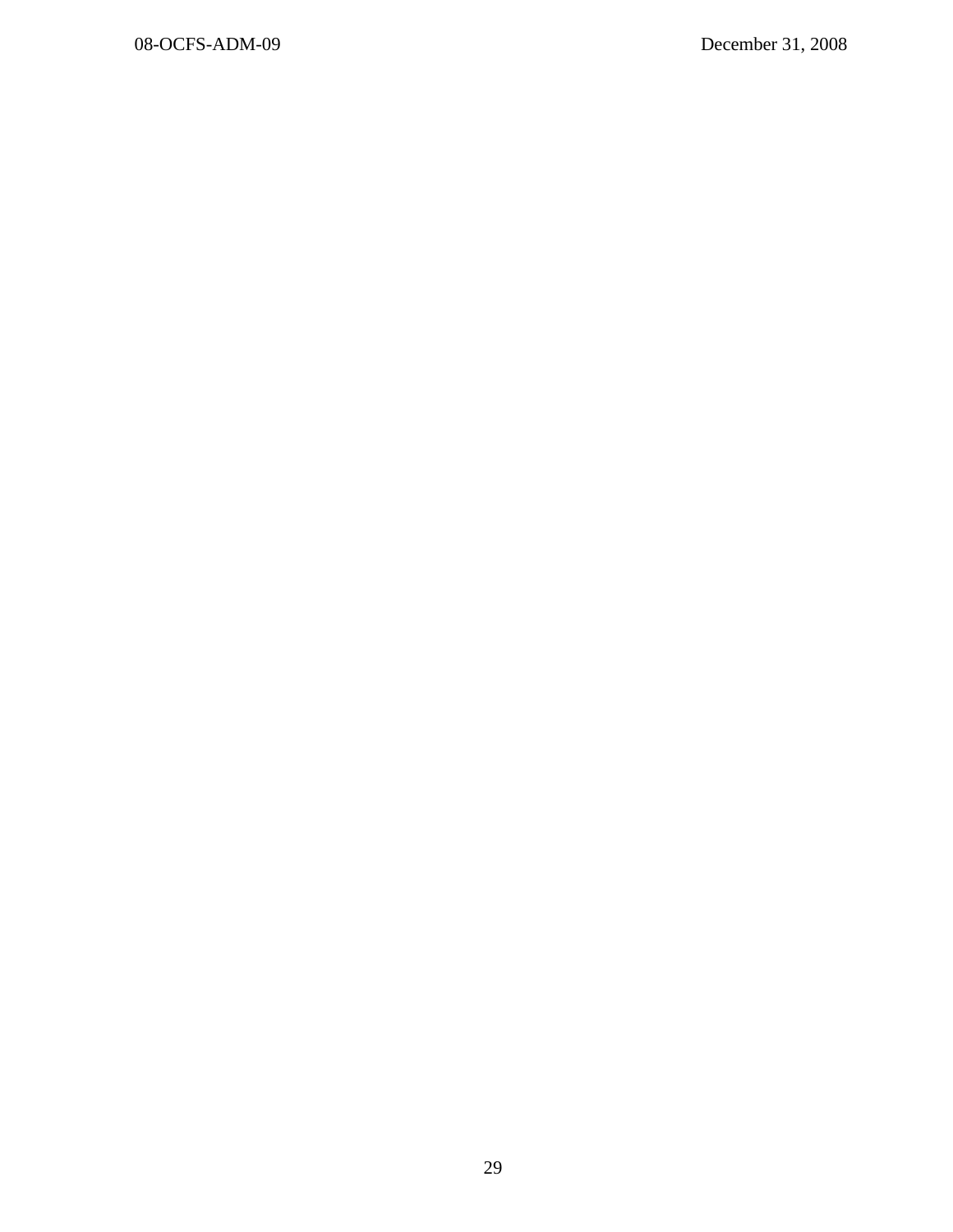#### New York State Office of Children and Family Services Attachment E Standards of Payment System for Foster Care of Children In-State CSE Maintenance Rates for SED-Approved Residential Programs Licensed by OCFS July 1, 2008 – March 31, 2009

| <b>Agency Name</b>                            | <b>Code</b>    | <b>Program Name</b>                               | Program<br><b>Type</b>    | Rate   | <b>Effective</b><br><b>Date</b> | <b>Class</b>   | <b>Under</b><br><b>Review</b> |
|-----------------------------------------------|----------------|---------------------------------------------------|---------------------------|--------|---------------------------------|----------------|-------------------------------|
| <b>Abbott House</b>                           | B              | Regular INST                                      | <b>CSE</b><br>Maintenance | 206.45 | 7/1/2008                        | 6              |                               |
| Astor Home for<br>Children                    | B              | Regular INST                                      | <b>CSE</b><br>Maintenance | 239.73 | 7/1/2008                        | 3              |                               |
| Astor Home for<br>Children                    | B7             | <b>HTP INST</b>                                   | <b>CSE</b><br>Maintenance | 382.48 | 7/1/2008                        | <b>HTP</b>     |                               |
| <b>Baker Victory</b><br>Services              | B              | Regular INST                                      | <b>CSE</b><br>Maintenance | 236.37 | 7/1/2008                        | 3              |                               |
| <b>Baker Victory</b><br>Services              | B <sub>6</sub> | <b>HTP INST</b>                                   | <b>CSE</b><br>Maintenance | 430.51 | 7/1/2008                        | <b>HTP</b>     |                               |
| <b>Berkshire Farm</b><br>Center&Svs for Youth | B              | Regular INST                                      | <b>CSE</b><br>Maintenance | 234.49 | 7/1/2008                        | 6              |                               |
| <b>Berkshire Farm</b><br>Center&Svs for Youth | <b>B7</b>      | <b>HTP INST</b>                                   | <b>CSE</b><br>Maintenance | 382.31 | 7/1/2008                        | <b>HTP</b>     |                               |
| <b>Charlton School</b>                        | B              | Regular INST                                      | <b>CSE</b><br>Maintenance | 240.36 | 7/1/2008                        | $6\phantom{1}$ |                               |
| Children's Home of<br>Kingston                | B              | Regular INST                                      | <b>CSE</b><br>Maintenance | 231.07 | 7/1/2008                        | 6              |                               |
| Children's Home of<br>Wyoming Conf.           | B              | Regular INST                                      | <b>CSE</b><br>Maintenance | 236.28 | 7/1/2008                        | 6              |                               |
| Children's Village                            | B              | Regular INST                                      | <b>CSE</b><br>Maintenance | 233.84 | 7/1/2008                        | $6\phantom{1}$ |                               |
| Children's Village                            | <b>B4</b>      | HTP (CSE Intensive<br>Services) INST              | <b>CSE</b><br>Maintenance | 449.64 | 7/1/2008                        | <b>HTP</b>     |                               |
| Children's Village                            | B7             | HTP-ED (Haven's<br>Intensive) INST                | <b>CSE</b><br>Maintenance | 365.06 | 7/1/2008                        | <b>HTP</b>     |                               |
| Children's Village                            | B <sub>8</sub> | <b>HTP-Sex Offenders</b><br>(New Directions) INST | <b>CSE</b><br>Maintenance | 407.33 | 7/1/2008                        | <b>HTP</b>     |                               |
| Crestwood Children's B<br>Ctr.                |                | <b>Regular INST</b>                               | <b>CSE</b><br>Maintenance | 241.36 | 7/1/2008                        | 6              |                               |
| Gateway-Longview,<br>Inc.                     | B              | Regular INST                                      | <b>CSE</b><br>Maintenance | 209.30 | 7/1/2008                        | 6              |                               |
| Gateway-Longview,<br>Inc.                     | B6             | HTP INST                                          | <b>CSE</b><br>Maintenance |        | 331.58 7/1/2008                 | 6              |                               |
| Graham Windham                                | B              | Regular INST                                      | <b>CSE</b><br>Maintenance | 230.11 | 7/1/2008                        | 3              |                               |
| Graham Windham                                | <b>B1</b>      | HTP (CSE Intensive)<br><b>INST</b>                | <b>CSE</b><br>Maintenance | 358.40 | 7/1/2008                        | <b>HTP</b>     |                               |
| <b>Green Chimneys</b><br>Children's Svs       | B              | Regular INST                                      | <b>CSE</b><br>Maintenance | 255.33 | 7/1/2008                        | 3              |                               |
| Harmony Heights                               | B              | Regular INST                                      | <b>CSE</b><br>Maintenance | 213.08 | 7/1/2008                        | 2              |                               |
| Hillside Children's Ctr B                     |                | Regular INST                                      | <b>CSE</b><br>Maintenance | 244.20 | 7/1/2008                        | 3              |                               |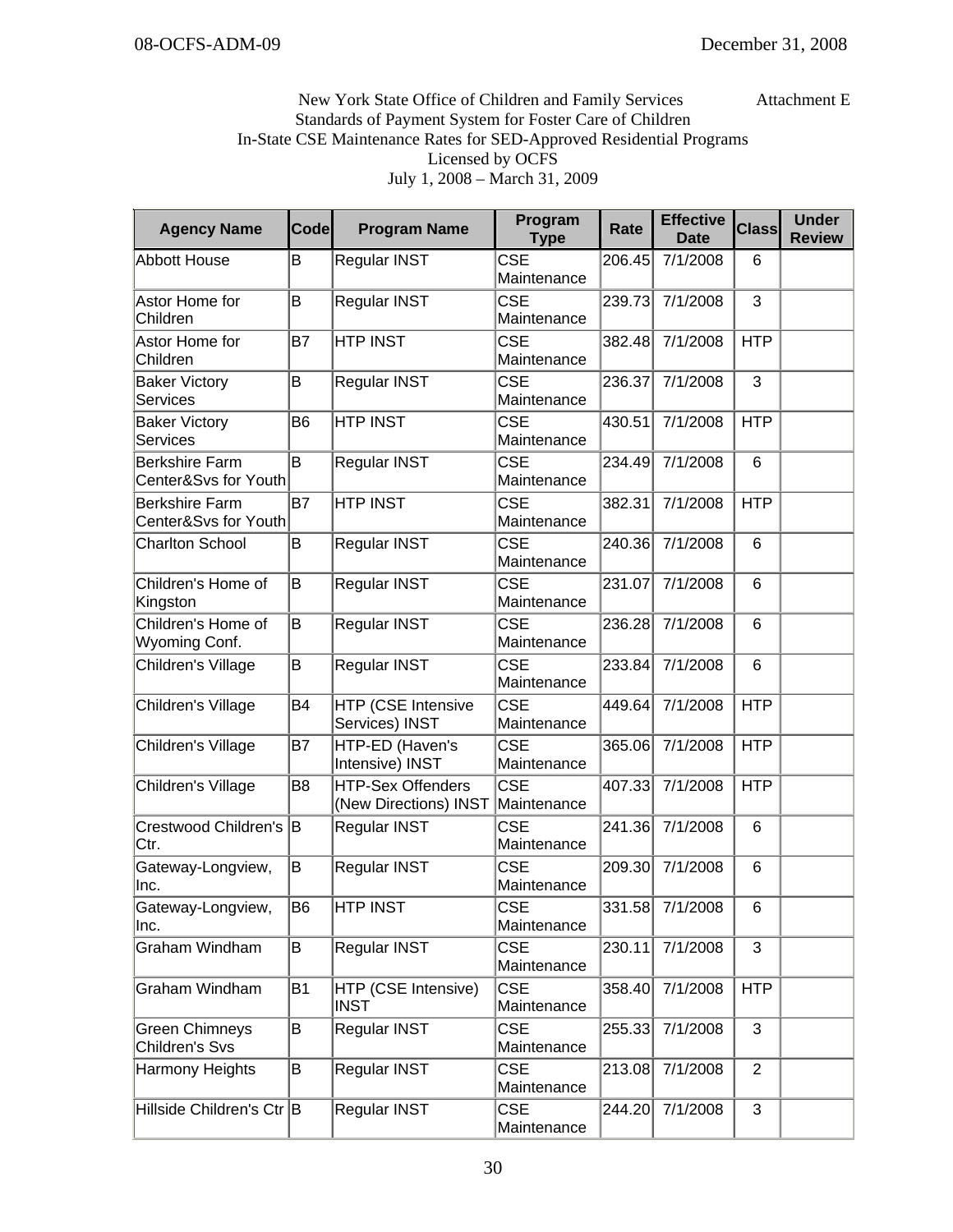| <b>Agency Name</b>                         | <b>Code</b>    | <b>Program Name</b>                                | Program<br><b>Type</b>    | Rate   | <b>Effective</b><br><b>Date</b> | <b>Class</b>   | <b>Under</b><br><b>Review</b> |
|--------------------------------------------|----------------|----------------------------------------------------|---------------------------|--------|---------------------------------|----------------|-------------------------------|
| Hillside Children's Ctr B1                 |                | HTP (Horton) INST                                  | <b>CSE</b><br>Maintenance | 394.87 | 7/1/2008                        | <b>HTP</b>     |                               |
| Hillside Children's Ctr B2                 |                | HTP (Sex Offender-<br>Varick) INST                 | <b>CSE</b><br>Maintenance | 400.86 | 7/1/2008                        | <b>HTP</b>     |                               |
| Hillside Children's Ctr B3                 |                | HTP (Critical Care-<br>Varick) INST                | <b>CSE</b><br>Maintenance | 408.57 | 7/1/2008                        | <b>HTP</b>     |                               |
| Hillside Children's Ctr  B4                |                | HTP (Diagnostic-<br>Varick) INST                   | <b>CSE</b><br>Maintenance | 412.56 | 7/1/2008                        | <b>HTP</b>     |                               |
| Hillside Children's Ctr B5                 |                | HTP (X Systems-<br>Varick) INST                    | <b>CSE</b><br>Maintenance | 523.52 | 7/1/2008                        | <b>HTP</b>     |                               |
| Hillside Children's Ctr B6                 |                | HTP (Finger Lakes-<br>GROW Program)<br><b>INST</b> | <b>CSE</b><br>Maintenance | 417.54 | 7/1/2008                        | <b>HTP</b>     |                               |
| Hillside Children's Ctr B7                 |                | HTP (XS Transition<br>Unit) INST                   | <b>CSE</b><br>Maintenance | 452.30 | 7/1/2008                        | <b>HTP</b>     |                               |
| Hopevale                                   | B              | Regular INST                                       | <b>CSE</b><br>Maintenance | 239.13 | 7/1/2008                        | 6              |                               |
| House of the Good<br>Shepherd              | B              | Regular INST                                       | <b>CSE</b><br>Maintenance | 204.14 | 7/1/2008                        | 6              |                               |
| House of the Good<br>Shepherd              | <b>B10</b>     | <b>HTP INST</b>                                    | <b>CSE</b><br>Maintenance | 351.50 | 7/1/2008                        | <b>HTP</b>     |                               |
| House of the Good<br>Shepherd              | B <sub>9</sub> | <b>Emergency INST</b>                              | <b>CSE</b><br>Maintenance | 261.79 | 7/1/2008                        | 99             |                               |
| Jewish Bd. of<br>Fam&Children Svs          | <b>B1</b>      | Hawthorne INST                                     | <b>CSE</b><br>Maintenance | 253.21 | 7/1/2008                        | 3              |                               |
| Jewish Child Care<br>Assn. of NY           | B              | Edenwald Ctr INST                                  | <b>CSE</b><br>Maintenance | 278.38 | 7/1/2008                        | 6              |                               |
| Jewish Child Care<br>Assn. of NY           | B <sub>3</sub> | Pleasantville INST                                 | <b>CSE</b><br>Maintenance | 298.99 | 7/1/2008                        | 6              |                               |
| Julia Dyckman<br>Andrus Mem                | B              | Regular INST                                       | <b>CSE</b><br>Maintenance | 324.10 | 7/1/2008                        | 1              |                               |
| Lake Grove School                          | B <sub>3</sub> | Regular (ED) INST                                  | <b>CSE</b><br>Maintenance | 241.64 | 7/1/2008                        | $6\phantom{1}$ |                               |
| LaSalle School                             | B              | Regular INST                                       | <b>CSE</b><br>Maintenance | 230.64 | 7/1/2008                        | 6              |                               |
| Leake and Watts<br><b>Services</b>         | B              | Regular INST                                       | <b>CSE</b><br>Maintenance | 223.44 | 7/1/2008                        | 3              |                               |
| Leake and Watts<br><b>Services</b>         | <b>B1</b>      | Special INST                                       | <b>CSE</b><br>Maintenance | 229.00 | 7/1/2008                        | $\overline{2}$ |                               |
| Leake and Watts<br>Services                | <b>B10</b>     | HTP (CSE Intensive)<br><b>INST</b>                 | <b>CSE</b><br>Maintenance | 425.46 | 7/1/2008                        | <b>HTP</b>     |                               |
| Leake and Watts<br><b>Services</b>         | B7             | HTP (Westchester)<br><b>INST</b>                   | <b>CSE</b><br>Maintenance | 376.66 | 7/1/2008                        | <b>HTP</b>     |                               |
| Little Flower Children B<br>Svs.           |                | Regular INST                                       | <b>CSE</b><br>Maintenance | 263.55 | 7/1/2008                        | 3              |                               |
| Lutheran Soc. Serv.-<br><b>GA Division</b> | B.             | Regular INST                                       | <b>CSE</b><br>Maintenance | 213.66 | 7/1/2008                        | 3              |                               |
| <b>Martin DePorres</b><br>School           | B              | HTP (CSE Intensive)<br><b>INST</b>                 | <b>CSE</b><br>Maintenance | 416.41 | 7/1/2008                        | <b>HTP</b>     |                               |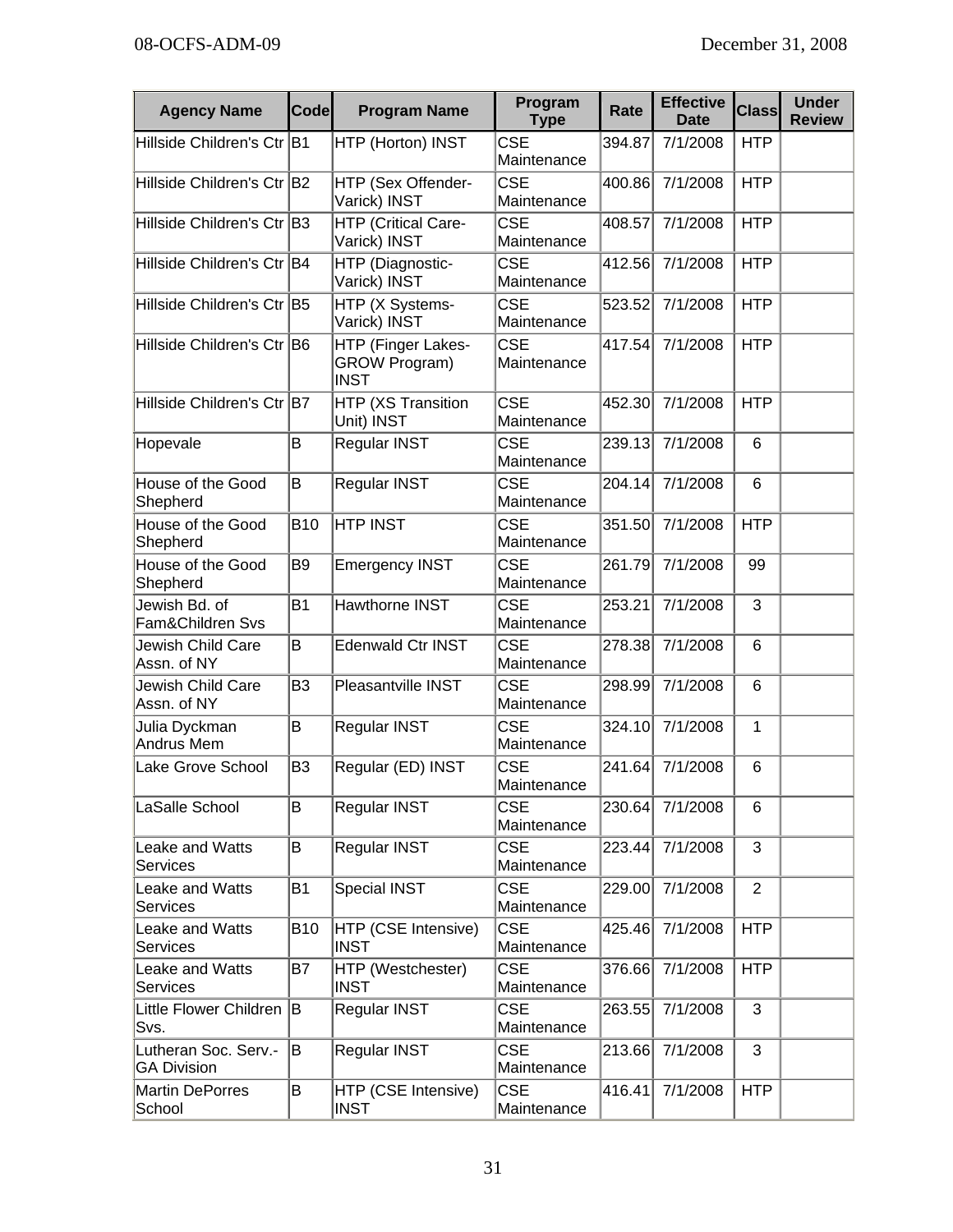| <b>Agency Name</b>                                  | <b>Code</b>    | <b>Program Name</b>                    | Program<br><b>Type</b>    | Rate   | <b>Effective</b><br><b>Date</b> | <b>Class</b> | <b>Under</b><br><b>Review</b> |
|-----------------------------------------------------|----------------|----------------------------------------|---------------------------|--------|---------------------------------|--------------|-------------------------------|
| McQuade Foundation B                                |                | Regular INST                           | <b>CSE</b><br>Maintenance | 272.75 | 7/1/2008                        | 3            |                               |
| <b>Mountain Lake</b><br><b>Children's Residence</b> | B              | Regular INST                           | <b>CSE</b><br>Maintenance | 231.99 | 7/1/2008                        | 6            |                               |
| Mountain Lake<br><b>Children's Residence</b>        | B <sub>6</sub> | <b>HTP-INST</b>                        | <b>CSE</b><br>Maintenance | 388.99 | 7/1/2008                        | <b>HTP</b>   |                               |
| <b>New Directions</b><br>Youth&Family Svs           | B              | Randolph INST                          | <b>CSE</b><br>Maintenance | 219.65 | 7/1/2008                        | 6            |                               |
| <b>New Directions</b><br>Youth&Family Svs           | <b>B1</b>      | Wyndham INST                           | <b>CSE</b><br>Maintenance | 216.40 | 7/1/2008                        | 3            |                               |
| <b>New Directions</b><br>Youth&Family Svs           | <b>B2</b>      | HTP (Wyndham) INST                     | <b>CSE</b><br>Maintenance | 266.70 | 7/1/2008                        | <b>HTP</b>   |                               |
| Northeast<br>Parent&Child Society                   | B              | Regular INST                           | <b>CSE</b><br>Maintenance | 230.71 | 7/1/2008                        | 6            |                               |
| Northeast<br>Parent&Child Society                   | B <sub>5</sub> | <b>HTP INST</b>                        | <b>CSE</b><br>Maintenance | 367.49 | 7/1/2008                        | <b>HTP</b>   |                               |
| Parsons Child&Fam<br>Center                         | B              | Regular INST                           | <b>CSE</b><br>Maintenance | 276.44 | 7/1/2008                        | 3            |                               |
| Parsons Child&Fam<br>Center                         | B <sub>6</sub> | Special INST                           | <b>CSE</b><br>Maintenance | 307.51 | 7/1/2008                        | $\mathbf{1}$ |                               |
| Saint Anne's Inst.                                  | B              | Regular INST                           | <b>CSE</b><br>Maintenance | 171.43 | 7/1/2008                        | 6            |                               |
| Saint Anne's Inst.                                  | B <sub>5</sub> | <b>HTP INST</b>                        | <b>CSE</b><br>Maintenance | 440.79 | 7/1/2008                        | <b>HTP</b>   |                               |
| Saint Cabrini Home                                  | B              | Regular INST                           | <b>CSE</b><br>Maintenance | 269.37 | 7/1/2008                        | 3            |                               |
| Saint Cabrini Home                                  | <b>B1</b>      | HTP (CSE Intensive)<br><b>INST</b>     | <b>CSE</b><br>Maintenance | 329.84 | 7/1/2008                        | <b>HTP</b>   |                               |
| Saint Catherine's Ctr                               | С              | Program 1-GR                           | <b>CSE</b><br>Maintenance | 355.32 | 7/1/2008                        | 1            |                               |
| Saint Catherine's Ctr                               | C <sub>1</sub> | Program 2-GR                           | <b>CSE</b><br>Maintenance | 333.73 | 7/1/2008                        | $\mathbf{1}$ |                               |
| Saint Christopher, Inc B1                           |                | Dobbs Ferry INST                       | <b>CSE</b><br>Maintenance |        | 328.29 7/1/2008                 | 3            |                               |
| Saint Christopher, Inc B2                           |                | Valhalla INST                          | <b>CSE</b><br>Maintenance | 194.19 | 7/1/2008                        | 6            |                               |
| Saint Christopher, Inc B7                           |                | HTP (Intensive-DF)<br><b>INST</b>      | <b>CSE</b><br>Maintenance | 477.82 | 7/1/2008                        | <b>HTP</b>   |                               |
| Saint Christopher, Inc B8                           |                | HTP (Intensive -<br>Valhalla) INST     | <b>CSE</b><br>Maintenance | 513.56 | 7/1/2008                        | <b>HTP</b>   |                               |
| Saint Christopher, Inc B9                           |                | HTP (Intensive -<br><b>REACH) INST</b> | <b>CSE</b><br>Maintenance | 514.92 | 7/1/2008                        | <b>HTP</b>   |                               |
| Saint Christopher-<br>Ottilie (SCO)                 | <b>B2</b>      | HTP (Seacliff) INST                    | <b>CSE</b><br>Maintenance | 400.66 | 7/1/2008                        | <b>HTP</b>   |                               |
| Saint Christopher-<br>Ottilie (SCO)                 | B <sub>3</sub> | Madonna (CSE<br>Intensive) INST        | <b>CSE</b><br>Maintenance | 354.28 | 7/1/2008                        | <b>HTP</b>   |                               |
| Saint Christopher-<br>Ottilie (SCO)                 | C <sub>5</sub> | HTP (Market St)-GR                     | <b>CSE</b><br>Maintenance | 377.18 | 7/1/2008                        | <b>HTP</b>   |                               |
| Saint Christopher-<br>Ottilie (SCO)                 | C <sub>6</sub> | HTP (Wilson Ave)-GR                    | <b>CSE</b><br>Maintenance | 426.94 | 7/1/2008                        | <b>HTP</b>   |                               |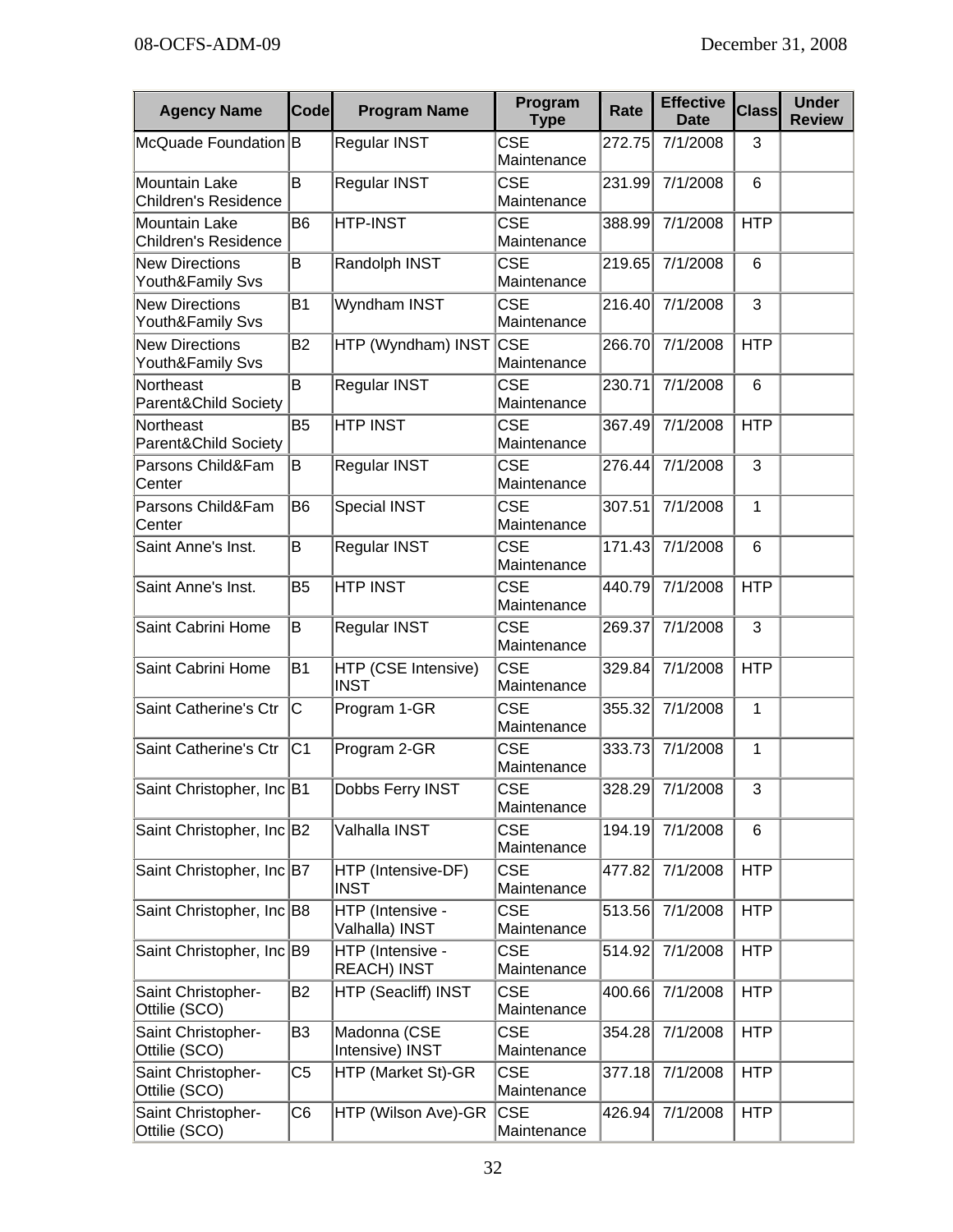| <b>Agency Name</b>                   | <b>Code</b>    | <b>Program Name</b>                 | Program<br><b>Type</b>    | Rate   | <b>Effective</b><br><b>Date</b> | <b>Class</b> | <b>Under</b><br><b>Review</b> |
|--------------------------------------|----------------|-------------------------------------|---------------------------|--------|---------------------------------|--------------|-------------------------------|
| Saint Colman's Home <sup>B</sup>     |                | Regular INST                        | <b>CSE</b><br>Maintenance | 185.10 | 7/1/2008                        | 6            |                               |
| Saint Joseph's Villa<br>of Rochester | B              | Regular INST                        | <b>CSE</b><br>Maintenance | 228.14 | 7/1/2008                        | 6            |                               |
| Snell Farm Children's B5<br>Center   |                | HTP (Sex Offender)<br><b>INST</b>   | <b>CSE</b><br>Maintenance | 357.06 | 7/1/2008                        | <b>HTP</b>   |                               |
| Summit Children's<br>Residence       | B              | Regular INST                        | <b>CSE</b><br>Maintenance | 237.90 | 7/1/2008                        | 6            |                               |
| Vanderheyden Hall                    | B              | Regular INST                        | CSE<br>Maintenance        | 256.32 | 7/1/2008                        | 12           |                               |
| Vanderheyden Hall                    | <b>B1</b>      | HTP (CSE Intensive)<br><b>INST</b>  | <b>CSE</b><br>Maintenance | 384.71 | 7/1/2008                        | <b>HTP</b>   |                               |
| William George<br>Agency             | B              | Regular INST                        | <b>CSE</b><br>Maintenance | 203.39 | 7/1/2008                        | 3            |                               |
| William George<br>Agency             | <b>B1</b>      | HTP (Special) INST                  | <b>CSE</b><br>Maintenance | 281.58 | 7/1/2008                        | <b>HTP</b>   |                               |
| William George<br>Agency             | <b>B2</b>      | HTP (Sex Offender)<br><b>INST</b>   | <b>CSE</b><br>Maintenance | 293.17 | 7/1/2008                        | <b>HTP</b>   |                               |
| William George<br>Agency             | B <sub>3</sub> | HTP (MR/ED) INST                    | <b>CSE</b><br>Maintenance | 326.78 | 7/1/2008                        | <b>HTP</b>   |                               |
| William George<br>Agency             | B4             | HTP (Dual Diagnosis)<br><b>INST</b> | <b>CSE</b><br>Maintenance | 399.98 | 7/1/2008                        | <b>HTP</b>   |                               |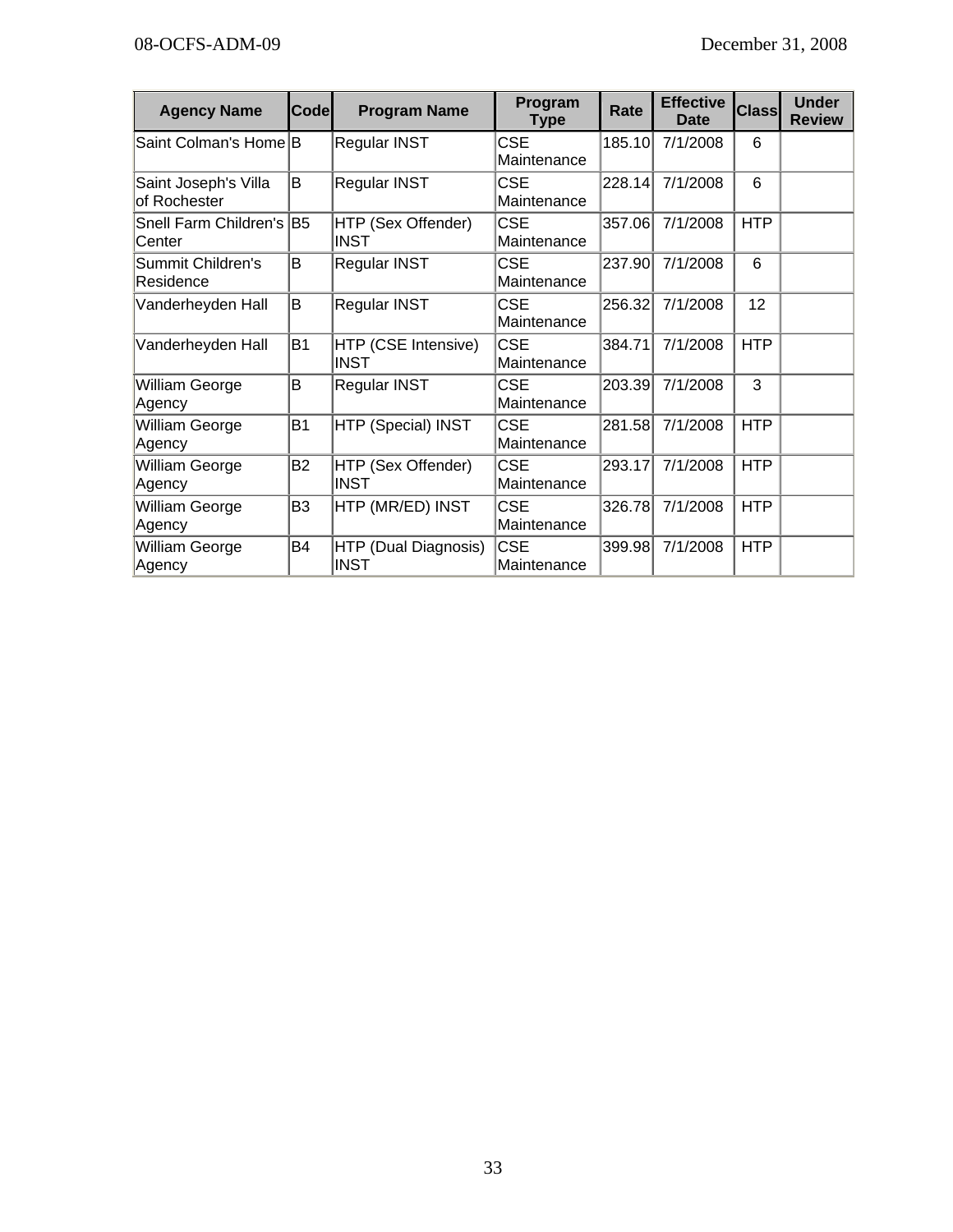#### New York State Office of Children and Family Services Attachment F Standards of Payment System for Foster Care of Children In-State CSE Maintenance for SED-Approved Residential Programs Licensed by Other New York State Agencies July 1, 2008 – March 31, 2009

**Agency Name Code Program Program Type Rate Effective Date Class Under Review**  Anderson Center for Autism  $P$  HTP (CSE-PRS) Private Residential **School**  $7/1/2008$  HTP Center for Dev. **Disabilities**  $\mathsf{P}$  CSE-PRS Private Residential 244.98 **School**  $7/1/2008$  | 1 Devereux Foundation of P NY  $|CSE-PRS|$  Private Residential 184.66 **School**  $7/1/2008$  6 Ferncliff Manor P CSE-PRS Private Residential 278.79 School  $7/1/2008$  1 Maryhaven Ctr of Hope  $\|P\|$  HTP (CSE-PRS) Private Residential 397.66 School 7/1/2008 HTP Pathfinder Village  $\vert P \vert$  CSE-PRS Private Residential 242.82 School  $7/1/2008$  | 1 Springbrook (formerly Upstate Home)  $P$  HTP (CSE-PRS) Private Residential School  $7/1/2008$  HTP